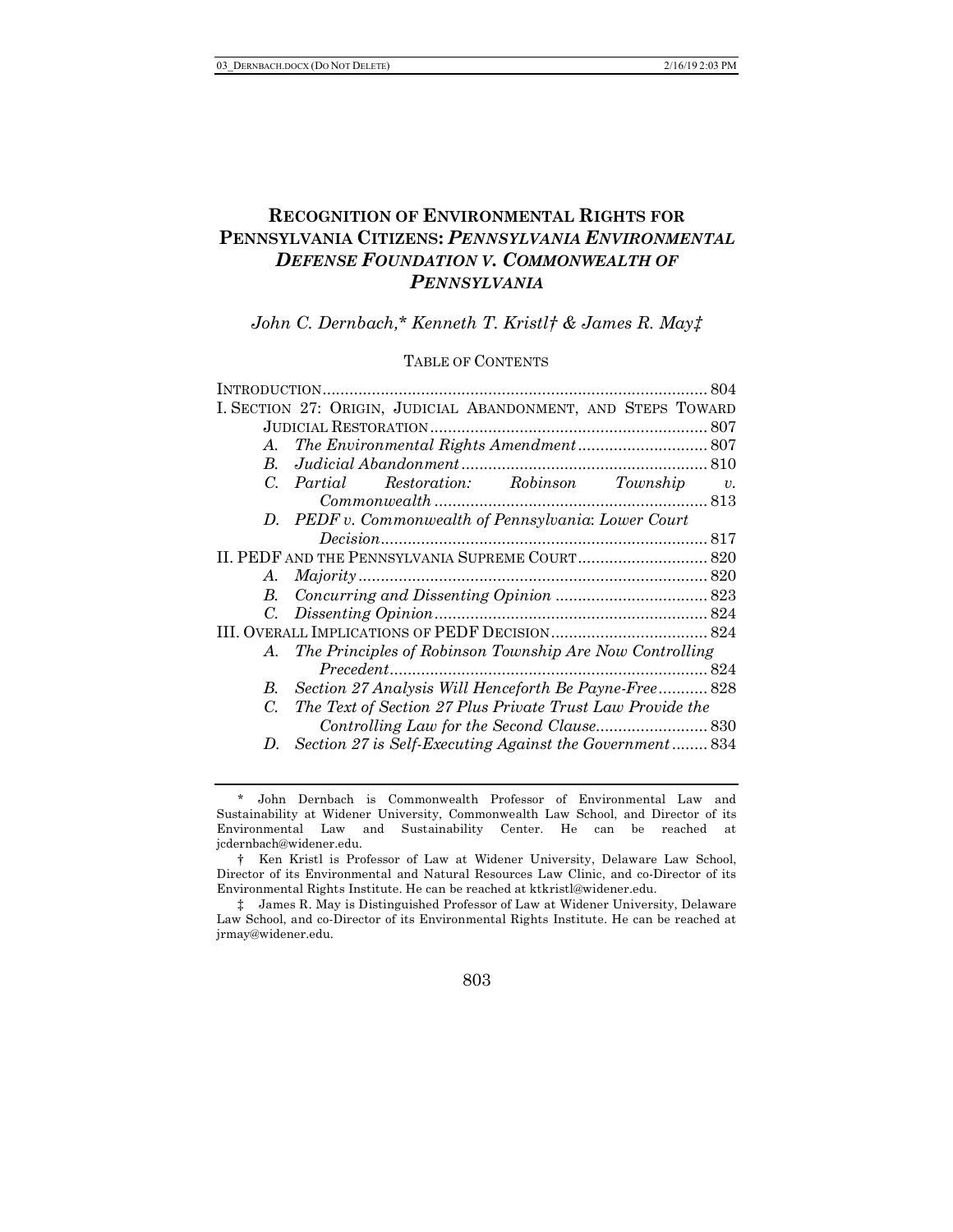|  | 1. Public and Private Trust Issues in PEDF  837             |  |
|--|-------------------------------------------------------------|--|
|  | 2. Public Trust Issues Arising from In re Borough of        |  |
|  |                                                             |  |
|  | IV.PEDF AND ENVIRONMENTAL CONSTITUTIONALISM  844            |  |
|  |                                                             |  |
|  | B. Enforceability of Constitutionally-Embedded Public Trust |  |
|  |                                                             |  |
|  |                                                             |  |
|  |                                                             |  |

#### **INTRODUCTION**

In 2013, in *Robinson Township v. Commonwealth*,<sup>1</sup> the Pennsylvania Supreme Court held unconstitutional major parts of Pennsylvania's Act 13—a 2012 oil and gas law designed to facilitate the development of natural gas from Marcellus Shale.2 A plurality of the court based its decision on the text of article I, section 27 of the Pennsylvania Constitution,3 the state's "Environmental Rights Amendment," a then-near-dormant provision that had never been used, even by a plurality, to justify holding a statute unconstitutional.

In an earlier Article in these pages we placed *Robinson Township* into context by considering its implications going forward, including at the local, state, and global levels in general, and in the context of environmental constitutionalism in particular.4 While the section 27 rationale did not command a majority of the Supreme Court of Pennsylvania, the case nonetheless received widespread attention because of its implications.5

<sup>1.</sup> 83 A.3d 901, 999–1000 (Pa. 2013), *on remand*, 96 A.3d 1104 (Pa. Commw. Ct. 2014), *aff'd in part, rev'd in part*, 637 Pa. 239 (Pa. 2016).

<sup>2.</sup> Oil and Gas Act, 58 PA. STAT. AND CONS. STAT. ANN. §§ 2301–3504 (West 2014).

<sup>3.</sup> PA. CONST. art. I, § 27; *Robinson Township*, 83 A.3d at 943.

<sup>4.</sup> John C. Dernbach, James R. May & Kenneth T. Kristl, Robinson Township v. Commonwealth of Pennsylvania*: Examination and Implications*, 67 RUTGERS U. L. REV. 1169, 1169-70 (2015).

<sup>5.</sup> *See, e.g.*, Erin Daly & James R. May, Robinson Township v. Pennsylvania*: A Model for Environmental Constitutionalism*, 21 Widener L. Rev. 151 (2015) [hereinafter Daly & May, *A Model for Environmental Constitutionalism*]; John C. Dernbach, *The Potential Meanings of a Constitutional Public Trust*, 45 Envtl. L. 463 (2015) [hereinafter, Dernbach, *Constitutional Trust*]; Joshua P. Fershee, *Facts, Fiction, and Perception in Hydraulic Fracturing: Illuminating Act 13 and* Robinson Township v. Commonwealth of Pennsylvania, 116 W. Va. L. Rev. 819 (2014); Kenneth T. Kristl, *The Devil is in the Details:*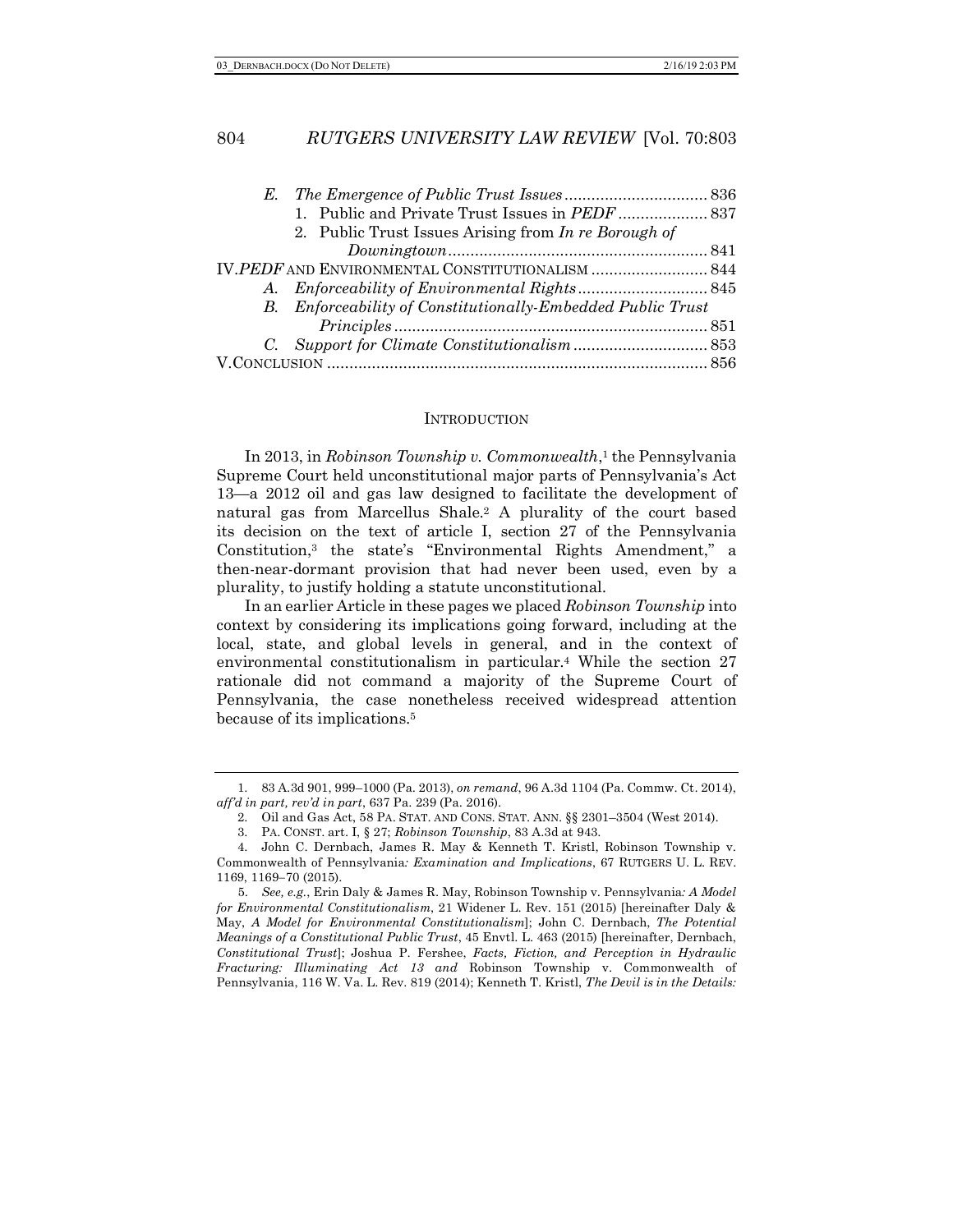Not surprisingly, Pennsylvania judges, lawyers, and government agencies were of the view that, while the *Robinson Township* decision is interesting and important, it was not the law of the state on section 27. Instead, they continued to apply a three-part balancing test that the Commonwealth Court of Pennsylvania invented in 1973 as a substitute for the text of the amendment.6

That all changed on June 20, 2017. In *Pennsylvania Environmental Defense Foundation v. Commonwealth* ("*PEDF*"), the Supreme Court of Pennsylvania decided by a clear majority that the state has a constitutional obligation, under the text of article I, section 27, to manage state parks and forests, including the oil and gas they contain, as a trustee.7 The court also held that the "constitutional language controls how the Commonwealth may dispose of any proceeds generated from the sale of its public natural resources."8 In a separate opinion, Justice Baer described the decision as "monumental."9

The decision in *PEDF* is indeed monumental. The court set aside the three-part balancing test that had been used for more than four decades, and it did so by a majority decision.10 It held that the text of article I, section 27 provides the rules to be applied in any case.<sup>11</sup> It also reaffirmed that the constitutional public trust is self-executing; it does not need further legislation in order to be applied.12 The court's attentiveness to the text of article I, section 27 is underscored by its careful analysis of the legislative history, showing, among other things, how the Environmental Rights Amendment had been amended several times during the legislative process before it was approved

10. *Id.* at 926–27 (majority opinion).

*Articulating Practical Principles for Implementing the Duties in Pennsylvania's Environmental Rights Amendment*, 28 Geo. Envtl. L. Rev 589 (2016) [hereinafter Kristl, *The Devil is in the Details*]; Elizabeth Fuller Valentine, *Arguments in Support of a Constitutional Right to Atmospheric Integrity*, 32 Pace Envtl. L. Rev. 56 (2015).

<sup>6.</sup> The test was originally articulated in *Payne v. Kassab*, 312 A.2d 86, 94 (Pa. Commw. Ct. 1973), *aff'd*, 361 A.2d 263 (Pa. 1976). Post-*Robinson Township* cases continuing to apply the *Payne* test include: Brockway Borough Mun. Auth. v. Dep't of Envtl. Prot., 131 A.3d 578, 588–89 (Pa. Commw. Ct. 2016); Feudale v. Aqua Pennsylvania, Inc., 122 A.3d 462, 468, 468 n.8 (Pa. Commw. Ct. 2015); Pennsylvania Envtl. Def. Found. v. Commonwealth, 108 A.3d 140, 158 (Pa. Commw. Ct. 2015), *rev'd in part*, *vacated in part*, 161 A.3d 911 (Pa. 2017). *See generally* James R. May & William Romanowicz, *Environmental Rights in State Constitutions, in* PRINCIPLES OF CONSTITUTIONAL ENVIRONMENTAL LAW 305 (2011) (addressing arc of jurisprudence respecting Pennsylvania's Environmental Rights Amendment).

<sup>7.</sup> 161 A.3d 911, 916 (Pa. 2017).

<sup>8.</sup> *Id.*

<sup>9.</sup> *Id.* at 940 (Baer, J., concurring and dissenting).

<sup>11.</sup> *Id.* at 930.

<sup>12.</sup> *Id.* at 937.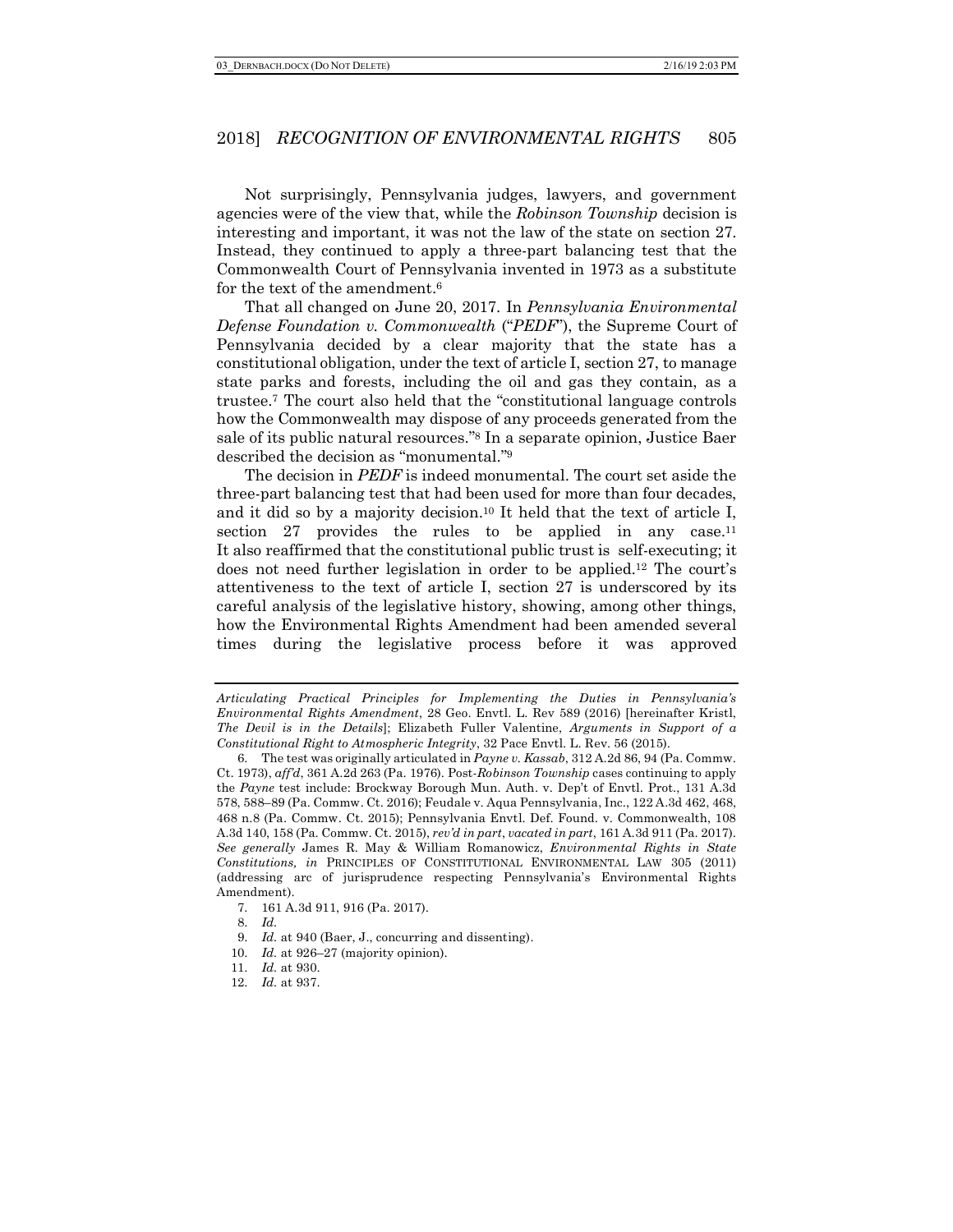by Pennsylvania voters in 1971 by a four-to-one vote.13 It also held that the rules governing management of public trust resources apply to the expenditure of royalties and perhaps other funds received from oil and gas leases on those resources.14

Nearly two decades ago, one of the authors of this article published a two-part article on section 27. While the subtitles of each part were different, the main title was *Taking the Pennsylvania Constitution Seriously When It Protects the Environment*.15 The point of the title was to highlight the second-class status that environmental rights were given at the time, particularly because of the use of the three-part balancing test as a substitute for the text of article I, section 27. There is now no question that environmental rights are equal in status—and in the seriousness with which the Pennsylvania Supreme Court takes them—to any other rights recognized in the state constitution. That is the central achievement of the *PEDF* decision.

More broadly, the case signaled the court's willingness to enforce the public trust doctrine. This case was decided on the same day as another public trust case, *In Re Borough of Downingtown*, in which the court used common law public trust principles to invalidate the transfer of significant parts of a public park to a real estate developer.<sup>16</sup>

But as the *PEDF* decision did all of these things, it also challenges judges, lawyers, state agencies, local governments, and others to develop a workable and meaningful way of applying the text of the Environmental Rights Amendment in a variety of contexts.

This Article describes the background of this landmark case, including the cases in which the Pennsylvania courts put the Environmental Rights Amendment into a state of near dormancy for more than four decades. After briefly reviewing *Robinson Township*, this Article reviews each of the Pennsylvania Supreme Court's opinions in *PEDF*. It then addresses a variety of issues about the interpretation and application of section 27, many of which surfaced after *Robinson Township*, but which have much greater salience after *PEDF*. Finally, the Article addresses the implications of this remarkable decision for

<sup>13.</sup> *Id.* at 916–19.

<sup>14.</sup> *Id.* at 934–36.

<sup>15.</sup> John C. Dernbach, *Taking the Pennsylvania Constitution Seriously When It Protects the Environment: Part I—An Interpretative Framework for Article I, Section 27, 103 DICK.* L. REV. 693 (1999) [hereinafter Dernbach, *Taking the Pennsylvania Constitution Seriously When It Protects the Environment: Part I*]; John C. Dernbach, *Taking the Pennsylvania Constitution Seriously When It Protects the Environment: Part II—Environmental Rights and Public Trust,* 104 DICK. L. REV. 97 (1999) [hereinafter Dernbach, *Taking the Pennsylvania Constitution Seriously When It Protects the Environment: Part II*].

<sup>16.</sup> 161 A.3d 844, 849 (Pa. 2017).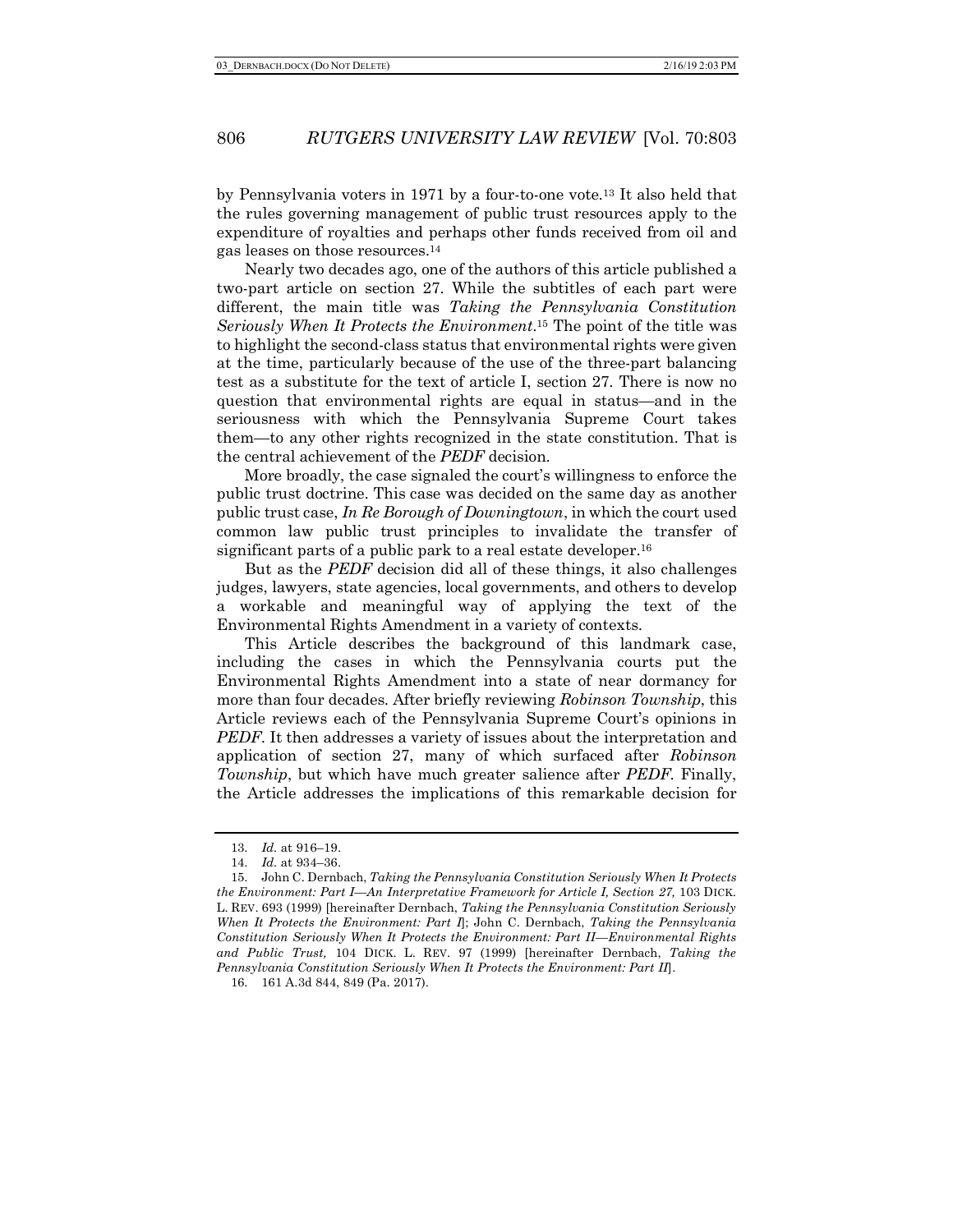constitutional environmental amendments in other states and around the globe.

## I. SECTION 27: ORIGIN, JUDICIAL ABANDONMENT, AND STEPS TOWARD JUDICIAL RESTORATION

#### *A. The Environmental Rights Amendment*

In May 1971, near the outset of the modern environmental movement, Pennsylvania citizens voted four-to-one to add environmental rights to article I of the state constitution, the state's Declaration of Rights. Article I, section 27 provides:

The people have a right to clean air, pure water, and to the preservation of the natural, scenic, historic and esthetic values of the environment. Pennsylvania's public natural resources are the common property of all the people, including generations yet to come. As trustee of these resources, the Commonwealth shall conserve and maintain them for the benefit of all the people.17

Amendments to the state constitution must be approved by each house of the General Assembly in two successive legislative sessions, and then approved by a majority of voters in a public referendum.18 The General Assembly unanimously approved section 27 in the 1969–1970 and 1971–1972 legislative sessions before submitting it to the voters. The legislative history of section 2719 makes several broad points about the Environmental Rights Amendment quite clear. First, its placement in article I, which sets forth public rights, as opposed to some other part of the constitution involving governmental powers or duties, was intentional. Representative Franklin Kury, the amendment's drafter as well as its chief legislative sponsor and advocate, introduced the bill that became section 27 by arguing that protection of the environment "has

<sup>17.</sup> PA. CONST. art. I, § 27.

<sup>18.</sup> PA. CONST. art. XI, § 1.

<sup>19.</sup> Two versions of the legislative history are available. The first is John C. Dernbach & Edmund J. Sonnenberg, *A Legislative History of Article 1, Section 27 of the Constitution of the Commonwealth of Pennsylvania, Showing Source Documents in* WIDENER LAW SCHOOL LEGAL STUDIES RESEARCH PAPER SERIES no. 1418 (2014), https://papers.ssrn.com/ sol3/papers.cfm?abstract\_id=2474660. The second, which shows only material that is relevant to section 27, and not the extraneous material that is often included in the pages of some of the source documents where both section 27 as well as other issues are shown, is John C. Dernbach & Edmund J. Sonnenberg, *A Legislative History of Article 1, Section 27 of the Constitution of the Commonwealth of Pennsylvania*, 24 WIDENER L.J. 181, 184 (2015).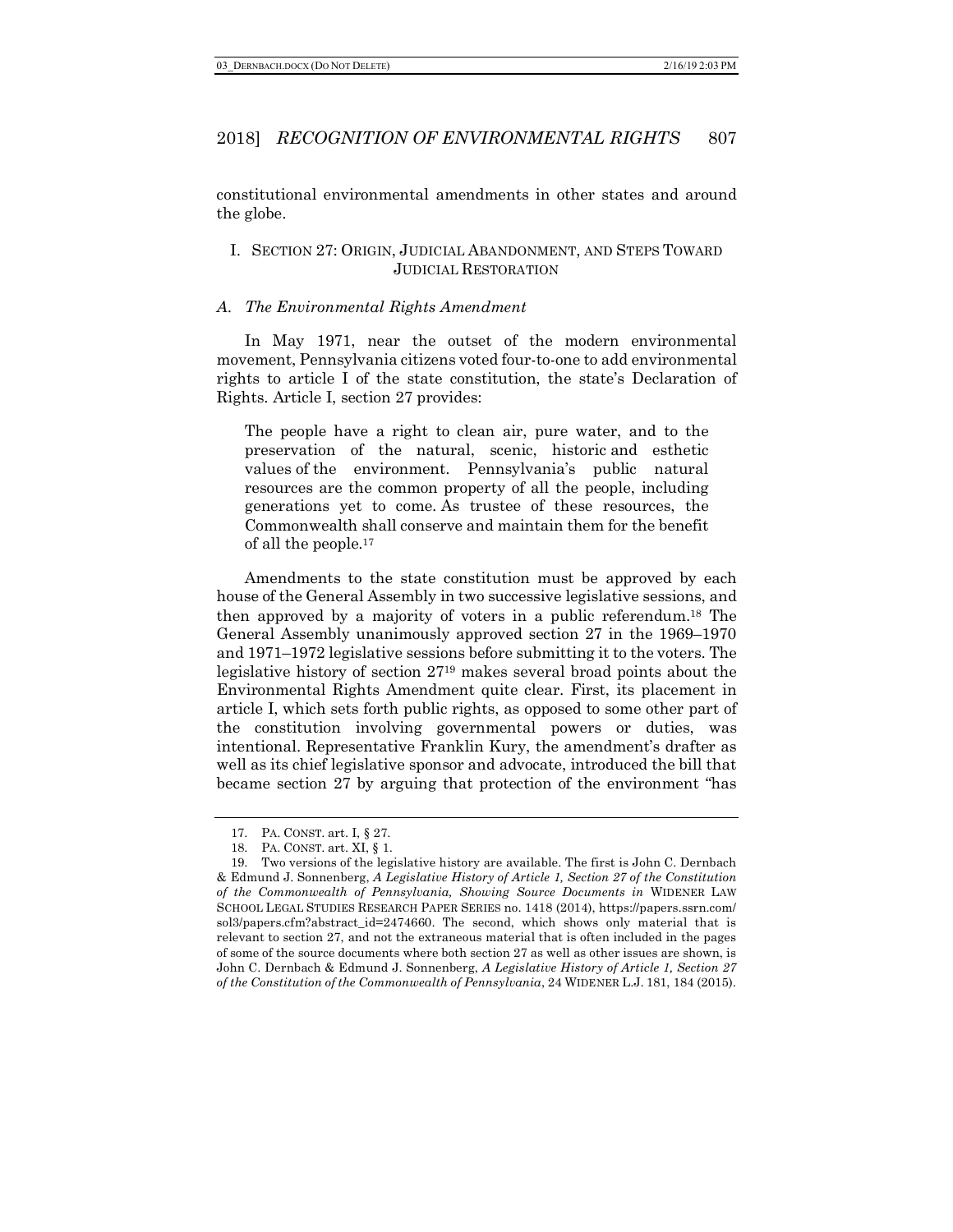now become as vital to the good life—indeed, to life itself—as the protection of those fundamental political rights, freedom of speech, freedom of the press, freedom of religion, of peaceful assembly and of privacy."20 In addition, the amendment was adopted against a historical context of repeated exploitation of and damage to Pennsylvania's environment and natural resources over several centuries.<sup>21</sup> Section 27 was specifically intended to provide permanent constitutional guidance for all three branches of government as well as the private sector.<sup>22</sup>

The legislative history also makes clear that section 27 has two parts, or clauses, and that these clauses have different meanings. This understanding originates in the text itself. The first and second clauses of the Amendment, moreover, are analytically distinct.23 The first clause is also the first sentence; it protects air, water, and certain values in the environment, but says nothing about public natural resources. The second clause is based on the second and third sentences; this clause protects "public natural resources." The second and third sentences are best understood together because they are linked; the second sentence refers to "public natural resources" and the third sentence refers back to the prior sentence when it says "these resources." Representative Kury explained:

The first sentence of this constitutional amendment grants to the people a clearly enforceable constitutional right to: (1) clean air and pure waters, and (2) preservation of the natural scenic, historic and esthetic values of the environment.

In addition, the second and third sentences of the amendment spell out the common property right of all the people, including generations yet to come, in Pennsylvania's public natural resources. As trustee of these resources, the Commonwealth,

<sup>20.</sup> LEGISLATIVE JOURNAL—HOUSE, at 485–86 (Pa. 1969) (statement of Rep. Franklin Kury), *as reprinted in A Legislative History of Article 1, Section 27 of the Commonwealth of Pennsylvania*, *supra* note 19, at 188.

<sup>21.</sup> LEGISLATIVE JOURNAL—HOUSE, at 721–22 (Pa. 1969) (statement of Rep. Franklin Kury), *as reprinted in A Legislative History of Article 1, Section 27 of the Commonwealth of Pennsylvania*, *supra* note 19, at 198.

<sup>22.</sup> LEGISLATIVE JOURNAL—HOUSE, at 722 (Pa. 1969) (statement of Rep. Franklin Kury), *as reprinted in A Legislative History of Article 1, Section 27 of the Commonwealth of Pennsylvania*, *supra* note 19, at 198 ("[T]he amendment provides a firm, clear policy statement for the guidance of all those branches of government and private parties alike.").

<sup>23.</sup> Dernbach, *Taking the Pennsylvania Constitution Seriously When It Protects the Environment: Part I*, *supra* note 15, at 700–04.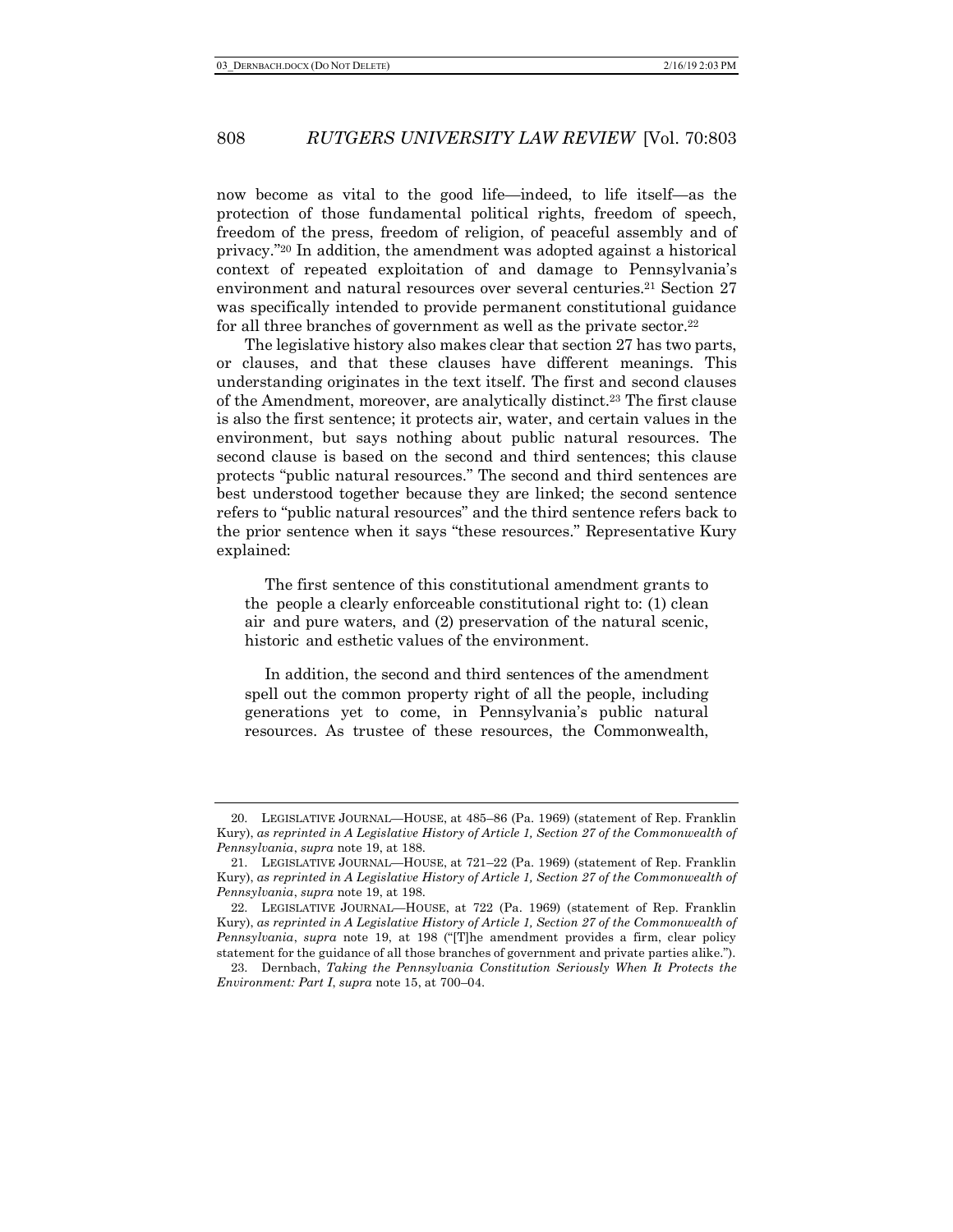through all agencies and branches of its government, is required to conserve and maintain them for the benefit of all the people.24

This distinction is affirmed and explained in detail in an article on then-proposed section 27 by Professor Robert Broughton of Duquesne University Law School25 that Representative Kury had reprinted in the House Legislative Journal.26 Broughton summarized the significance of these two parts: "The proposed Amendment, for purposes of analyzing its effects, can be viewed almost as two separate bills—albeit there is considerable interaction between them, and the legal doctrines invoked by each should tend mutually to support and reinforce the other because of their inclusion in a single amendment."27 Broughton devoted most of the article to an explanation of the differences between the two parts.28

Finally, the General Assembly believed that the text of section 27 matters—a point which would seem self-evident were it not for subsequent cases (discussed below) that took a different view. In fact, the legislature amended the bill that became section 27 three times before finally approving it. First, as originally introduced, the bill required the state, as trustee, to "preserve and maintain" resources "in their natural state for the benefit of all the people."29 Almost immediately after it was introduced, the phrase "in their natural state" was removed.30 Second, the bill originally subjected "Pennsylvania's natural resources, including the air, waters, fish, wildlife, and the public lands and property of the Commonwealth," to the public trust.31 That language was changed and

31. *Id.*

<sup>24.</sup> COMMONWEALTH OF PA. LEGISLATIVE JOURNAL—HOUSE, Gen. Assemb. 154-126, Sess. of 1970, at 2271 (1970) (statement of Rep. Franklin Kury), *as reprinted in A Legislative History of Article 1, Section 27 of the Commonwealth of Pennsylvania*, *Showing Source Documents*, *supra* note 19, at 30.

<sup>25.</sup> Robert Broughton, *The Proposed Pennsylvania Declaration of Environmental Rights, Analysis of HB 958*, 41 PA. B. ASS'N Q. 421 (1970).

<sup>26.</sup> LEGISLATIVE JOURNAL—HOUSE, at 2272 (Pa. 1970), *as reprinted in A Legislative History of Article 1, Section 27 of the Commonwealth of Pennsylvania, supra* note 19, at 216–50.

<sup>27.</sup> Broughton, *supra* note 25, at 422; LEGISLATIVE JOURNAL—HOUSE, at 2272–73 (Pa. 1970), *as reprinted in A Legislative History of Article 1, Section 27 of the Commonwealth of Pennsylvania, supra* note 19, at 221.

<sup>28.</sup> Broughton, *supra* note 25, at 422–27; LEGISLATIVE JOURNAL—HOUSE, at 227–381 (Pa. 1970), *as reprinted in A Legislative History of Article 1, Section 27 of the Commonwealth of Pennsylvania*, *supra* note 19, at 221–49.

<sup>29.</sup> H.B. 958, 1969 Gen. Assemb. (Pa. 1969), *as reprinted in A Legislative History of Article 1, Section 27 of the Commonwealth of Pennsylvania*, *supra* note 19, at 188.

<sup>30.</sup> H.B. 958, 1969 Gen. Assemb. (Pa. 1969) (as reported by Committee on Conservation, House of representatives, as amended, April 29, 1969), *as reprinted in A Legislative History of Article 1, Section 27 of the Commonwealth of Pennsylvania*, *supra* note 19, at 194.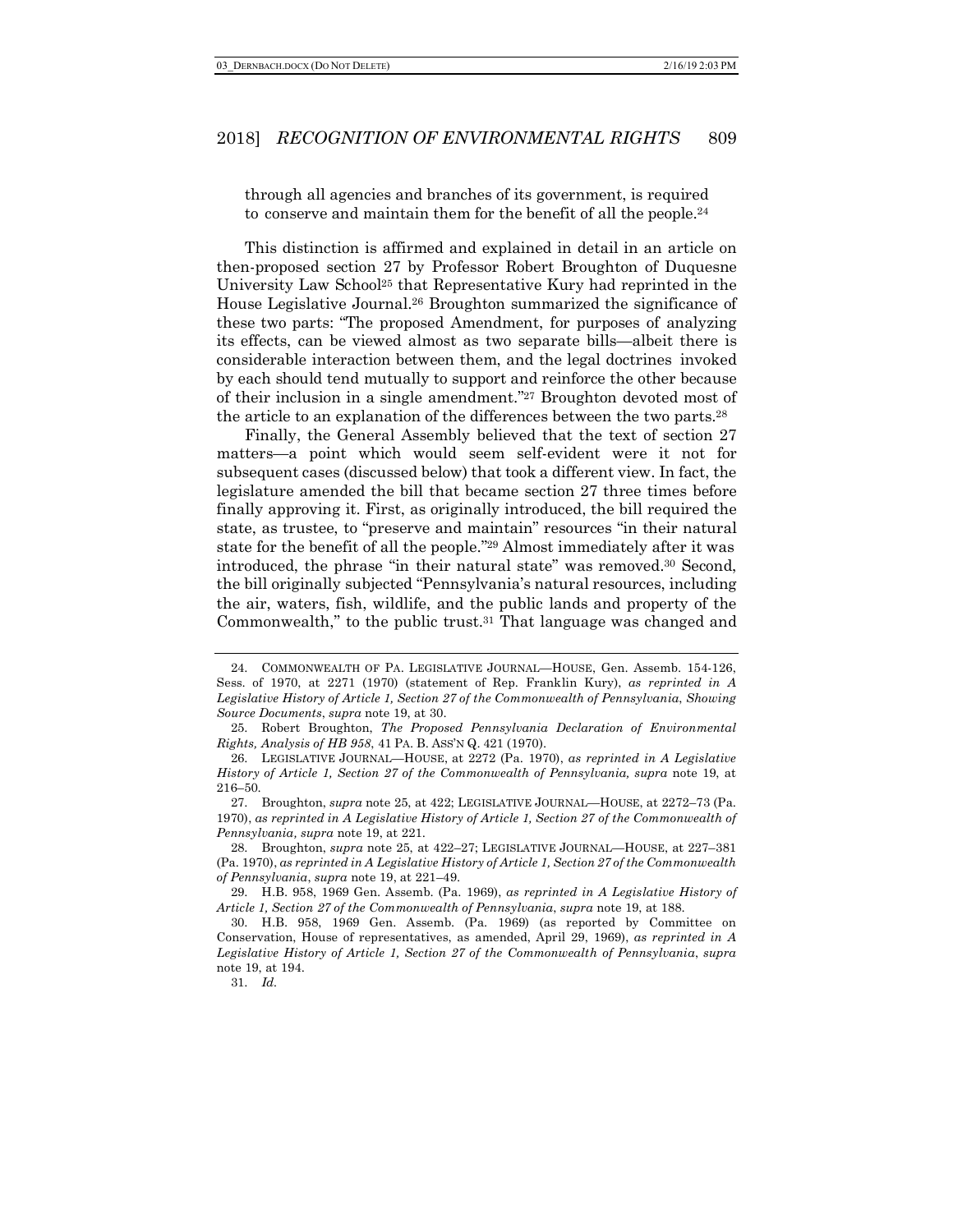simplified so that "public natural resources" are subject to the public trust.32 Third, the "preserve and maintain" language in the original bill was changed to "conserve and maintain."33 As the Pennsylvania Supreme Court explained in *PEDF*:

[I]f the language of a constitutional provision is unclear, we may be informed by 'the occasion and necessity for the provision; the circumstances under which the amendment was ratified; the mischief to be remedied; the object to be attained; *and the contemporaneous legislative history*.34

Each of these three changes, then, should inform the meaning of section 27.

#### *B. Judicial Abandonment*

Two cases decided shortly after section 27's adoption consigned the amendment to desuetude for more than four decades. The first created a muddle about whether the amendment is self-executing—whether, in other words, it requires implementing legislation in order to be effective. It also helped persuade future courts and decision makers to think about section 27 as a grant of power to government rather than a limitation on the exercise of governmental power. The second substituted a three-part balancing test for the text of the amendment—if a court decides that the amendment is self-executing.

The first significant case under the Amendment was *Commonwealth v. National Gettysburg Battlefield Tower, Inc*. ("*Gettysburg Tower*").35 The case involved a challenge by the Attorney General to the construction of an observation tower on private land outside of Gettysburg Battlefield National Park.36 No local or state governmental approval was required to construct the tower.37 The state did not claim that it was attempting

<sup>32.</sup> H.B. 958, 1969 Gen. Assemb. (Pa. 1970) (as amended by Senate, March 10, 1970), *as reprinted in A Legislative History of Article 1, Section 27 of the Commonwealth of Pennsylvania*, *supra* note 19, at 212.

<sup>33.</sup> *Id.*

<sup>34.</sup> Pa. Envtl. Def. Found. v. Commonwealth, 161 A.3d 911, 929–30 (Pa. 2017) (emphasis added) (quoting Robinson Township v. Commonwealth, 83 A.3d 901, 945 (Pa. 2013)); *accord* Zauflik v. Pennsbury Sch. Dist., 104 A.3d 1096, 1126 (Pa. 2014) (quoting *Robinson Township.,* 83 A.3d at 945, with approval on this point).

<sup>35.</sup> Commonwealth v. Nat'l Gettysburg Battlefield Tower, Inc. (*Nat'l Gettysburg Battlefield Tower III*), 311 A.2d 588 (Pa. 1973).

<sup>36.</sup> *Id.* at 589–90.

<sup>37.</sup> *Id.* at 590.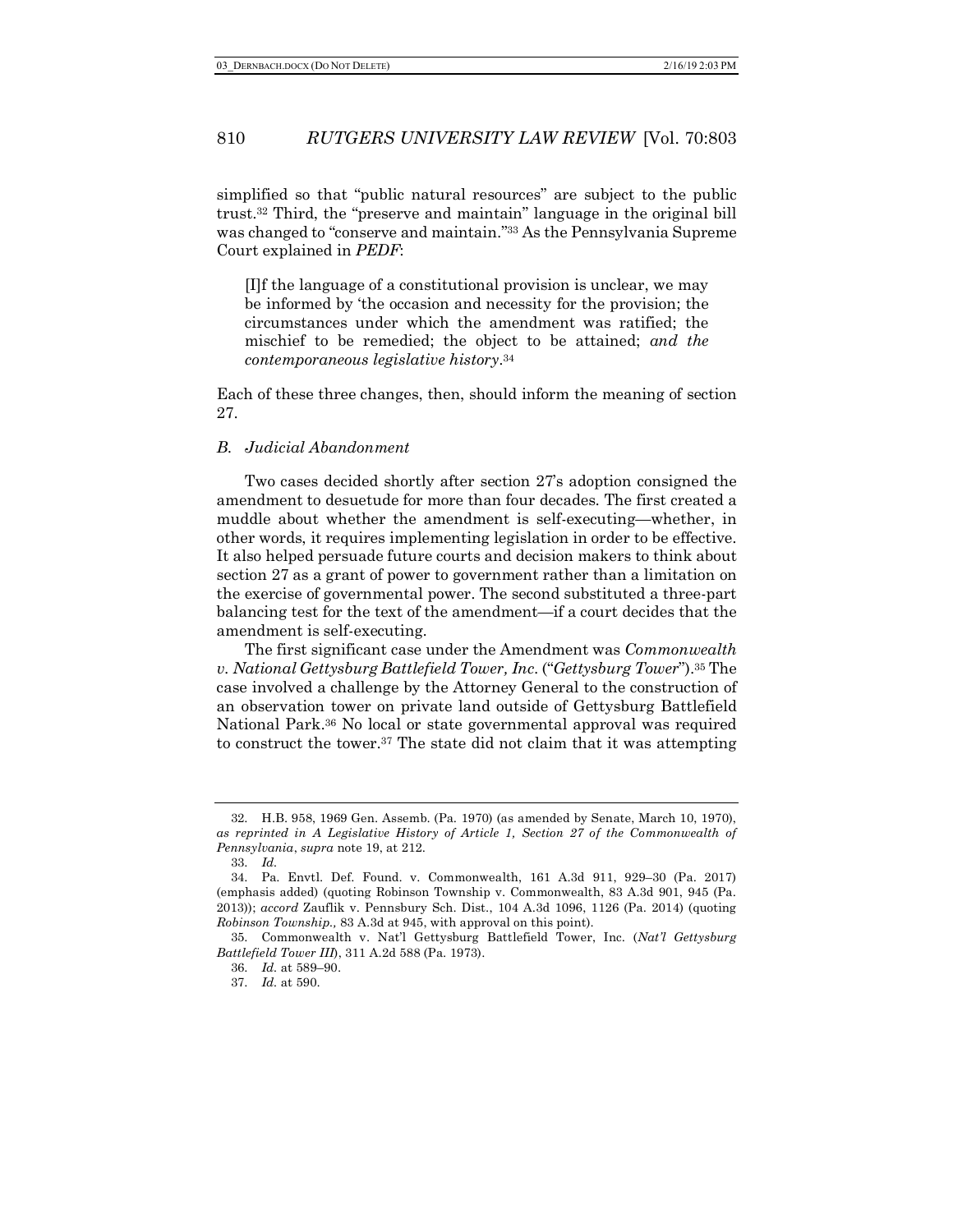to conserve and maintain public natural resources.38 Rather, the state focused on the Amendment's first clause, arguing that the tower's visibility throughout the Gettysburg Battlefield would interfere with the public right to preservation of the natural, scenic, historic, and esthetic values of that environment.39 The public's right to the preservation of those values, the Attorney General claimed, imposed a substantive limitation on such private development.40

The Attorney General's claim under the Amendment's first clause, against a private project on private land when no state or local governmental approval is required, would not ordinarily be brought or decided under article I. While the public trust clause imposes an affirmative responsibility on the government to "conserve and maintain" public natural resources, there is no comparable duty in the Amendment's first clause. Thus, it is better to understand the first clause as a limit on governmental authority.41 But, the courts proceeded in a different way.

The Adams County Court of Common Pleas decided section 27 is self-executing because, among other reasons, provisions in the state's bill of rights had previously been held to be self-executing.42 The common pleas court also denied the requested injunction, ruling that the state "failed to show by clear and convincing proof that the natural, historic, scenic, and aesthetic values of the Gettysburg area will be irreparably harmed by the erection of the proposed tower at the proposed site."<sup>43</sup>

The government lost on appeal before both the Pennsylvania Commonwealth Court and the Pennsylvania Supreme Court.44 Still, the commonwealth court held that section 27 is self-executing.45 While the Pennsylvania Supreme Court affirmed the commonwealth court's decision, there was no majority opinion on whether section 27 is self-executing.46 This decision established the commonwealth court's opinion as binding precedent on the question of whether the Amendment

43. *Id.* at 86–87.

<sup>38.</sup> *Id.*

<sup>39.</sup> *Id.*

<sup>40.</sup> Commonwealth v. Nat'l Gettysburg Battlefield Tower, Inc. (*Nat'l Gettysburg Battlefield Tower I*), 13 ADAMS COUNTY LEGAL J. 75, 83–86 (1971).

<sup>41.</sup> PA. CONST. art. I, § 25 (stating that article I rights are "excepted out of the general powers of government").

<sup>42.</sup> *Nat'l Gettysburg Battlefield Tower I*, 13 ADAMS COUNTY LEGAL J. at 79–80 (citing Erdman v. Mitchell, 56 A. 327 (Pa. 1903)).

<sup>44.</sup> Commonwealth v. Nat'l Gettysburg Battlefield Tower, Inc. (*Nat'l Gettysburg Battlefield Tower II*), 302 A.2d 886, 895 (Pa. Commw. Ct. 1973); *Nat'l Gettysburg Battlefield Tower III*, 311 A.2d at 595.

<sup>45.</sup> *Nat'l Gettysburg Battlefield Tower II*, 302 A.2d at 892.

<sup>46.</sup> *Nat'l Gettysburg Battlefield Tower III*, 311 A.2d at 595.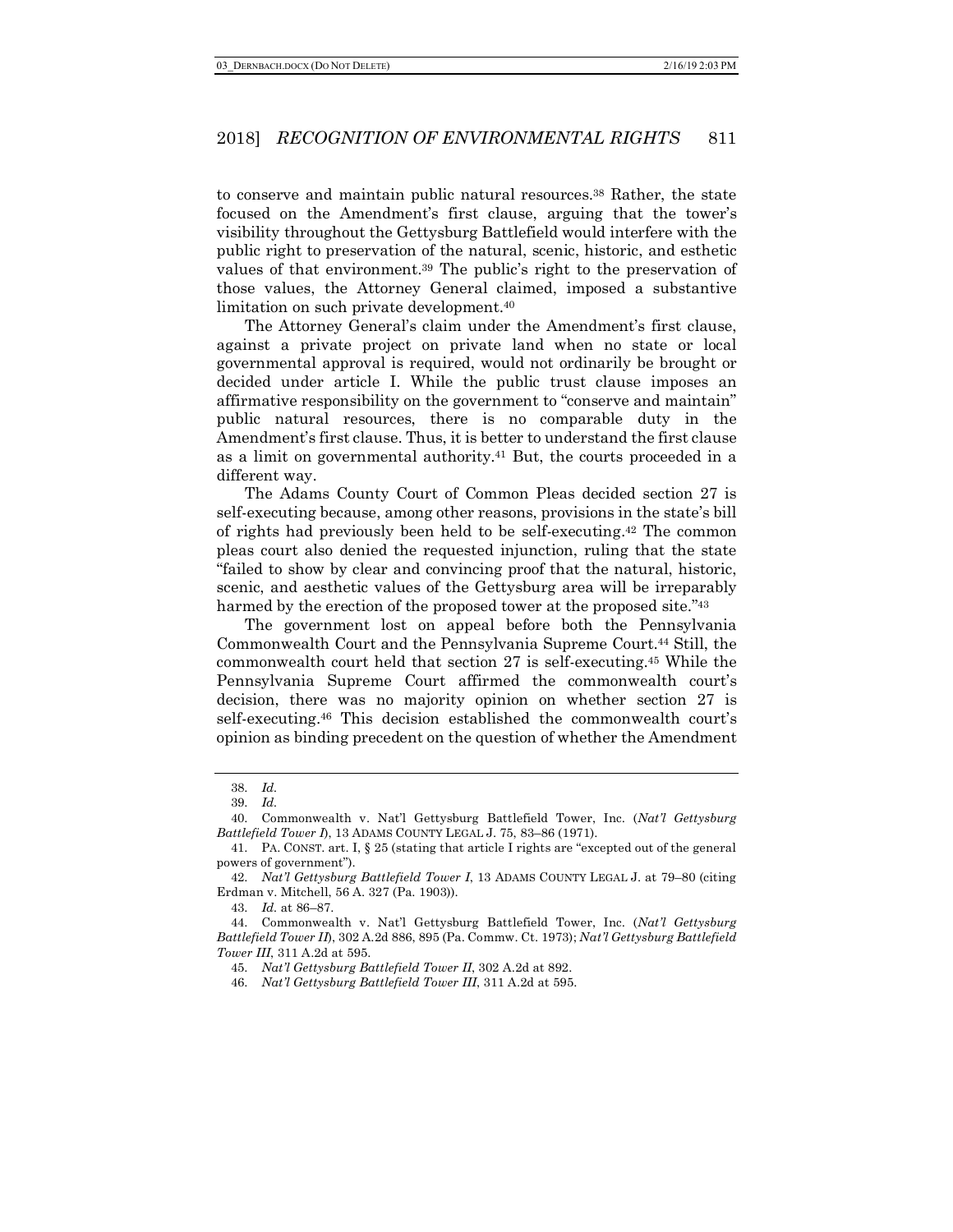is self-executing.47 For reasons that appear to be outside the realm of precedent, that point was lost on subsequent courts, which held that section 27 is not self-executing; that is, that it does not apply unless the state legislature says so.48

The second case is *Payne v. Kassab*,<sup>49</sup> which involved a challenge to a state agency decision, not a private decision. The case was based in part on a claim that a street widening project in Wilkes-Barre violated the commonwealth's public trust obligation under section 27 by converting half an acre of a public park (about 3 percent of the park's area) to widen a street.50 In deciding the case, the commonwealth court stated that judicial review of such decisions "must be realistic and not merely legalistic."51 It then formulated a three-part balancing test that came to function as a substitute for the actual text of section 27:

The court's role must be to test the decision under review by a threefold standard: (1) Was there compliance with all applicable statutes and regulations relevant to the protection of the Commonwealth's public natural resources? (2) Does the record demonstrate a reasonable effort to reduce the environmental incursion to a minimum? (3) Does the environmental harm which will result from the challenged decision or action so clearly outweigh the benefits to be derived therefrom that to proceed further would be an abuse of discretion?52

The court in *Payne* applied and found this three-part test to be satisfied. By prefacing the test with a statement that judicial review must be "realistic" rather than "legalistic," the commonwealth court all but stated that it was substituting its own rule for that stated in the constitution.53 The Pennsylvania Supreme Court affirmed, but not on the basis of the three-part balancing test.54

This *Payne* test, not the text of section 27, came to be the "all-purpose test for applying article I, section 27 when there is a claim that the

<sup>47.</sup> *Id.*

<sup>48.</sup> *See, e.g.*, Robinson Township v. Commonwealth, 52 A.3d 463, 489 (Pa. Commw. Ct. 2012) (en banc), *aff'd in part*, *rev'd in part*, 83 A.3d 901 (Pa. 2013).

<sup>49.</sup> 312 A.2d 86 (Pa. Commw. Ct. 1973), *aff'd*, 361 A.2d 263 (Pa. 1976).

<sup>50.</sup> *Id.* at 88.

<sup>51.</sup> *Id.* at 94.

<sup>52.</sup> *Id.*

<sup>53.</sup> *Id.*

<sup>54.</sup> *See generally* Payne v. Kassab, 361 A.2d 263 (Pa. 1976).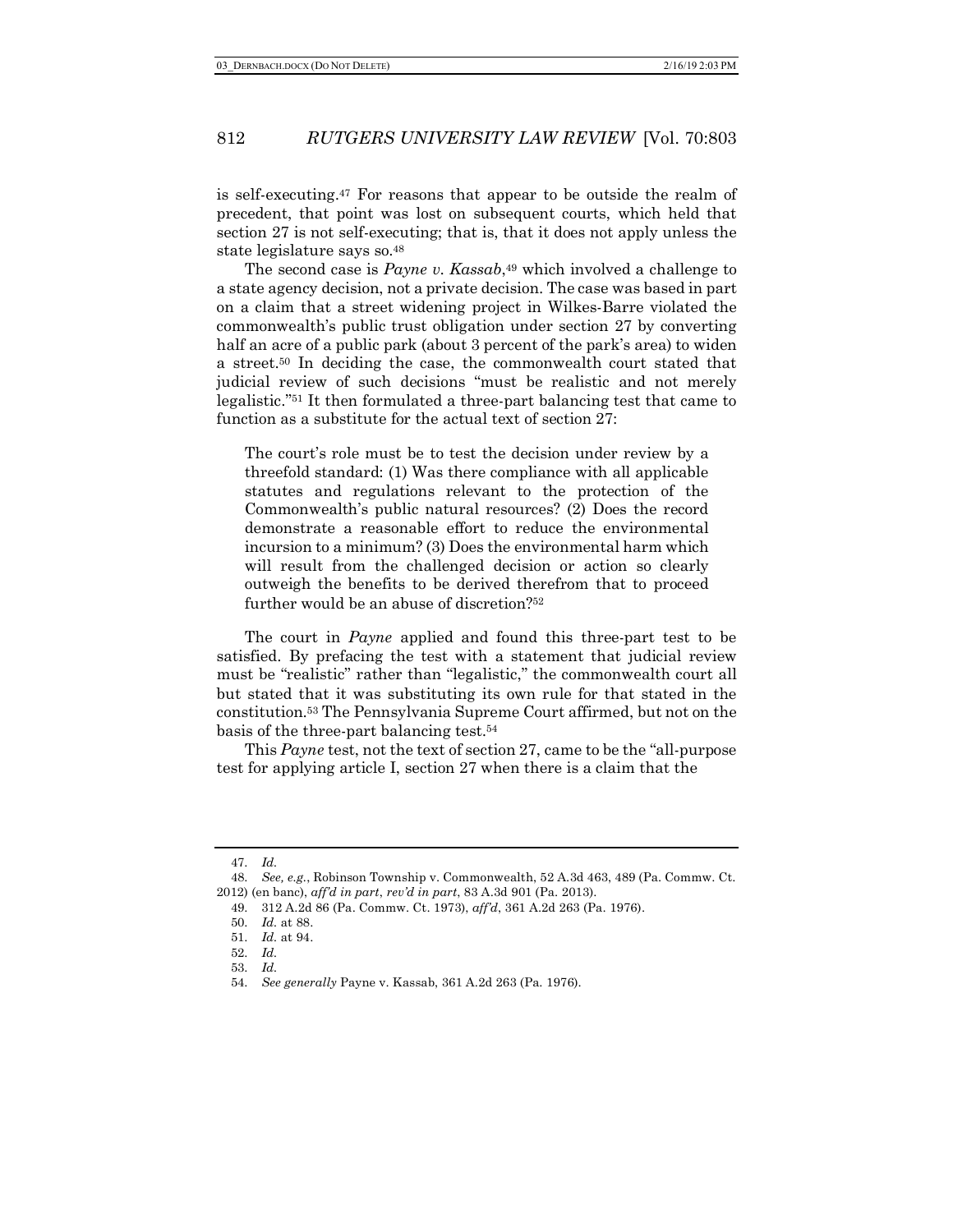Amendment itself has been violated."55 This test also greatly diminished the effectiveness of section 27, according to a comprehensive review of reported cases under *Payne v. Kassab* that was published in 2015.56 Of twenty-four reported court cases involving a Section 27 challenge, only one held that the government decision failed the *Payne* test.57 Another fifty-five reported cases were decided by the Environmental Hearing Board ("EHB"), which hears appeals of Department of Environmental Protection ("DEP") decisions.<sup>58</sup> Only eight of these had outcomes that could be considered favorable to a challenging party.59

#### *C. Partial Restoration: Robinson Township v. Commonwealth*

The Pennsylvania Supreme Court's landmark 2013 decision in *Robinson Township v. Commonwealth* partially restored section 27's status as constitutional law. In *Robinson Township*, as mentioned, a plurality of the Pennsylvania Supreme Court held unconstitutional several provisions of Act 13, a piece of state legislation designed to promote shale gas development in the state, by applying traditional rules of constitutional interpretation instead of the three-part *Payne* test.60 We view *Robinson Township* as a "partial" restoration of section 27 because only two other justices (out of seven on the court) signed on to Chief Justice Castille's plurality opinion. Plurality opinions do not create binding precedent.<sup> $61$ </sup> A fourth justice based his holding on substantive due process. Still, it was the first time that section 27 had ever been used (even by a plurality) to hold a statute unconstitutional.62 It also brought attention to a fundamental point that had been more or less lost in decades of litigation—that section 27 is in Pennsylvania's Declaration of Rights and thus functions as a limitation on governmental power that is "on par" with other constitutionally-incorporated fundamental rights.63 The environmental rights in section 27, the plurality said, are "on par

<sup>55.</sup> Pa. Envtl. Def. Found. v. Commonwealth, No. 228 M.D. 2012, 2013 WL 3942086, at \*8 (Pa. Commw. Ct. Jan. 22, 2013) (quoting John C. Dernbach, *Natural Resources and the Public Estate*, *in* THE PENNSYLVANIA CONSTITUTION: A TREATISE ON RIGHTS AND LIBERTIES § 29.3(a) (Ken Gormley et al. eds., 2004)).

<sup>56.</sup> John C. Dernbach & Marc Prokopchak, *Recognition of Environmental Rights for Pennsylvania Citizens: A Tribute to Chief Justice Castille*, 53 DUQ. L. REV. 335, 344 (2015).

<sup>57.</sup> *Id.* at 344.

<sup>58.</sup> *Id.* at 348.

<sup>59.</sup> *Id.*

<sup>60.</sup> *Id.* at 350–51. On shale gas development, see John C. Dernbach & James R. May, SHALE GAS AND THE FUTURE OF ENERGY: LAW AND POLICY FOR SUSTAINABILITY (2016).

<sup>61.</sup> Quinby v. Plumsteadville Family Practice, Inc., 907 A.2d 1061, 1070 n.14 (Pa. 2006); Commonwealth v. Sepulveda, 855 A.2d 783, 790 n.12 (Pa. 2004).

<sup>62.</sup> Dernbach, May & Kristl, *supra* note 4, at 1182.

<sup>63.</sup> Robinson Township v. Commonwealth, 83 A.3d 901, 948–49, 953 (Pa. 2013).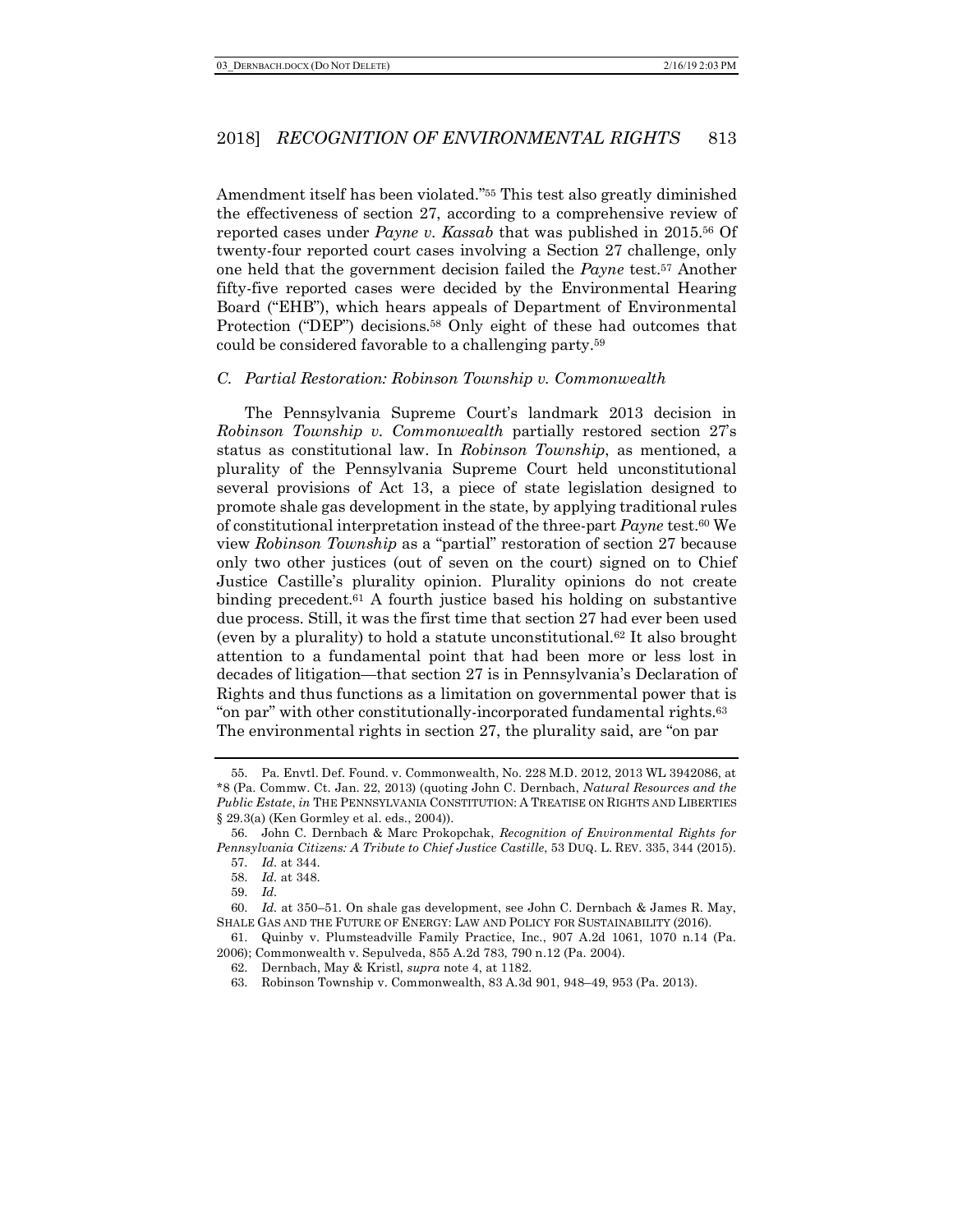with, and enforceable to the same extent as, any other right reserved to the people in Article I."64 Although we have described this case in detail elsewhere,65 a brief summary helps to contextualize the *PEDF* decision.

Prior to Act 13, local governments had been preempted from regulating *how* shale gas activities should be conducted; most environmental regulation of these activities was reserved to the state. Municipalities could, however, use their zoning authority to regulate *where* such activities occur. Act 13 changed that. It declared that state environmental laws "occupy the entire field" of oil and gas regulation, "to the exclusion of all local ordinances."66 In addition, it required "all local ordinances regulating oil and gas operations" to "allow for the reasonable development of oil and gas resources," and imposed uniform rules for oil and gas regulation.67 The legislation also prohibited drilling or disturbing areas within specific distances of streams, springs, wetlands, and other water bodies,<sup>68</sup> but required DEP to waive these distance restrictions if the permit applicant submits "additional measures, facilities or practices" that it will employ to protect these waters.69

Recognizing that it was breaking new ground, the plurality stated:

The actions brought under Section 27 since its ratification . . . have provided this Court with little opportunity to develop a comprehensive analytical scheme based on the constitutional provision. Moreover, it would appear that the jurisprudential development in this area in the lower courts has weakened the clear import of the plain language of the constitutional provision in unexpected ways. As a jurisprudential matter (and . . . as a matter of substantive law), these precedents do not preclude recognition and enforcement of the plain and original understanding of the Environmental Rights Amendment.70

The plurality emphasized that the Amendment is located in article I of the Pennsylvania Constitution, Pennsylvania's analogue to the U.S. Bill of Rights.71 Rights in article I, the plurality noted, are understood as

<sup>64.</sup> *Id.* at 953–54.

<sup>65.</sup> *See generally* Dernbach, May & Kristl, *supra* note 4.

<sup>66.</sup> 58 PA. STAT. AND CONS. STAT. ANN. § 3303 (West 2014), *declared unconstitutional by* Robinson Township v. Commonwealth, 83 A.3d 901 (Pa. 2013), *on remand*, 96 A.3d 1104 (Pa. Commw. Ct. 2014).

<sup>67.</sup> *See id.* § 3304(a), *declared unconstitutional by Robinson Township*, 83 A.3d 901.

<sup>68.</sup> *See id.* § 3215(b), *declared unconstitutional by Robinson Township*, 83 A.3d 901.

<sup>69.</sup> *See id.* § 3215(b)(4), *declared unconstitutional by Robinson Township*, 83 A.3d 901.

<sup>70.</sup> *Robinson Township*, 83 A.3d at 950.

<sup>71.</sup> *See id.* at 962.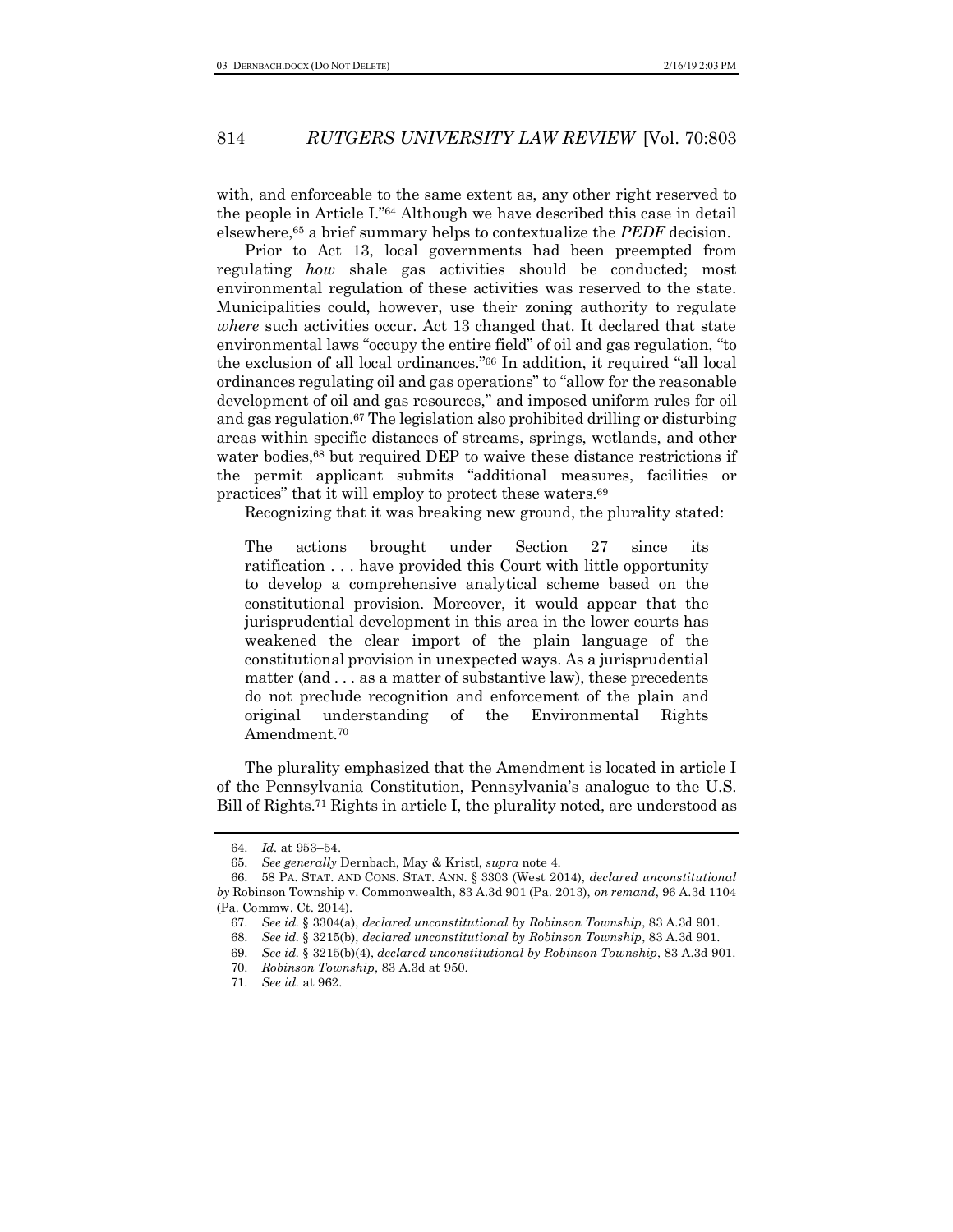inherent rights that are reserved to the people; they operate as limits on government power.72

The first clause establishes two rights in the people, Castille wrote.73 The first is a right to clean air, pure water, and "to the preservation of natural, scenic, historic and esthetic values of the environment."74 The second is "a limitation on the state's power to act contrary to this right."75 The second and third sentences of section 27, the plurality wrote, involve a public trust.76 The state has two separate obligations as trustee.

[First,] the Commonwealth has an obligation to refrain from performing its trustee duties respecting the environment unreasonably, including via legislative enactments or executive action. As trustee, the Commonwealth has a duty to refrain from permitting or encouraging the degradation, diminution, or depletion of public natural resources, whether such degradation, diminution, or depletion would occur through direct state action or indirectly, *e.g.*, because of the state's failure to restrain the actions of private parties.77

The second is a duty "to act affirmatively to protect the environment, via legislative action."78

The plurality then applied that framework to the legislation at issue. With respect to pre-emption of local regulation, the plurality explained that the commonwealth is the trustee under the Amendment, which means that local governments are among the trustees with constitutional responsibilities.79 The preemption of all local government regulation of shale gas development, the plurality explained, violates section 27 because "the General Assembly has no authority to remove a political subdivision's implicitly necessary authority to carry into effect its constitutional duties."80 These provisions are unconstitutional, the plurality reasoned, for two reasons. "First, a new regulatory regime permitting industrial uses as a matter of right in every type of pre-existing zoning district [including residential] is incapable of conserving or maintaining the constitutionally-protected aspects of the

- 72. *Id.* at 948.
- 73. *Id.* at 951.
- 74. *Id.*
- 75. *Id.*
- 76. *Id.* at 954–56.
- 77. *Id.* at 957.
- 78. *Id.* at 958.
- 79. *Id.* at 957.
- 80. *Id.* at 976–77.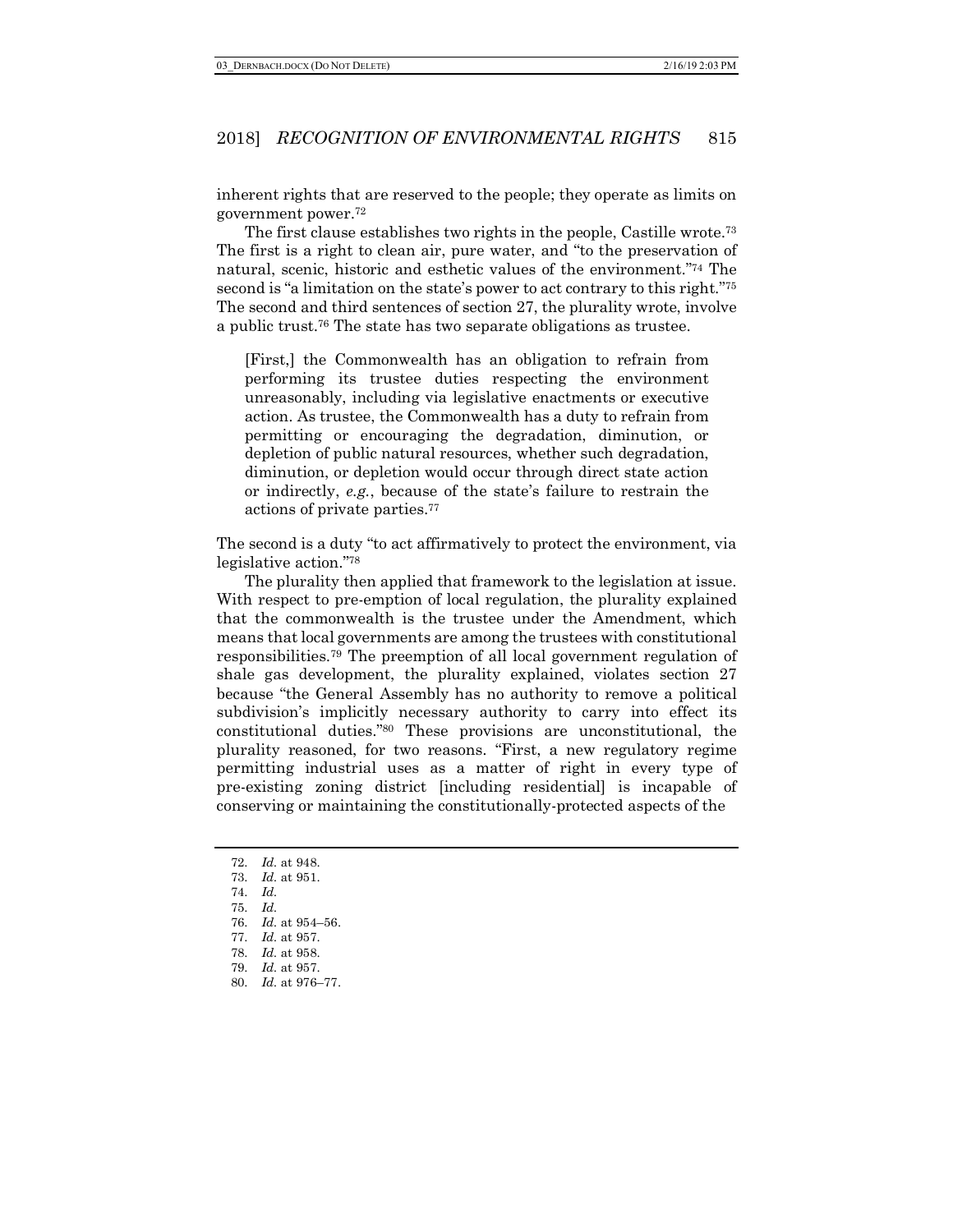public environment and of a certain quality of life."81 Second, under Act 13 "some properties and communities will carry much heavier environmental and habitability burdens than others."82 This result, the plurality stated, is inconsistent with the obligation that the trustee act for the benefit of "all the people."83

The plurality also decided that the buffer zone provisions for water bodies in section 3215 of Act 13 violates section 27 for three reasons.84 First, the legislation "does not provide any ascertainable standards by which public natural resources are to be protected if an oil and gas operator seeks a waiver."85 Second, "[i]f an applicant appeals permit terms or conditions . . . Section 3215 remarkably places the burden on [DEP] to 'prov[e] that the conditions were necessary to protect against a probable harmful impact of [sic] the public resources.'"86 Third, because section 3215 prevents anyone other than the applicant from appealing a permit condition, it "marginalizes participation by residents, business owners, and their elected representatives with environmental and habitability concerns, whose interests Section 3215 ostensibly protects."87

Justice Baer's concurring opinion anchored the decision in substantive due process, which he said is "better developed and a narrower avenue to resolve this appeal."88 While the challenged statutory provisions described above were held unconstitutional, there was no majority opinion on the basis for that holding. As a result, *Robinson Township* provided a dramatically different framework for thinking about the Environmental Rights Amendment. But it left open the question of how much the law had actually changed.

86. *Id.* at 984 (alteration in original) (citation omitted).

<sup>81.</sup> *Id.* at 979.

<sup>82.</sup> *Id.* at 980.

<sup>83.</sup> *Id.* 

<sup>84.</sup> *Id.* at 982–84.

<sup>85.</sup> *Id.* at 983.

<sup>87.</sup> *Id.*

<sup>88.</sup> *Id.* at 1001 (Baer, J., concurring).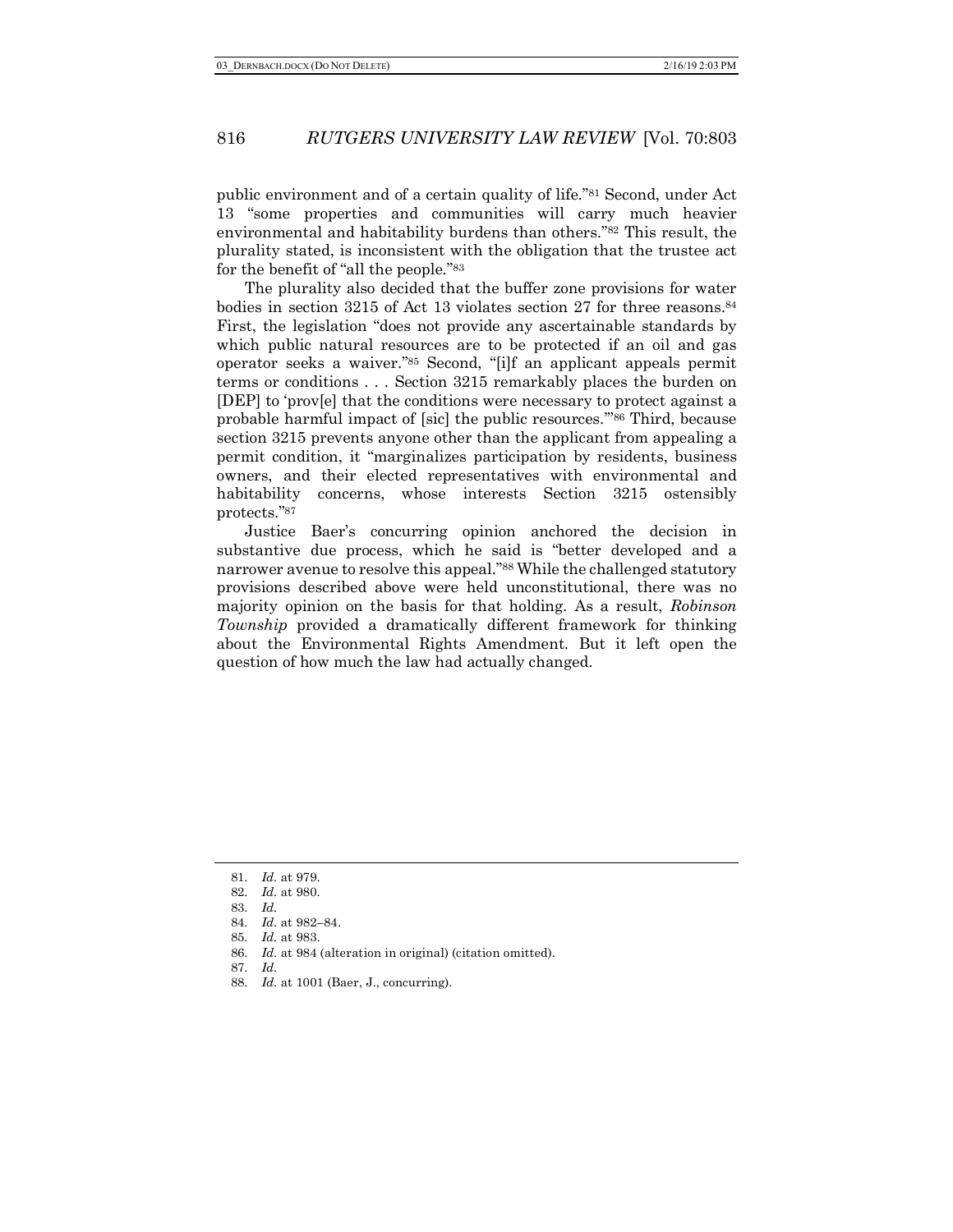#### *D. PEDF v. Commonwealth of Pennsylvania: Lower Court Decision*

*PEDF v. Commonwealth of Pennsylvania* emerged as well from the shale gas revolution. Since at least 1947, the Department of Conservation and Natural Resources ("DCNR") and its predecessor agencies have leased state forests for oil and gas drilling. The Oil and Gas Lease Fund Act set out DCNR's responsibilities for administering that program, and assigned all rents and royalties received from leasing to DCNR, to be used for "conservation, recreation, dams, or flood control."89 The wells under this program, mostly small in size and impact, generated several million dollars per year that DCNR used to offset the environmental impacts of the program and for other conservation purposes.

The Marcellus Shale revolution led to dramatic changes in this program. To begin with, it led to significant increases in both the number of acres leased and the revenues received by the state. Revenues from oil and gas leasing in 2009 alone brought in \$167 million.90

Because of the recession that began in 2007, moreover, the state government experienced serious revenue shortfalls. In consequence, the legislature began to use oil and gas leasing on state forest and park lands to balance the budget by supplying money to the General Fund. Section 1602–E of the Fiscal Code shifted all royalties from the Oil and Gas Lease Fund to the General Fund.91 Section 1603–E of the Fiscal Code appropriated up to \$50 million in royalty money to DCNR (subject to the availability of funds) and required DCNR to prioritize expenditure of those funds for state forests and parks.92 These are two of the most prominent amendments to the Fiscal Code that redirected money that would have been used for conservation purposes under the Oil and Gas Lease Fund Act to the General Fund, where it was appropriated for a variety of state government purposes.

The state received \$926 million in oil and gas lease revenues between Fiscal Years 2008–2009 and 2014–2015. DCNR received about half of that. The rest was spent as part of the General Fund.93

<sup>89.</sup> Oil and Gas Lease Fund, 71 PA. STAT. AND CONS. STAT. ANN. §§ 1331–1333 (West 2012), *repealed by* 2017, Oct. 30, P.L. 725, No. 44, § 20(2)(i).

<sup>90.</sup> Pa. Envtl. Def. Found. v. Commonwealth, 161 A.3d 911, 921 (Pa. 2017).

<sup>91.</sup> 72 PA. STAT. AND CONS. STAT. ANN. § 1602–E (Supp. 2017), *declared unconstitutional by Pa. Envtl. Def. Found.*, 161 A.3d 911, as violative of PA CONST. art. 1, § 27.

<sup>92.</sup> *Id.* § 1603–E. (Supp. 2017), *declared unconstitutional by Pa. Envtl. Def. Found.*, 161 A.3d 911, as violative of PA CONST. art. 1, § 27.

<sup>93.</sup> *Pa. Envtl. Def. Found.*, 161 A.3d at 925.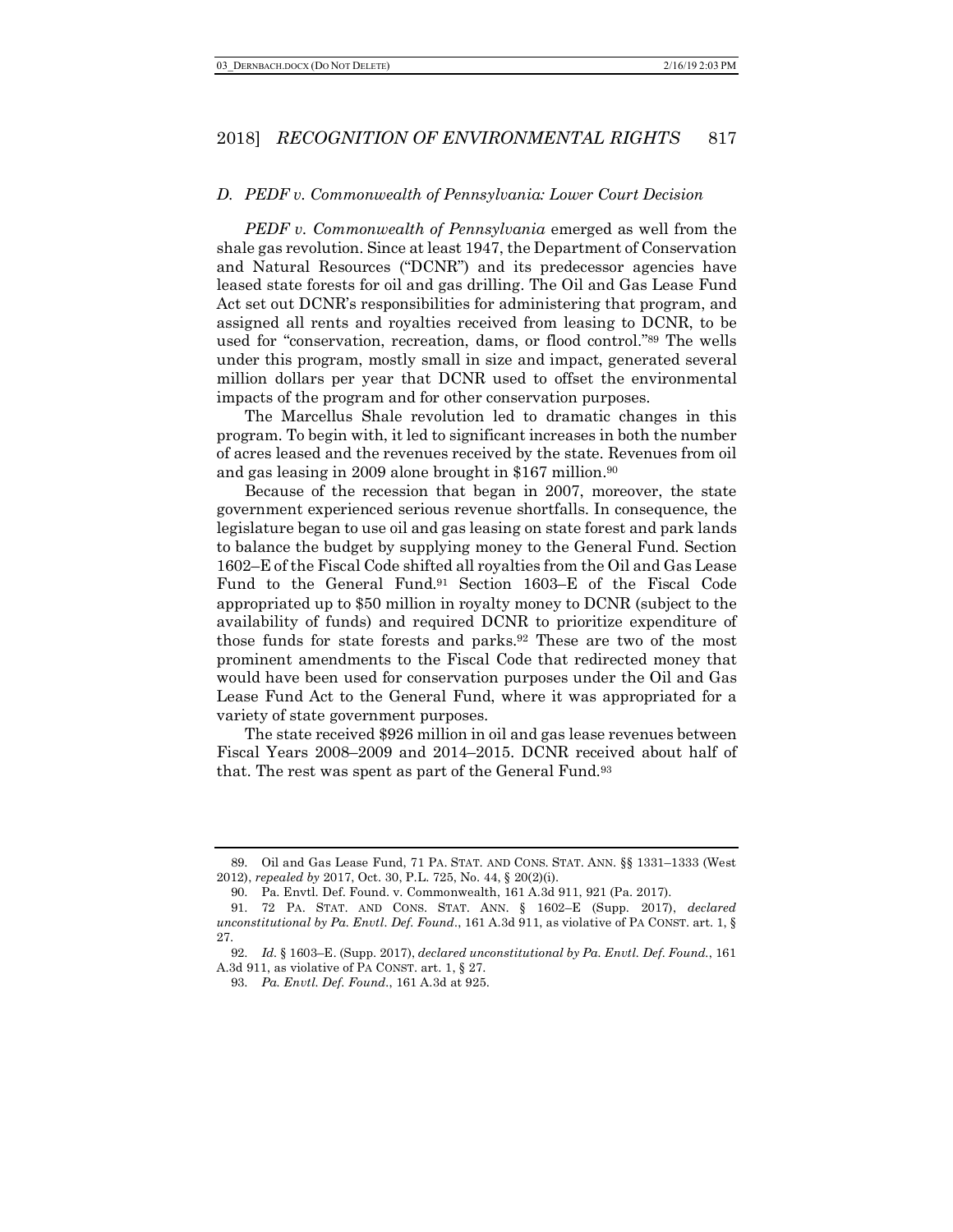In 2012, Pennsylvania Environmental Defense Foundation ("PEDF") sued the state in commonwealth court, seeking declaratory relief that a variety of legislative and administrative decisions to lease state land for oil and gas development, and divert funds from oil and gas leasing to the General Fund, are unlawful. Although brought prior to *Robinson Township*, PEDF's arguments evolved after that decision. This case ultimately was argued and decided under the public trust provisions of the Environmental Rights Amendment.

In 2015, the commonwealth court decided that DCNR's oil and gas leasing decisions are subject to article I, section 27, but nonetheless denied most of the declaratory relief that PEDF requested.94 The court began its analysis by explaining that the plurality opinion in *Robinson Township* is not binding precedent.95 This case was the first time the commonwealth court confronted the implications of *Robinson Township*. In a footnote, the commonwealth court noted its limited precedential effect:

Part III of the . . . lead opinion in *Robinson Township*, authored by Chief Justice Castille, garnered the support of only two joining justices . . . . [And] therefore, represents a plurality view of the Supreme Court. The legal reasoning and conclusions contained therein are thus not binding precedent on this Court. . . . For our purposes, we find the plurality's construction of Article I, Section 27 persuasive only to the extent it is consistent with binding precedent from this Court and the Supreme Court on the same subject.96

Noting that the *Robinson Township* plurality had criticized the three-part *Payne* balancing test, the commonwealth court in *PEDF*  stated that "[i]n the absence of a majority opinion from the Supreme Court or a decision from this Court overturning *Payne I*, that opinion is still binding precedent on this Court."97 The commonwealth court nonetheless applied the public trust provisions of the Environmental Rights Amendment to PEDF's three primary arguments.

To begin with, PEDF argued that the legislature violated section 27 by preventing DCNR from spending any Oil and Gas Lease Fund Act

<sup>94.</sup> Pa. Envtl. Def. Found. v. Commonwealth, 108 A.3d 140, 172 (Pa. Commw. Ct. 2015), *rev'd in part, vacated in part*, 161 A.3d 911 (Pa. 2017).

<sup>95.</sup> *Id.* at 156 n.37 (citing Kelley v. State Emps.' Ret. Bd., 932 A.2d 61, 67–68 (Pa. 2007)).

<sup>96.</sup> *Id.*

<sup>97.</sup> *Id.* at 159.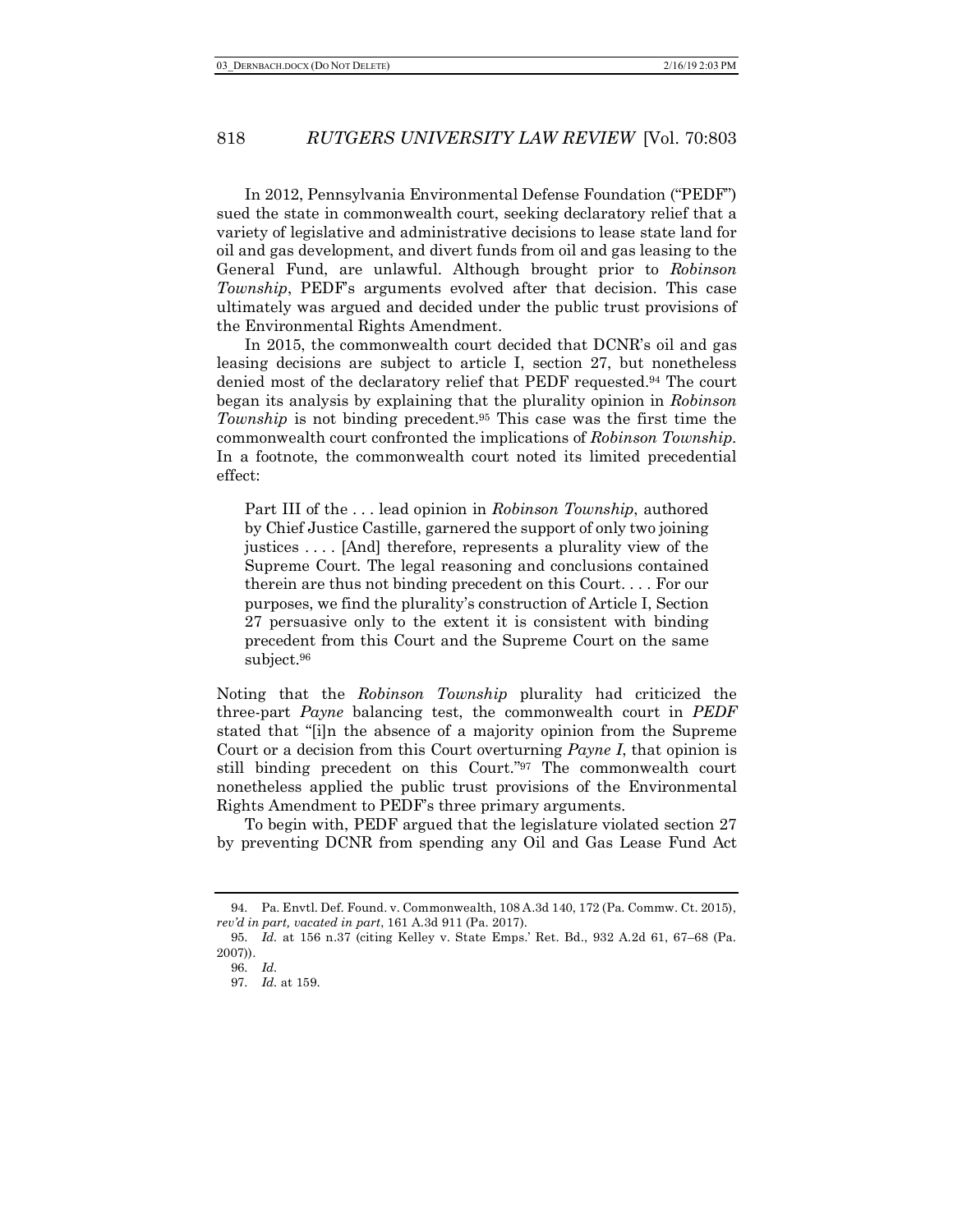royalties without prior legislative authorization.98 By taking away DCNR's authority to spend royalty receipts from gas leasing, PEDF argued, the legislature had compromised DCNR's ability to conserve and maintain public natural resources by, among other things, expending these funds to mitigate the environmental effects of leasing.99 The court was not persuaded that the legislation is "clearly, palpably, and plainly unconstitutional."100

PEDF also argued that Section 1603–E of the Fiscal Code limits leasing funds to DCNR \$50 million "*without any fiduciary analysis* of the financial needs of DCNR to meet its statutory and constitutional responsibilities," including its responsibilities under section 27.101 The court restated this argument, explaining that "[i]n essence" PEDF argued that the legislature was failing to adequately fund DCNR.102 The court then rejected this argument as restated: "PEDF has presented no evidence that the current funding appropriated to DCNR from all sources is inadequate—*i.e.*, that the funding is so deficient that DCNR cannot conserve and maintain our State natural resources."103

Finally, PEDF sought a judicial declaration that, because oil and gas taken through leasing on state forest lands is "a nonrenewable public natural resource," money received from leasing can only be used for public trust purposes under section 27.104 The court rejected that argument.105 While section 27 requires the state to conserve and maintain public natural resources, the court explained, it "does not also expressly command that all revenues derived from the sale or leasing of the Commonwealth's natural resources must be funneled to those purposes and those purposes only."106 Other provisions of the constitution, by contrast, require that moneys be expended for a particular purpose.107

99. *Id.*

103. *Id.* at 166.

<sup>98.</sup> *Id.* at 159–60 (referring to Act of Apr. 9, 1929, P.L. 343, No. 176, *as amended* 72 PA. STAT. AND CONS. STAT. ANN. § 1602–E (West 2013)).

<sup>100.</sup> *Id.* at 161.

<sup>101.</sup> *Id.* (emphasis added) (quoting Brief for Petitioner at 93–94, *Pa. Envtl. Def. Found.*, 108 A.3d 140).

<sup>102.</sup> *Id.*

<sup>104.</sup> Second Amended Petition for Review in the Nature of an Action for Declaratory Relief at 58–59, *Pa. Envtl. Def. Found.*, 108 A.3d 140 (No. 228 M.D. 1012).

<sup>105.</sup> *Pa. Envtl. Def. Found. v. Commonwealth*, 108 A.3d at 168.

<sup>106.</sup> *Id.*

<sup>107.</sup> *Id.* at 168 n.46.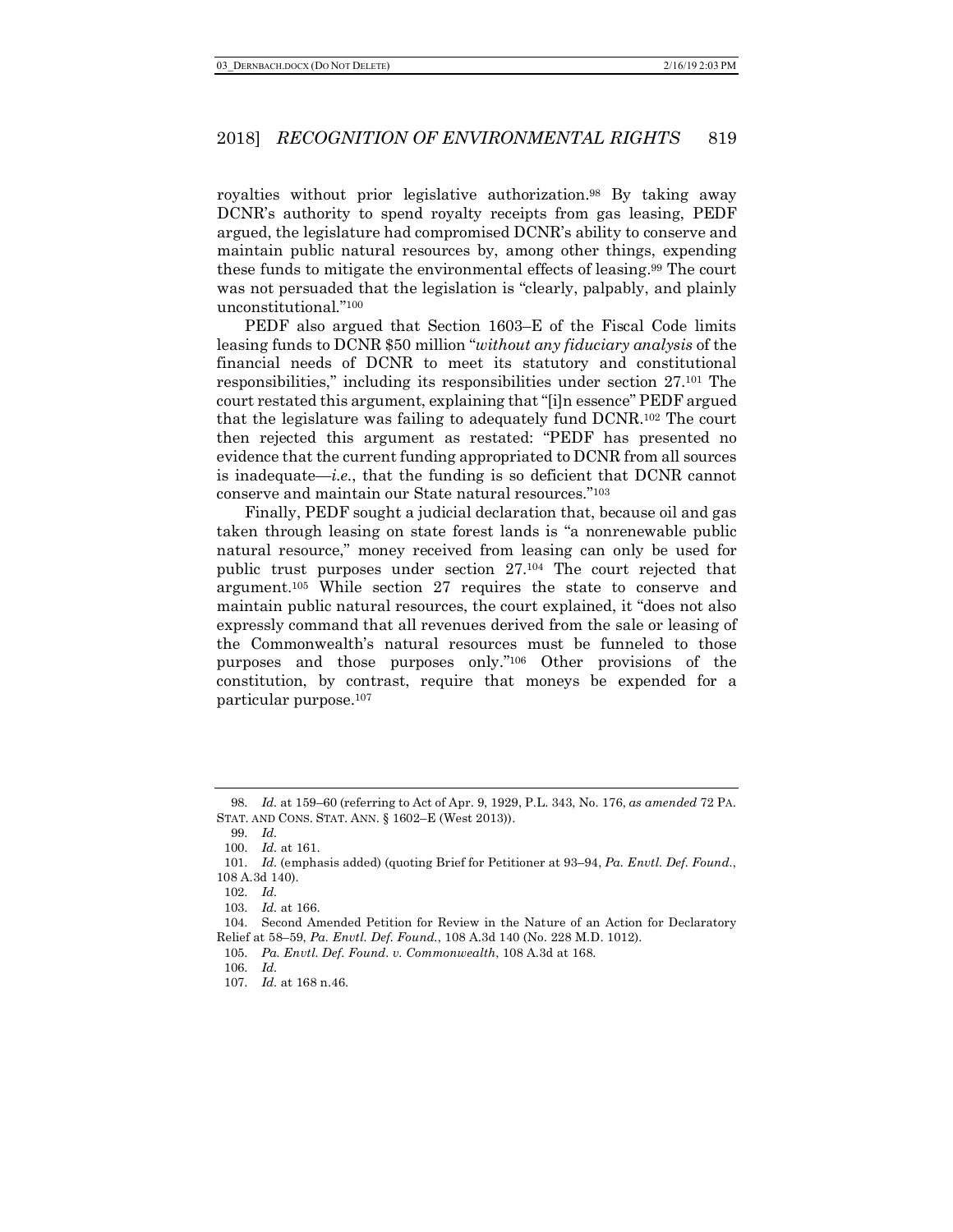#### II. PEDF AND THE PENNSYLVANIA SUPREME COURT

The supreme court reversed and remanded the commonwealth court's decision. Justice Christine Donohue wrote the majority opinion for the court, and was joined by Justices Todd, Dougherty, and Wecht. Justice Baer wrote an opinion that concurred with the majority opinion on the meaning of article I, section 27 but dissented from the majority's application of article I, section 27 to the proceeds of the oil and gas leasing program. Justice Saylor issued a dissenting statement based on Justice Baer's opinion but nonetheless recognized "that the Environmental Rights Amendment is an embodiment of the public trust doctrine." The seventh justice, Justice Eakin, did not participate in the decision.

#### *A. Majority*

The Supreme Court of Pennsylvania took jurisdiction on two issues:

1. The proper standards for judicial review of government actions and legislation challenged under the Environmental Rights Amendment, Article I, Section 27 of the Pennsylvania Constitution, in light of *Robinson Township v. Commonwealth*;

2. Constitutionality under Article I, [Section] 27 of Section 1602–E and 1603–E of the Fiscal Code and the General Assembly's transfers/appropriations from the Lease Fund.108

On the proper standard of judicial review, the court began by addressing the three-part balancing test that the commonwealth court first used in *Payne v. Kassab* in 1973. Stating that the test "is unrelated to the text of Section 27 and the trust principles animating it," and that it "strips the constitutional provision of its meaning," the court rejected the test as the proper standard to apply.109 Instead, the court said, "the proper standard of judicial review lies in the text of Article I, Section 27 itself as well as the underlying principles of Pennsylvania trust law in effect at the time of its enactment."110

The court noted that the amendment is located in article I, which is the constitutional declaration of rights. The court explained that the amendment grants two sets of rights to the people.111 Citing the *Robinson*

<sup>108.</sup> Pa. Envtl. Def. Found. v. Commonwealth, 161 A.3d 911, 929 (Pa. 2017) (alteration in original) (citation omitted).

<sup>109.</sup> *Id.* at 930.

<sup>110.</sup> *Id.*

<sup>111.</sup> *Id.* at 930–31.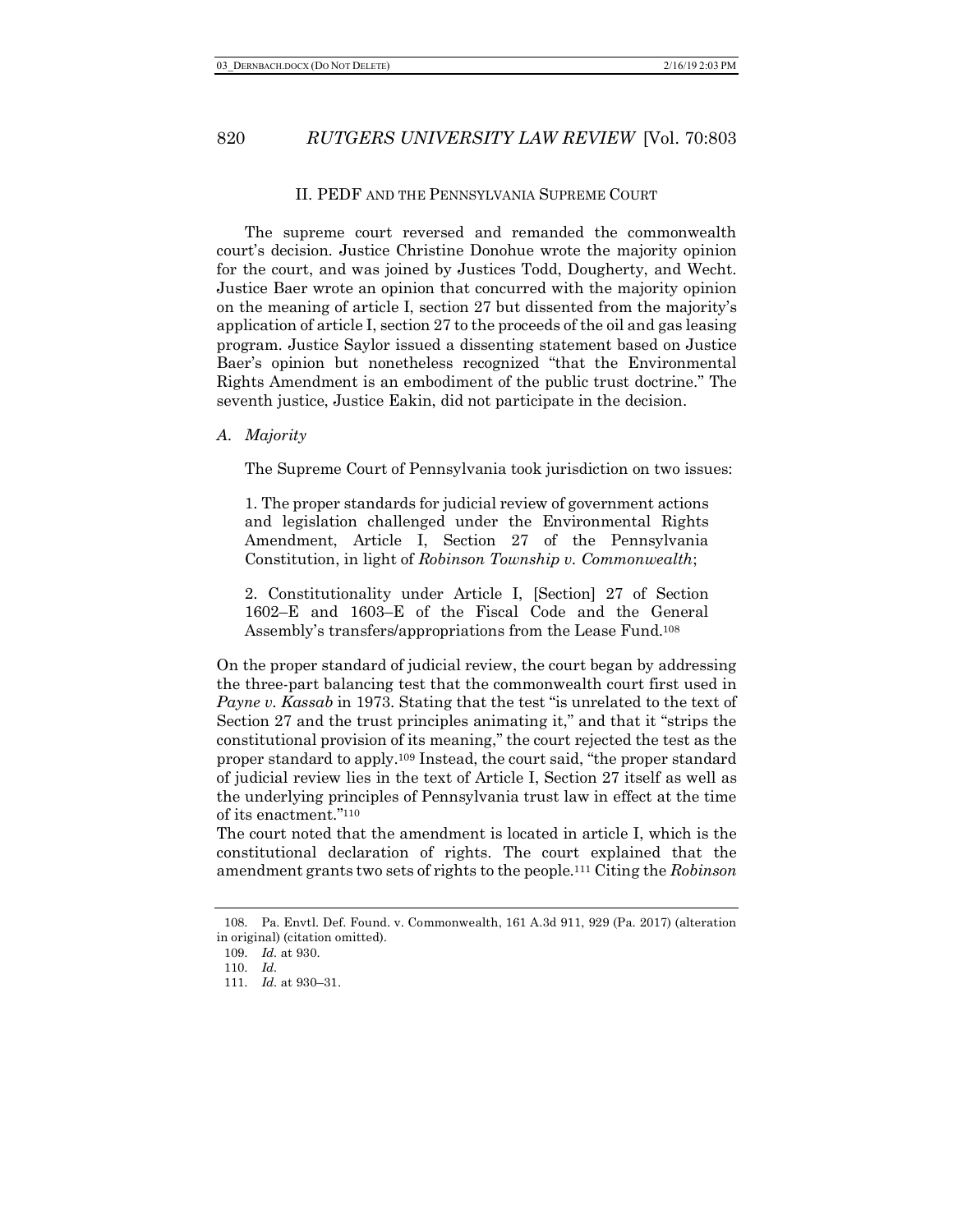*Township* plurality, the court said: "[t]his clause places a limitation on the state's power to act contrary to this right, and while the subject of this right may be amenable to regulation, any laws that unreasonably impair the right are unconstitutional."112

The second and third sentences, the court said, echoing *Robinson Township*, create a constitutional public trust.<sup>113</sup> Under these provisions, the court noted, the Commonwealth is the trustee.114 The corpus, or body, of the trust, is public natural resources, which the court said includes state parks and forests, as well as the oil and gas they contain.115 The people, including present and future generations, are "the named beneficiaries" of this trust.116 The court also explained that "all agencies and entities of the Commonwealth government, both statewide and local," have a constitutional trust responsibility.<sup>117</sup>

The use of trust language in the public trust sentences, the court said, indicates the value of drawing on pre-existing private trust law to determine their meaning.118 Thus, in exercising its public trust duties, the Commonwealth is bound by the private trust duties of prudence (exercising "such care and skill as a man of ordinary prudence would exercise in dealing with his own property"), loyalty (managing the trust corpus "so as to accomplish the trust's purposes for the benefit of the trust's beneficiaries"), and impartiality (managing "the trust so as to give all of the beneficiaries due regard for their respective interests in light of the purposes of the trust").119

The court added that, while the trustee has some discretion with respect to the corpus, or subject, of the trust, it "may use the assets of the trust 'only for purposes authorized by the trust or necessary for the preservation of the trust.'"120 Under private trust law in effect at the time of the enactment of article I, section 27, the court said, "proceeds from the sale of trust assets are part of the corpus of the trust."121 The court addressed and rejected the Commonwealth's argument that proceeds from oil and gas leasing are not subject to the trust, saying it would "substantially diminish" the Commonwealth's public trust

<sup>112.</sup> *Id.* at 931.

<sup>113.</sup> *Id.* at 931–32.

<sup>114.</sup> *Id.* at 932.

<sup>115.</sup> *Id.* at 916.

<sup>116.</sup> *Id.* at 931–32.

<sup>117.</sup> *Id.* at 931 n.23.

<sup>118.</sup> *Id.* at 932.

<sup>119.</sup> *Id.* at 932–33 (citations omitted).

<sup>120.</sup> *Id.* at 933 (Robinson Township v. Commonwealth, 83 A.3d 901, 978 (Pa. 2013)).

<sup>121.</sup> *Id.*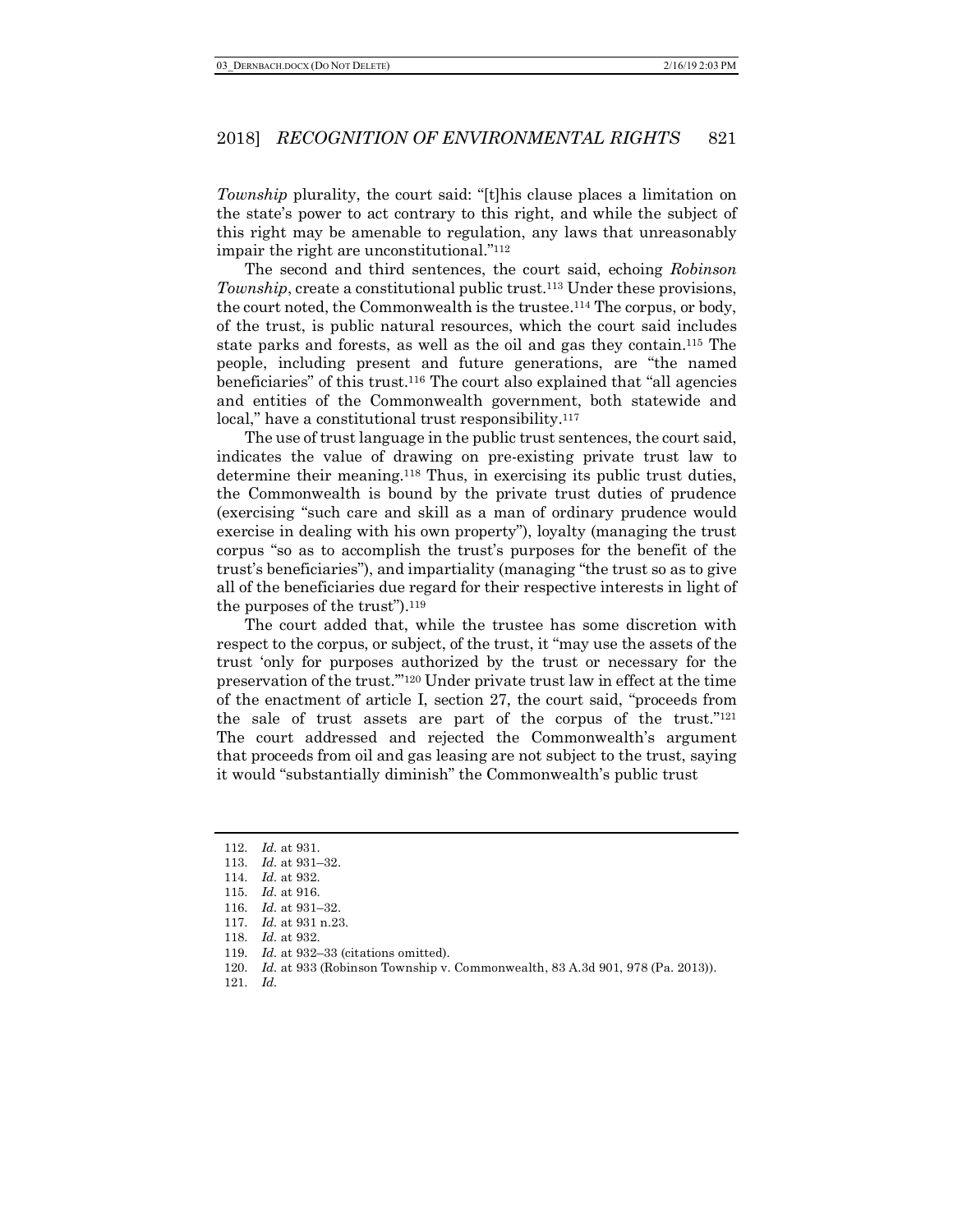responsibilities.122 A recurring point in the majority opinion, in fact, is that the Commonwealth must use public natural resources as a trustee, and not as a proprietor.123

PEDF argued that all proceeds from oil and gas leasing are subject to the public trust. The court said it could not decide that question because it had not been sufficiently argued and briefed by the parties.124 Because proceeds from the sale of the trust corpus are subject to public trust restrictions, the court held, royalties based on gross production from oil and gas wells are subject to the public trust.125 But under trust law, conventional rental income for a property can be paid directly to the beneficiaries without any restrictions. The court said it did not know how to categorize other income to the state from leasing, particularly annual rental fees.126

This discussion was a part of the court's analysis of the first issue—the proper standard of review under section 27. The court concluded its analysis of the first issue by addressing a question raised by an amicus brief from the Republican Caucus. The Caucus argued that the Environmental Rights Amendment is not self-executing. The court, citing its own prior decisions, rejected that argument, and reaffirmed that the public trust is self-executing against the government.127

The court then addressed the second issue, the constitutionality of sections 1602–E and 1603–E of the Fiscal Code and the General Assembly's transfers/appropriations from the Lease Fund. Sections 1602–E and 1603–E, the court said, specifically relate to royalties. The court held both provisions to be unconstitutional on their face, based on the prior analysis. The court said: "Without any question, these legislative enactments permit the trustee to use trust assets for non-trust purposes, a clear violation of the most basic of a trustee's fiduciary obligations."128 The court then said: "To the extent the remainder of the Fiscal Code amendments transfer proceeds from the sale of trust assets to the General Fund, they are likewise constitutionally infirm."129 The court suggested that an accounting—a kind of financial audit—may be needed to ensure that funds moved to the General Fund "are ultimately

<sup>122.</sup> *Id.* at 935.

<sup>123.</sup> *Id.* at 935, 939.

<sup>124.</sup> *Id.* at 935.

<sup>125.</sup> *Id.*

<sup>126.</sup> *Id.* at 935–36.

<sup>127.</sup> *Id.* at 936–37.

<sup>128.</sup> *Id.* at 938 (citing Robinson Township v. Commonwealth, 83 A.3d 901, 950 (Pa. 2013)).

<sup>129.</sup> *Id.* at 938 (emphasis omitted).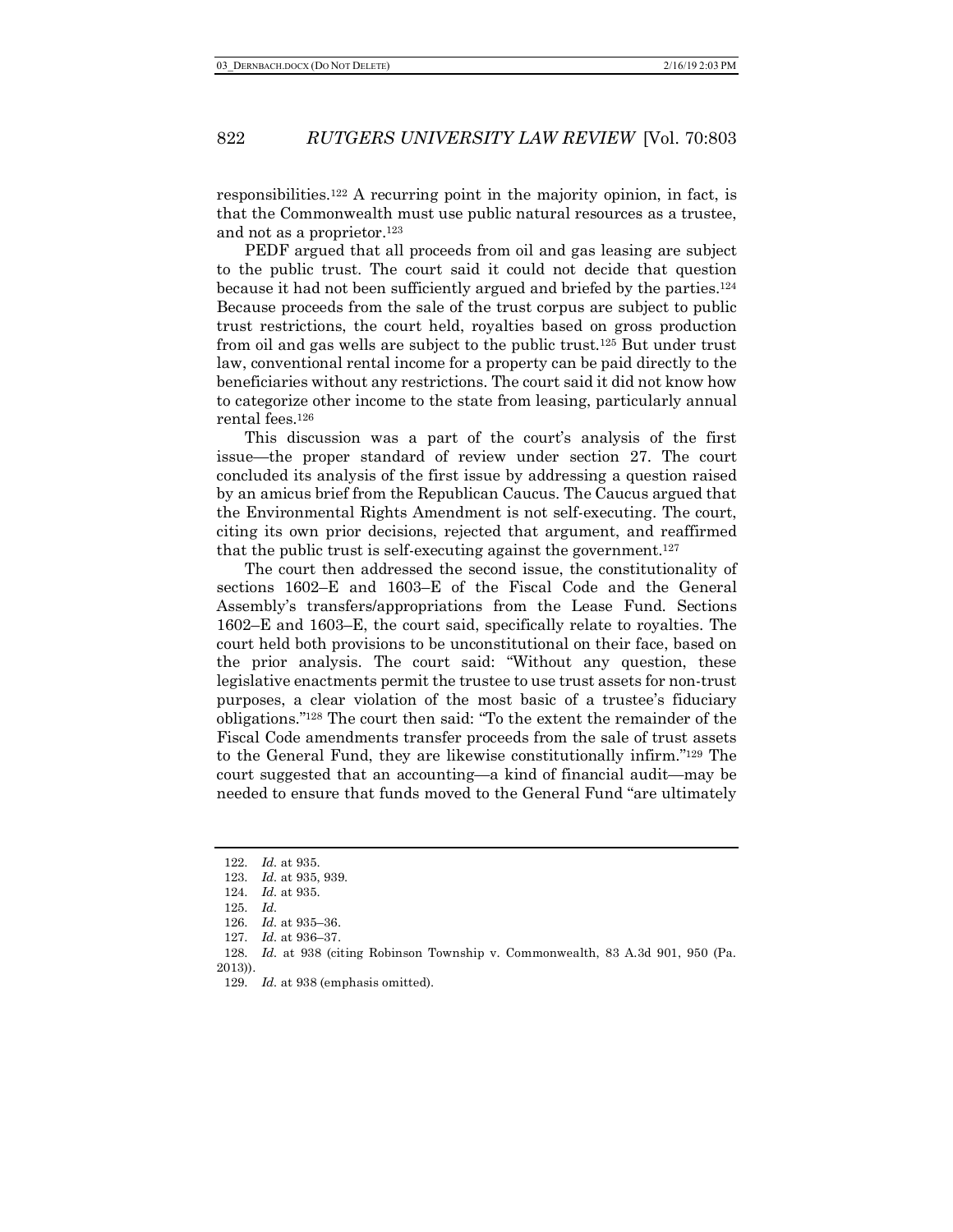used in accordance with the trustee's obligation to conserve and maintain our natural resources."130

The supreme court remanded the case to the commonwealth court for a determination on whether proceeds other than royalties from oil and gas leasing are subject to the section 27 public trust.131 That determination will almost certainly include a determination of what specific purposes lease moneys can be expended consistent with the obligation to conserve and maintain public natural resources. The remand will involve the constitutionality of expenditures involving roughly half of the \$926 million received from oil and gas leasing between 2008 and 2015.132 The commonwealth court on remand will likely also need to address the extent to which subsequent and future proceeds from leasing are subject to section 27, and for what specific purposes they can be spent.

#### *B. Concurring and Dissenting Opinion*

Justice Baer filed a concurring and dissenting opinion. He described the court's decision as "monumental," and noted that he was in "full agreement" 1) with the "dismantling" of the *Payne* test, 2) that the public trust provisions of article I, section 27 are self-executing, and 3) with the recognition that "all branches of the Commonwealth are trustees of Pennsylvania's natural resources."133 These holdings solidify what he called "the jurisprudential sea-change begun by Chief Justice Castille's plurality in *Robinson Township*."134 He also agreed that, in managing public natural resources, the Commonwealth trustees must adhere to the private trustee's duties of loyalty, impartiality, and prudence.135

He nonetheless dissented from "the primary holding of the case declaring various fiscal enactments unconstitutional or potentially unconstitutional based upon the Majority's conclusion that the proceeds from the sale of natural resources are part of the 'trust corpus' protected by Section 27."136 Among other things, he argued that there is no language in article I, section 27 relating to how money obtained from public trust resources is to be expended, that the common law public trust doctrine imposes no such limits, and that the legislative history indicates

<sup>130.</sup> *Id.* at 939.

<sup>131.</sup> *Id.* at 936, 939.

<sup>132.</sup> *Id.* at 925.

<sup>133.</sup> *Id.* at 940 (Baer, J., concurring and dissenting).

<sup>134.</sup> *Id.*

<sup>135.</sup> *Id.* at 945–46.

<sup>136.</sup> *Id.* at 940.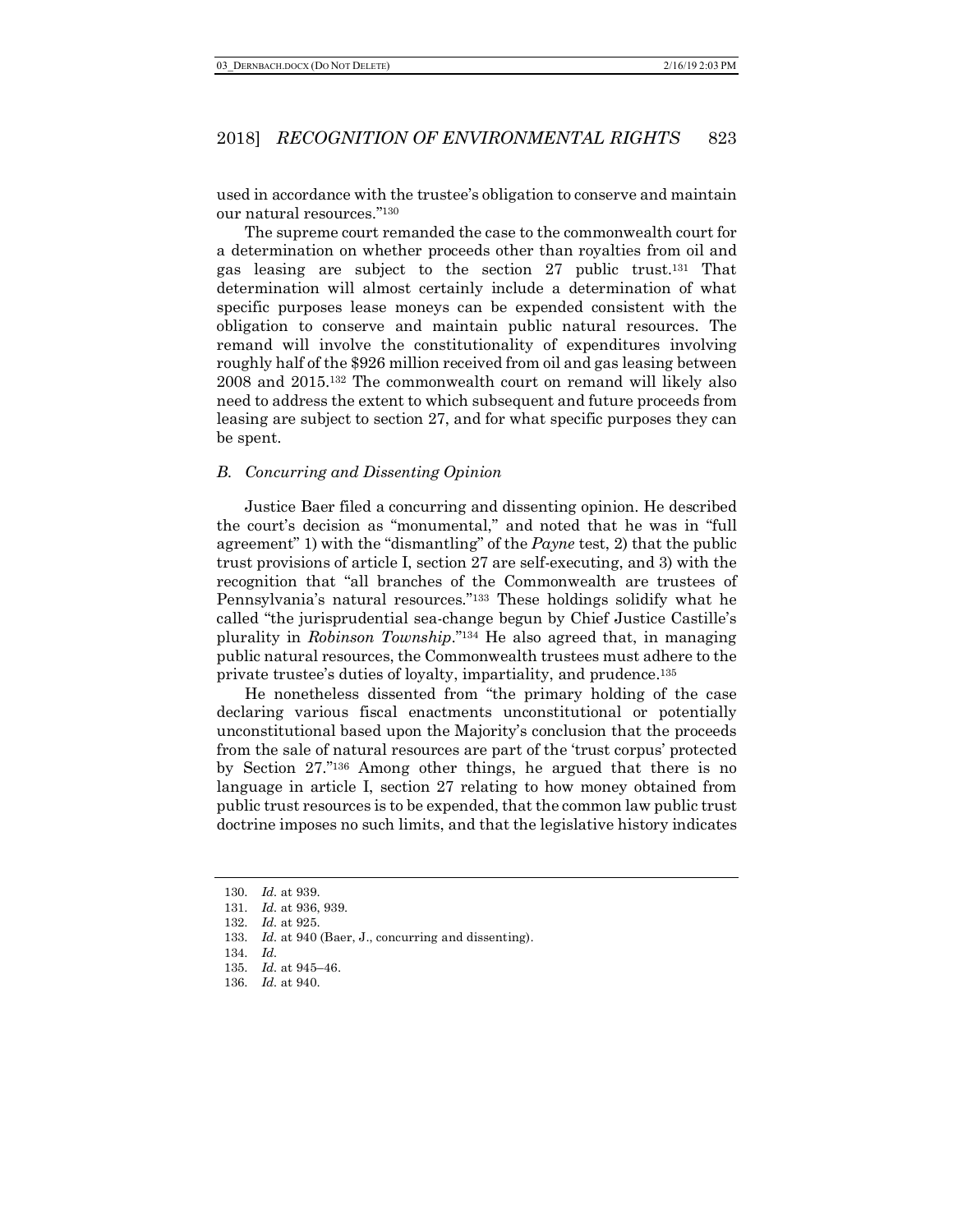that the Commonwealth can continue to dispose of public natural resources.137

### *C. Dissenting Opinion*

Justice Saylor filed a dissenting opinion that reads in full: "I join the central analysis of the dissenting opinion authored by Justice Baer, based on the recognition that the Environmental Rights Amendment is an embodiment of the public trust doctrine."138

#### III. OVERALL IMPLICATIONS OF PEDF DECISION

The *PEDF* decision presents a host of implications for Pennsylvania and the broader law related to natural resources and constitutional environmentalism. It clarifies and resolves some issues left open by *Robinson Township*, opens a new chapter in the nature and application of public trust principles, and furthers the global trend towards constitutional protection of important environmental rights.

## *A. The Principles of Robinson Township Are Now Controlling Precedent*

After issuance Chief Justice Castille's plurality decision in *Robinson Township,* recognition of its importance as a fundamental clarification and renewal of section 27 was swift and ongoing. Chief Justice Castille's opinion was described as a "landmark decision."139 Others said, "Pennsylvanians will almost certainly be able to count on reinvigorated judicial protection of their environmental rights for generations to come."140 As a result, *Robinson Township* has been the subject of an ever-expanding body of articles and commentaries.141 Still, despite its legal insights, Chief Justice Castille's opinion in *Robinson Township* commanded only a plurality of three votes—a point that was not lost on the commonwealth court.

The *PEDF* decision, by contrast was by four justices (out of six who participated on a seven-member court), with a fifth concurring on the

<sup>137.</sup> *See id.* at 940–49.

<sup>138.</sup> *Id.* at 949 (Saylor, J., dissenting).

<sup>139.</sup> *See* ION Geophysical Corp. v. Hempfield Township, Civ. No. 14–410, 2014 WL 1405397, at \*7 (W.D. Pa. Apr. 10, 2014).

<sup>140.</sup> *See* Dernbach & Prokopchak, *supra* note 56, at 359.

<sup>141.</sup> *See, e.g*., Dernbach, *Constitutional Trust*, *supra* note 5; Dernbach, May & Kristl, *supra* note 4; Dernbach & Prokopchak, *supra* note 56; Daly & May, *A Model for Environmental Constitutionalism*, *supra* note 5; Fershee, *supra* note 5; Kristl, *The Devil is in the Details, supra* note 5; Valentine, *supra* note 5, at 78–90.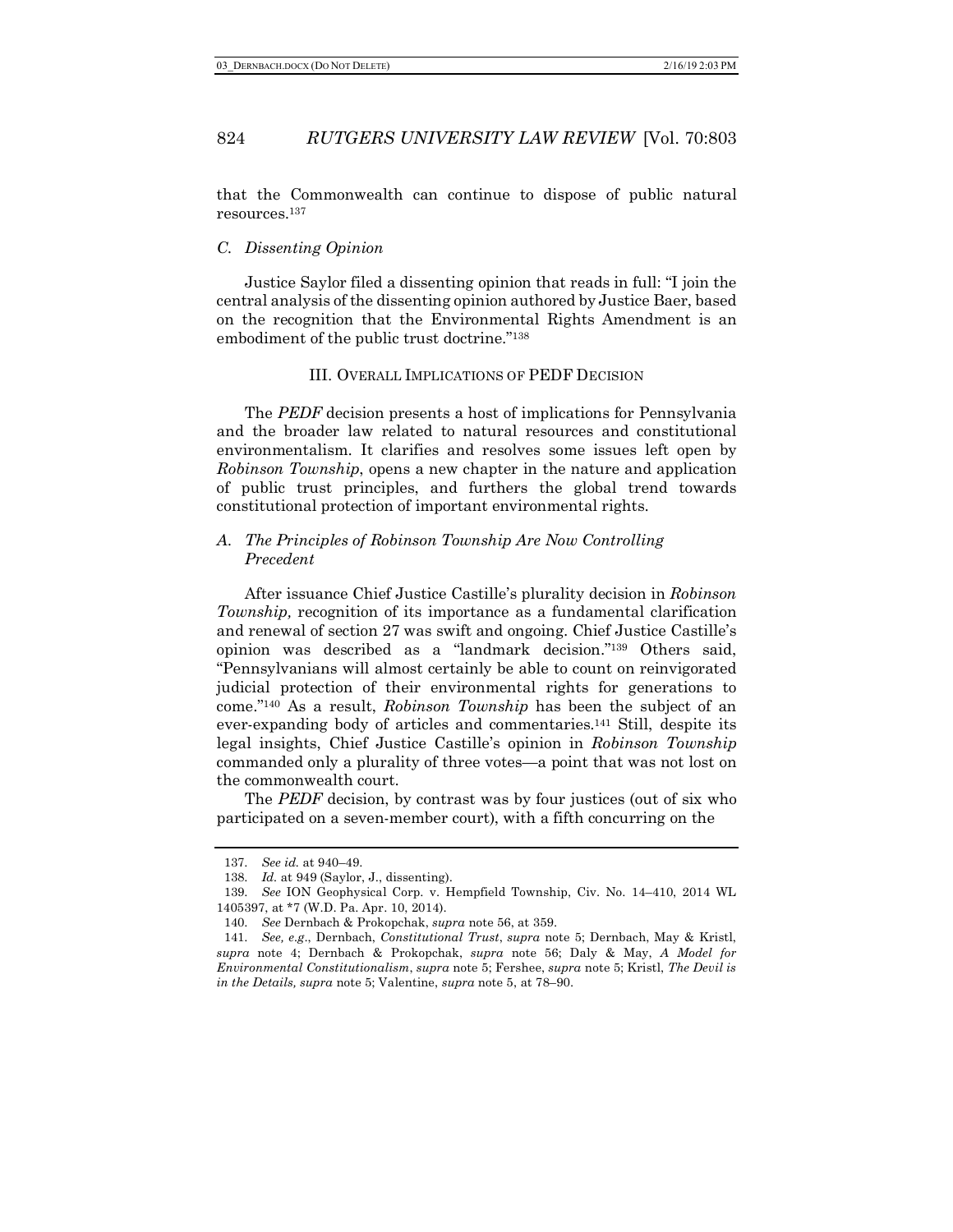principles employed to decide the case. The majority opinion embraces and adopts *Robinson Township*'s core principles and makes many of them binding legal precedent. This adoption of *Robinson Township* is quite comprehensive. It starts near the very beginning of the majority opinion with the wholesale quotation of nearly three pages of the *Robinson Township* plurality opinion.142 The *PEDF* majority described this passage as the plurality's "careful[] review[] [of] the reasons why the Environmental Rights Amendment was necessary, the history of its enactment and ratification, and the mischief to be remedied and the object to be obtained."143

In its discussion of "the contours of Section 27,"<sup>144</sup> the majority opinion referred back to *Robinson Township*: "[t]his is not the first time we have been called upon to address the rights and obligations set forth in the Environmental Rights Amendment. We did so in *Robinson Township,* and we rely here upon the statement of basic principles thoughtfully developed in that plurality opinion."145 The majority then articulated several principles recognized in *Robinson Township*, including:

- The General Assembly's "broad and flexible" police powers in Article III of the Pennsylvania Constitution are "expressly limited by fundamental rights reserved to the people in Article I of our Constitution"146 that are "inherent and indefeasible;"147
- Section 27 sets forth at least two "inherent and indefeasible" article I rights;148
- The first section 27 right, found in the first sentence, is "a prohibitory clause declaring the right of citizens to clean air and pure water, and to the preservation of natural, scenic, historic and esthetic values of the environment" such that "[t]his clause places a limitation on the state's power to act contrary to this right, and while the subject of this right may be amenable to regulation, any laws that unreasonably impair the right are unconstitutional;"<sup>149</sup>

<sup>142.</sup> *See Pa. Envtl. Def. Found.*, 161 A.3d at 916–19 (citing Robinson Township v. Commonwealth, 83 A.3d 901, 950 (Pa. 2013)).

<sup>143.</sup> *Id.* at 916.

<sup>144.</sup> *Id.* at 930.

<sup>145.</sup> *Id.*

<sup>146.</sup> *Id.* at 930–31 (citing *Robinson Township*, 83 A.3d at 946).

<sup>147.</sup> *Id.* at 931 (citing *Robinson Township*, 83 A.3d at 948 (quoting PA. CONST. art. I,

 $§$  1)). 148. *Id.*

<sup>149.</sup> *Id.* (citing *Robinson Township*, 83 A.3d at 951).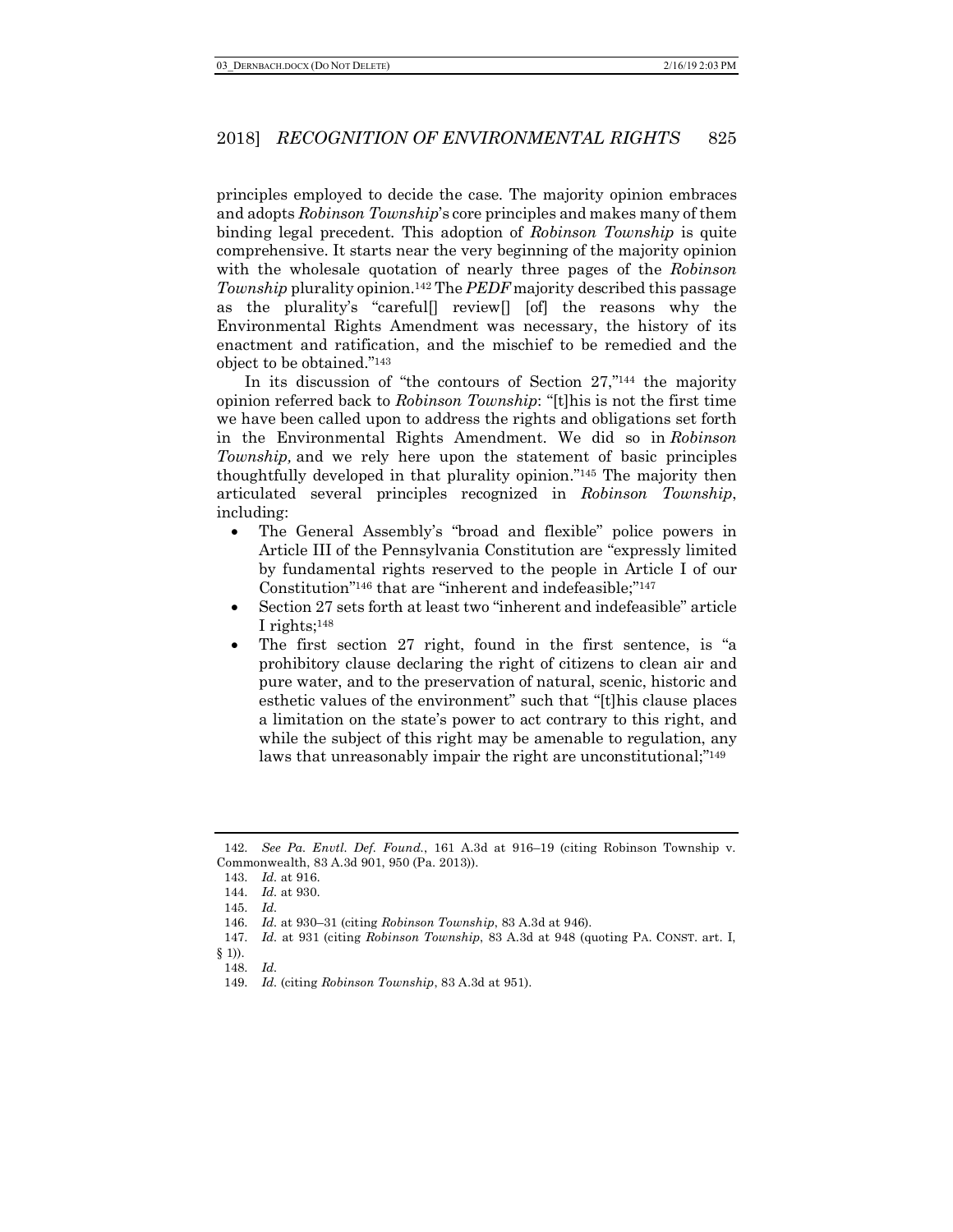- The second section 27 right, found in the second and third sentences, is "the common ownership by the people, including future generations, of Pennsylvania's public natural resources,"150 and the third sentence's establishment of "a public trust, pursuant to which the natural resources are the corpus of the trust, the Commonwealth is the trustee, and the people are the named beneficiaries;"151
- As trustee of the environmental trust,

[T]he Commonwealth is a fiduciary obligated to comply with the terms of the trust and with standards governing a fiduciary's conduct. The explicit terms of the trust require the government to "conserve and maintain" the corpus of the trust. The plain meaning of the terms conserve and maintain implicates a duty to prevent and remedy the degradation, diminution, or depletion of our public natural resources. As a fiduciary, the Commonwealth has a duty to act toward the corpus of the trust—the public natural resources—with prudence, loyalty, and impartiality;152

- The fiduciary duties of the section 27 trustee "are not vested exclusively in any single branch of Pennsylvania's government, and instead all agencies and entities of the Commonwealth government, both statewide and local, have a fiduciary duty to act toward the corpus with prudence, loyalty, and impartiality;"153
- "Pennsylvania's environmental trust thus imposes two basic duties on the Commonwealth as the trustee. First, the Commonwealth has a duty to prohibit the degradation, diminution, and depletion of our public natural resources, whether these harms might result from direct state action or from the actions of private parties. Second, the Commonwealth must act affirmatively via legislative action to protect the environment."154

<sup>150.</sup> *Id.* (citing *Robinson Township*, 83 A.3d at 954).

<sup>151.</sup> *Id.* at 931–32 (citing *Robinson Township*, 83 A.3d at 955–56).

<sup>152.</sup> *Id.* at 932 (citation omitted) (quoting *Robinson Township*, 83 A.3d at 956–57).

<sup>153.</sup> *Id.* at 931 n.23 (citing *Robinson Township*, 83 A.3d at 956–57).

<sup>154.</sup> *Id.* at 933 (citing *Robinson Township*, 83 A.3d at 957–58).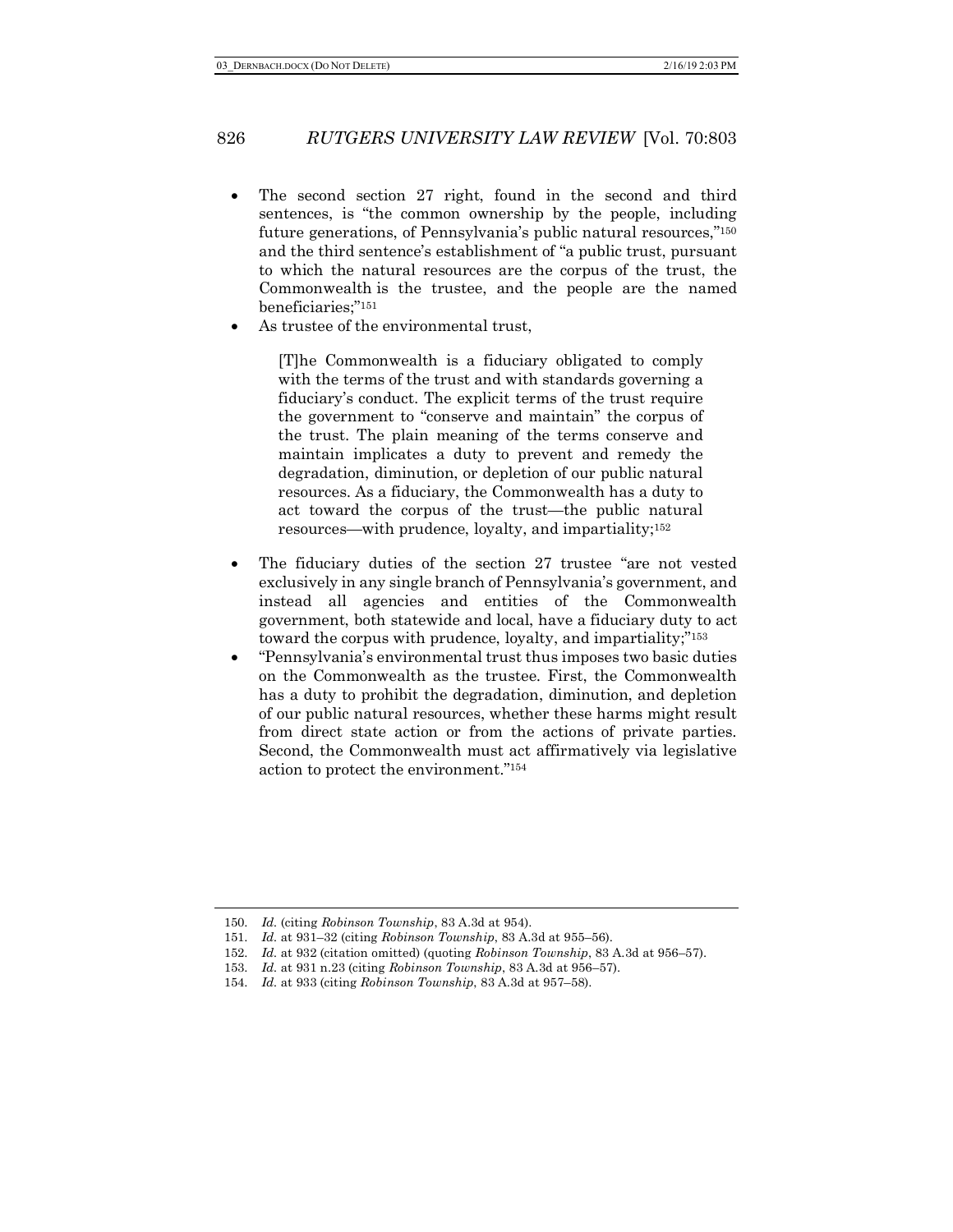As Justice Baer observed in the concurrence paragraph of his opinion, the majority's holdings "solidify the jurisprudential sea-change begun by Chief Justice Castille's plurality in *Robinson Township* which rejuvenated Section 27 and dispelled the oft-held view that the provision was merely an aspirational statement. With this, I am in full agreement."155

Thus, with five justices voting in support of these statements, many of these core principles from *Robinson Township* provide a solid framework for deciding future section 27 cases. Because the court used many of these principles—particularly on public trust—to decide the *PEDF* case, these principles are now binding precedent. In addition, this full-throated approval and adoption of the main principles set forth in the *Robinson Township* plurality opinion likely also gives highly persuasive effect to other statements in the plurality opinion when analyzing section 27 claims.

Some of what is said in *Robinson Township* and *PEDF* is arguably dicta; it was not necessary to decide these cases. The first clause of section 27 was not at issue in *PEDF*, for example, and appears to have played only a minor role in *Robinson Township*. That means a future court might depart in some way from one or more of the broader pronouncements made about section 27 that are not the basis for the holdings in those cases. At least three factors, however, mitigate against the likelihood of that happening to any significant degree. First, these statements were made in two separate cases. In *PEDF*, in fact, five of the court's six participating justices endorsed these broad principles.156 Second, many of these principles derive directly from the text of the Amendment itself: the fact that section 27 is in article I, which provides the people with rights against the government; the fact that there are two clauses, each of which have an independent meaning; the fact that the public trust clause explicitly places an affirmative duty on the Commonwealth; the fact that these rights and duties explicitly involve the Commonwealth in general and not a specific branch of government or a specific governmental entity; and the fact that public trust language in section 27 makes it appropriate to consider private trust law as a source of meaning for the amendment.<sup>157</sup> Third, these broad statements of principles make sense as necessary guidance to the bar, lower courts, and the public as a way of reducing uncertainty about the meaning and

<sup>155.</sup> *Id.* at 940 (Baer, J., concurring and dissenting) (citation omitted).

<sup>156.</sup> It is possible to read Justice Saylor's dissenting opinion—in which he recognized "that the Environmental Rights Amendment is an embodiment of the public trust doctrine"—as an endorsement of these principles. 161 A.3d at 949 (Saylor, J., dissenting). 157. *See* PA. CONST. art. I; *id.* § 27.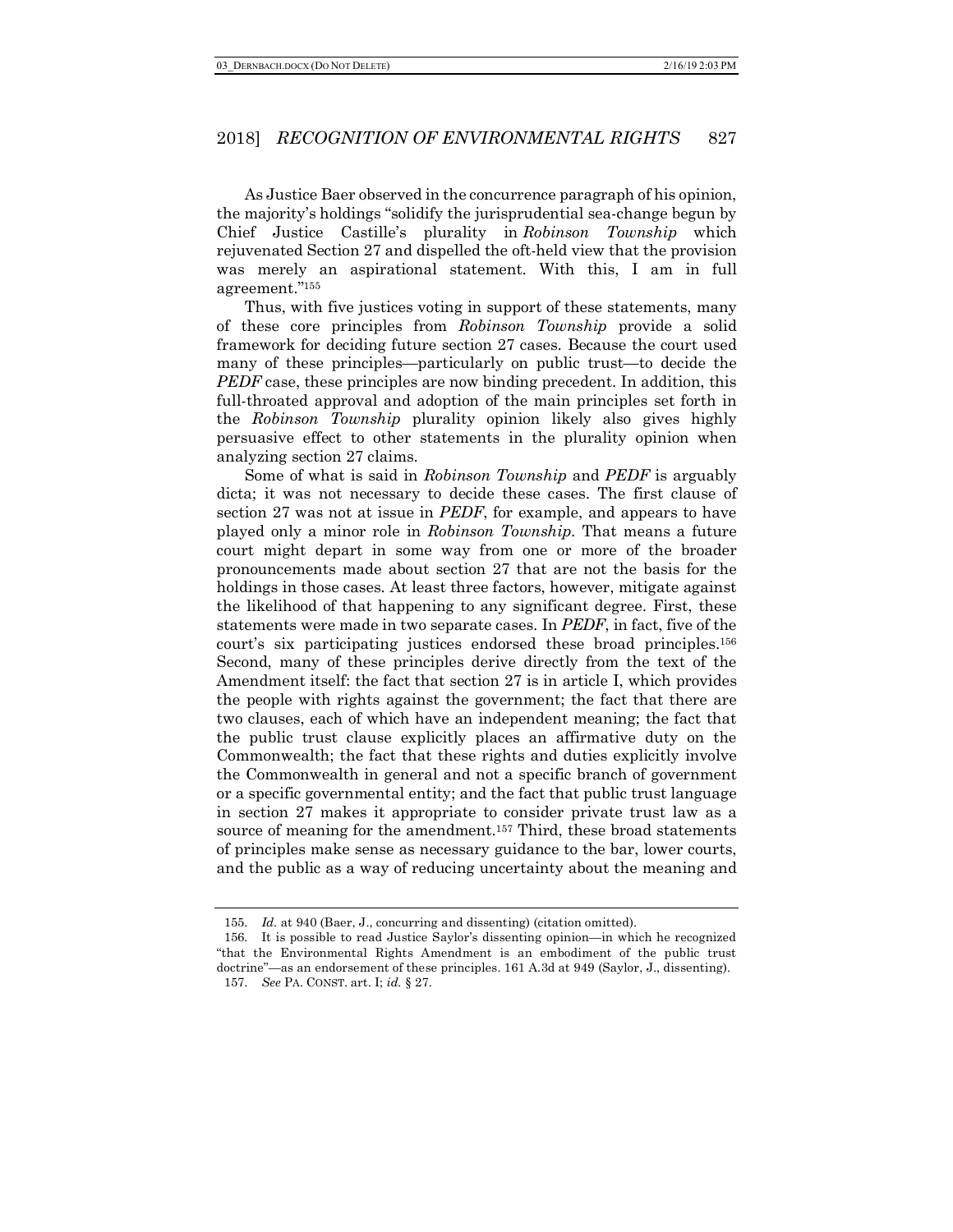scope of text that had previously not been taken seriously. Because the principles were articulated for that purpose, it is less likely that a future court will deviate from them in any significant way.

It is also possible to overstate the extent to which these principles are non-authoritative dicta. While the first clause of section 27 was not at issue in *PEDF*, it is difficult to disagree with the court's statement that the clause imposes a limit on government authority. That is, after all, the whole point of article I rights. Similarly, the *PEDF* court states "all agencies and entities of the Commonwealth government, both statewide and local," have public trust responsibilities under section 27.158 Because local governments were not parties to the *PEDF* decision, it is easy to read that statement as dicta insofar as local governments are concerned. Yet the *Robinson Township* plurality decision was based on an understanding that Act 13 violated section 27 because it prevented local governments from carrying out their constitutional public trust responsibilities.159 A plurality opinion on this issue coupled with a majority dicta statement supporting it do not have the same precedential weight as a majority holding, but it cannot be said that the applicability of section 27 to local governments is merely an abstract judicial pronouncement.

#### *B. Section 27 Analysis Will Henceforth Be Payne-Free*

As noted above, in its 1973 *Payne v. Kassab* decision the Commonwealth Court of Pennsylvania adopted a three-part test for analyzing claims under section 27.160 The *Robinson Township* plurality found the *Payne* test problematic for a number of reasons.161 According to the plurality, the *Payne* test ignored the text of the amendment in favor of General Assembly actions and policy choices.162 The test "describes the Commonwealth's obligations—both as trustee and under the first clause of Section 27—in much narrower terms than the constitutional provision."163 It had "the effect of minimizing the constitutional duties of executive agencies and the judicial branch, and circumscribing the abilities of these entities to carry out their

<sup>158.</sup> *Pa. Envtl. Def. Found.*, 161 A.3d at 931 n.23.

<sup>159.</sup> *Robinson Township*, 83 A.3d at 977.

<sup>160.</sup> 312 A.2d 86 (Pa. Commw. Ct. 1973).

<sup>161.</sup> For a more detailed analysis of the *Robinson Township* plurality's critique, see Kenneth T. Kristl*, It Only Hurts When I Use It: The Payne Test and Pennsylvania's Environmental Rights Amendment*, 46 ENVTL. L. REP. NEWS & ANALYSIS 10594, 10598–601 (2016) [hereinafter Kristl, *It Only Hurts When I Use It*].

<sup>162.</sup> *Robinson Township.*, 83 A.3d at 966.

<sup>163.</sup> *Id.* at 967.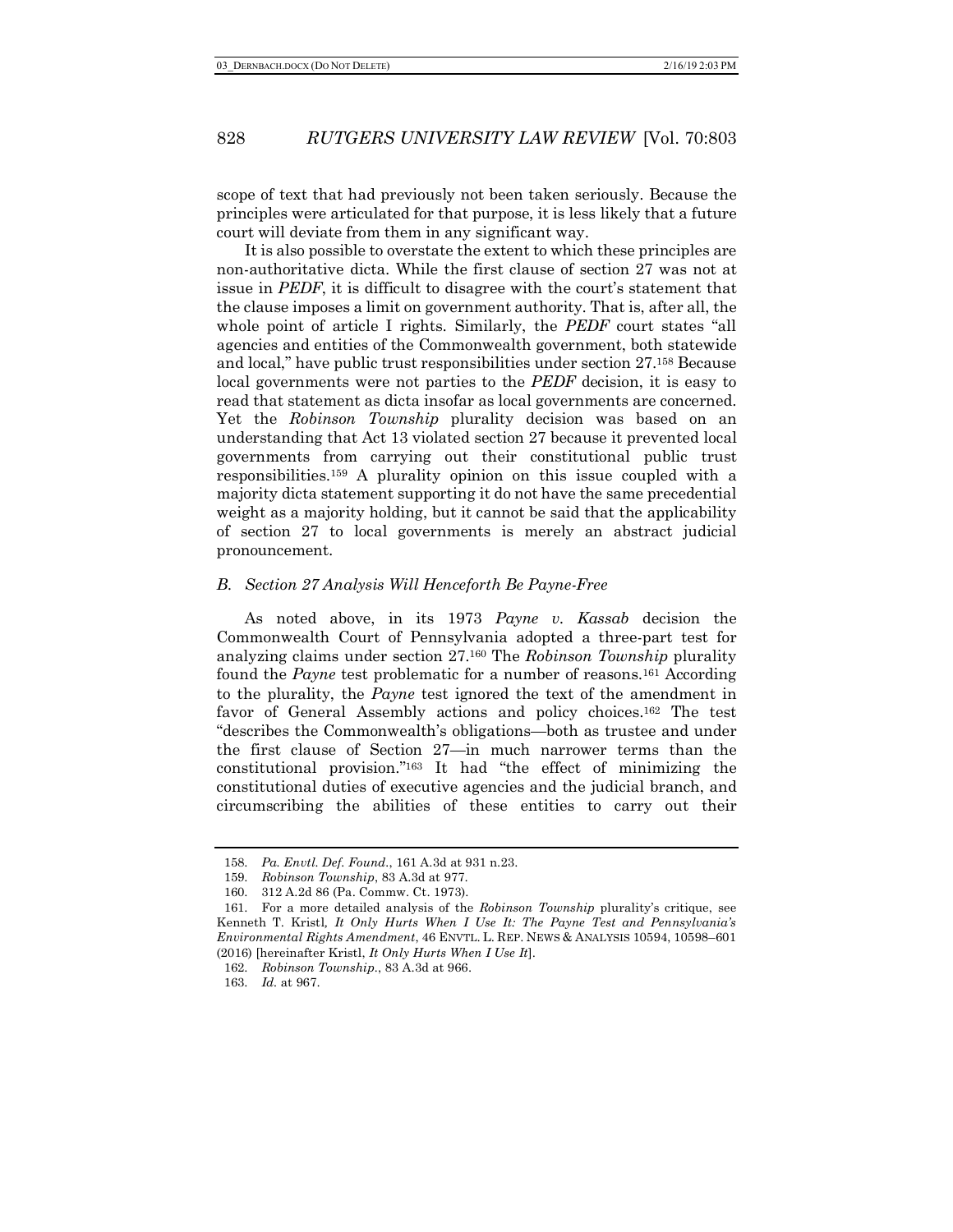constitutional duties independent of legislative control."164 As a result, the plurality concluded that the *Payne* test is "inappropriate to determine matters outside the narrowest category of cases, *i.e.*, those cases in which a challenge is premised simply upon an alleged failure to comply with statutory standards enacted to advance Section 27 interests."165 Thus, while not throwing out the test completely, the plurality concluded that the *Payne* test is "inappropriate" for the vast majority of section 27 claims.

As noted above, the commonwealth court's *PEDF* decision—while mentioning the *Robinson Township* plurality's critique—nevertheless chose to continue following its *Payne* test because there was no "majority opinion from the Supreme Court or a decision from this Court overturning *Payne I*."166 Subsequent commonwealth court opinions continued to view and apply the *Payne* test as binding precedent to the apparent exclusion of the concerns raised by the *Robinson Township* plurality.167

The Supreme Court of Pennsylvania's *PEDF* majority opinion shuts the door completely on future use of the *Payne* test—what Justice Baer calls the "dismantling" of the test.168 Eschewing even the "narrowest category" of cases described in *Robinson Township*, the majority was clear and unequivocal:

The *Payne* . . . test, which is unrelated to the text of Section 27 and the trust principles animating it, strips the constitutional provision of its meaning. Accordingly, we reject the test developed by the Commonwealth Court as the appropriate standard for deciding Article I, Section 27 challenges.169

<sup>164.</sup> *Id.*

<sup>165.</sup> *Id.*

<sup>166.</sup> Pa. Envtl. Def. Found. v. Commonwealth, 108 A.3d 140, 159 (Pa. Commw. Ct. 2015), *rev'd in part, vacated in part*, 161 A.3d 911 (Pa. 2017).

<sup>167.</sup> *See* Brockway Borough Municipal Auth. v. Dep't of Envtl. Prot., 131 A.3d 578, 588–89 (Pa. Commw. Ct. 2016) (simply applying the *Payne* test); Feudale v. Aqua Pa., Inc., 122 A.3d 462, 468, 468 n.8 (Pa. Commw. Ct. 2015) (applying only the *Payne* test and noting that "it remains binding precedent on this Court until overruled by either a majority opinion of the Supreme Court or an en banc panel of this Court").

<sup>168.</sup> Pa. Envtl. Def. Found. v. Commonwealth, 161 A.3d 911, 940 (Pa. 2017) (Baer, J., concurring and dissenting).

<sup>169.</sup> *Id.* at 930 (majority opinion) (citations omitted). This conclusion may be less surprising given that the parties and various amici before the court all rejected the *Payne* test as the appropriate standard for examining section 27 challenges. *Id.*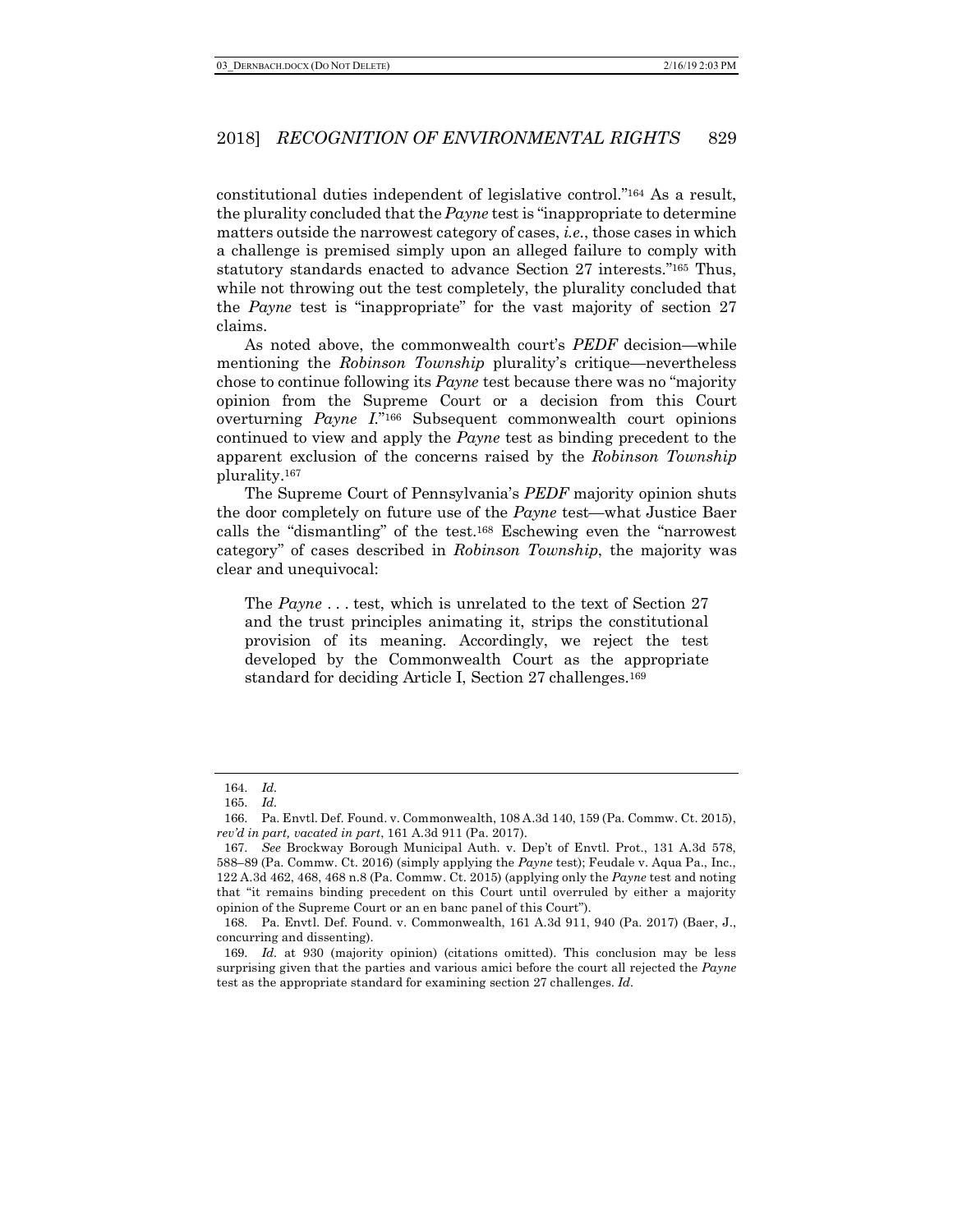The net result of this rejection is that courts will need to develop a different way of conducting the section 27 analysis.<sup>170</sup>

## *C. The Text of Section 27 Plus Private Trust Law Provide the Controlling Law for the Second Clause*

With the *Payne* test rejected, the majority posited a different test:

[W]hen reviewing challenges to the constitutionality of Commonwealth actions under Section 27, the proper standard of judicial review lies in the text of Article I, Section 27 itself as well as the underlying principles of Pennsylvania trust law in effect at the time of its enactment. We must therefore carefully examine the contours of the Environmental Rights Amendment to identify the rights of the people and the obligations of the Commonwealth guaranteed thereunder.171

One implication of this new test will be determining how it will work in practical terms.172 *Robinson Township* and the *PEDF* majority opinion provide some clues. The *Robinson Township* plurality used the text of section 27 to identify key obligations of the Commonwealth trustee: (1) a prohibition against unreasonably impairing the rights in the first sentence;173 and (2) a duty to conserve and maintain—created by the public trust in the second and third sentences—that requires the Commonwealth "to prevent and remedy the degradation, diminution, or depletion of our public natural resources."174 With the second of these textual mandates, the *Robinson Township* plurality interpreted the obligation through the lens of private trust law fiduciary duties of "prudence, loyalty, and impartiality" as shaped by the nature and corpus of the trust.175 The *PEDF* majority, by embracing the *Robinson Township* plurality analysis, echoes this approach. In both cases, the analysis led to the conclusion that the statutes at issue were unconstitutional because they were fundamentally inconsistent with or otherwise ignored section 27's text and fiduciary obligations.176

<sup>170.</sup> For one suggestion of how that might occur based the on the principles of *Robinson Township*, see Kristl, *It Only Hurts When I Use It*, *supra* note 161.

<sup>171.</sup> *Pa. Envtl. Def. Found.*, 161 A.3d at 930.

<sup>172.</sup> One approach, articulating practical principles for administrative and judicial decision-making based on the *Robinson Township* plurality's analysis, can be found in Kristl, *The Devil is in the Details*, *supra* note 5.

<sup>173.</sup> Robinson Township v. Commonwealth, 83 A.3d 901, 951–52 (Pa. 2013).

<sup>174.</sup> *Id.* at 956–57.

<sup>175.</sup> *Id.*

<sup>176.</sup> *Id.* at 979, 981–82; *Pa. Envtl. Def. Found.*, 161 A.3d at 939.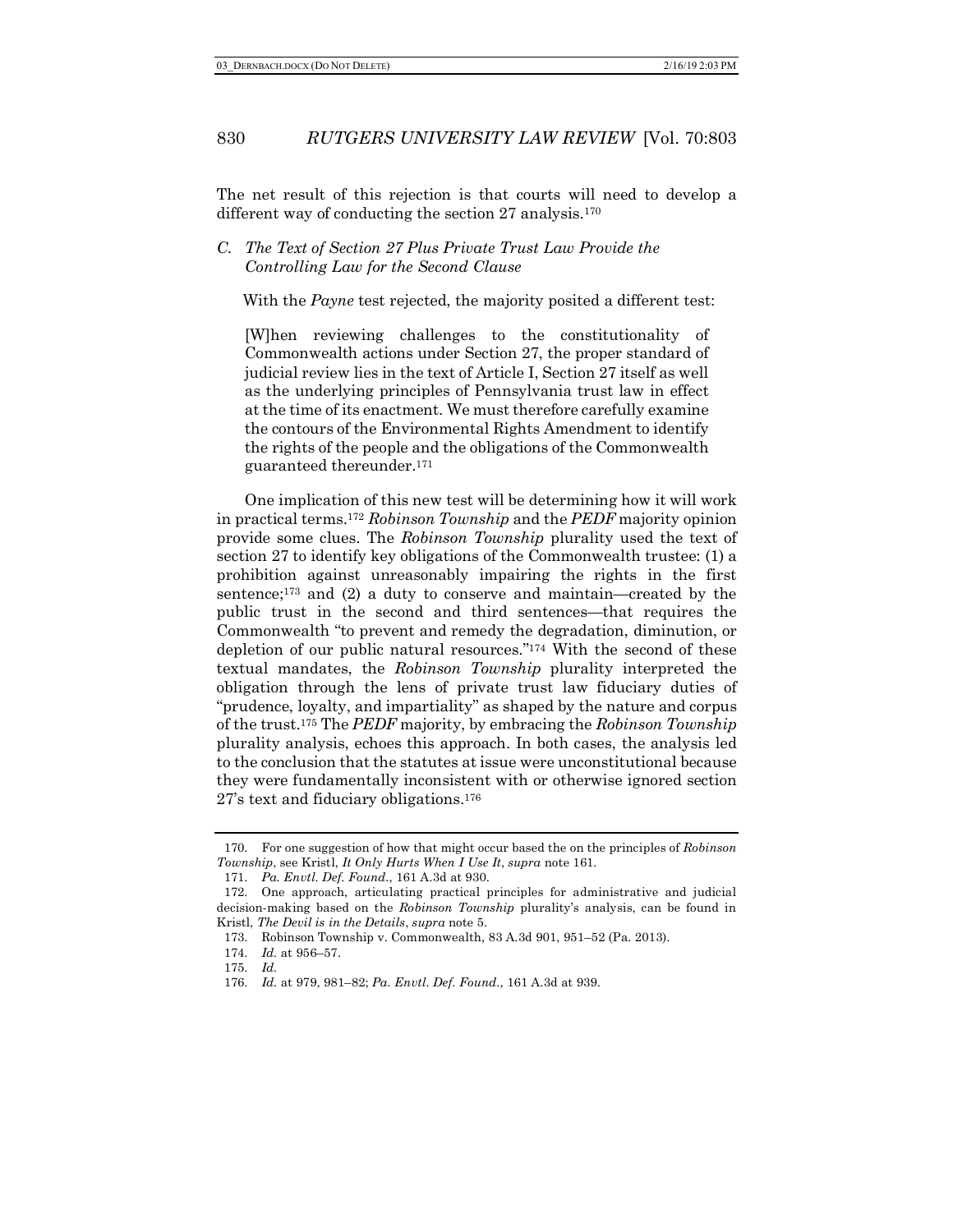Interestingly, the *PEDF* majority's new text, consistent with Pennsylvania trust law, was described in the context of determining the "proper standard of judicial review."177 The court did not use "standard of review" in an appellate review sense. The typical "standard of review" in any appellate case looks at whether there are questions of law or fact, with questions of law subject to *de novo* review.178 Nor did the court refer to the differing standards of review that are often used to adjudicate constitutional claims. The typical levels of review used in the analysis of constitutional claims are strict scrutiny, intermediate scrutiny, and rational-basis review.179 However, neither *Robinson Township* nor *PEDF* stated the test in terms of a level of scrutiny. The most likely reason is the focus of those cases on the public trust clause of section 27, which comes with a specific substantive trustee responsibility ("conserve and maintain") as well as the trust obligations of prudence, loyalty, and impartiality.180 The public trust clause does not lend itself easily or coherently to an additional test based on strict or other scrutiny.

The first clause, which was not at issue in *PEDF* and appears not to have played a significant role in *Robinson Township*, could arguably be interpreted in terms of strict scrutiny.181 Under that approach, for example, the government cannot interfere with the people's rights to clean air, pure water, or the preservation of certain values in the environment unless 1) it does so to further a compelling government interest and 2) the legislation in question was drawn narrowly to further that interest.182 That approach has features that a future court might find attractive, particularly because it is consistent with other constitutional jurisprudence.183

From a workability perspective, however, one challenge would be applying such a test when both clauses of section 27 are applicable. To begin with, the first clause of section 27 will usually be applicable in cases involving the second or public trust clause of section 27. The "public natural resources" protected by the second clause will always, or nearly always, be a subset of "clean air, pure water, the natural, scenic, historic,

<sup>177.</sup> *Pa. Envtl. Def. Found.*, 161 A.3d at 930.

<sup>178.</sup> *See, e.g.*, Pa. State Educ. Ass'n v. Commonwealth, 148 A.3d 142, 149 n.5 (Pa. 2016); *Robinson Township*, 83 A.3d at 943.

<sup>179.</sup> *See, e.g.*, Zauflik v. Pennsbury Sch. Dist., 104 A.3d 1096, 1118 (Pa. 2014) (discussing different levels of scrutiny). *See also* Mont. Envtl. Info. Ctr. v. Dep't of Envtl. Quality, 1999 MT 248, 296 Mont. 207, 988 P.2d 1236 (applying strict scrutiny in analyzing environmental rights amendment to Montana constitution).

<sup>180.</sup> *Robinson Township*, 83 A.3d at 957; *Pa. Envtl. Def. Found.*, 161 A.3d at 932.

<sup>181.</sup> *See* PA. CONST. art. I, § 27.

<sup>182.</sup> *Cf.* DePaul v. Commonwealth, 969 A.2d 536, 548 (Pa. 2009) (applying strict scrutiny for article I, section 7 freedom of expression analysis).

<sup>183.</sup> *See, e.g.*, *id.* at 549–50.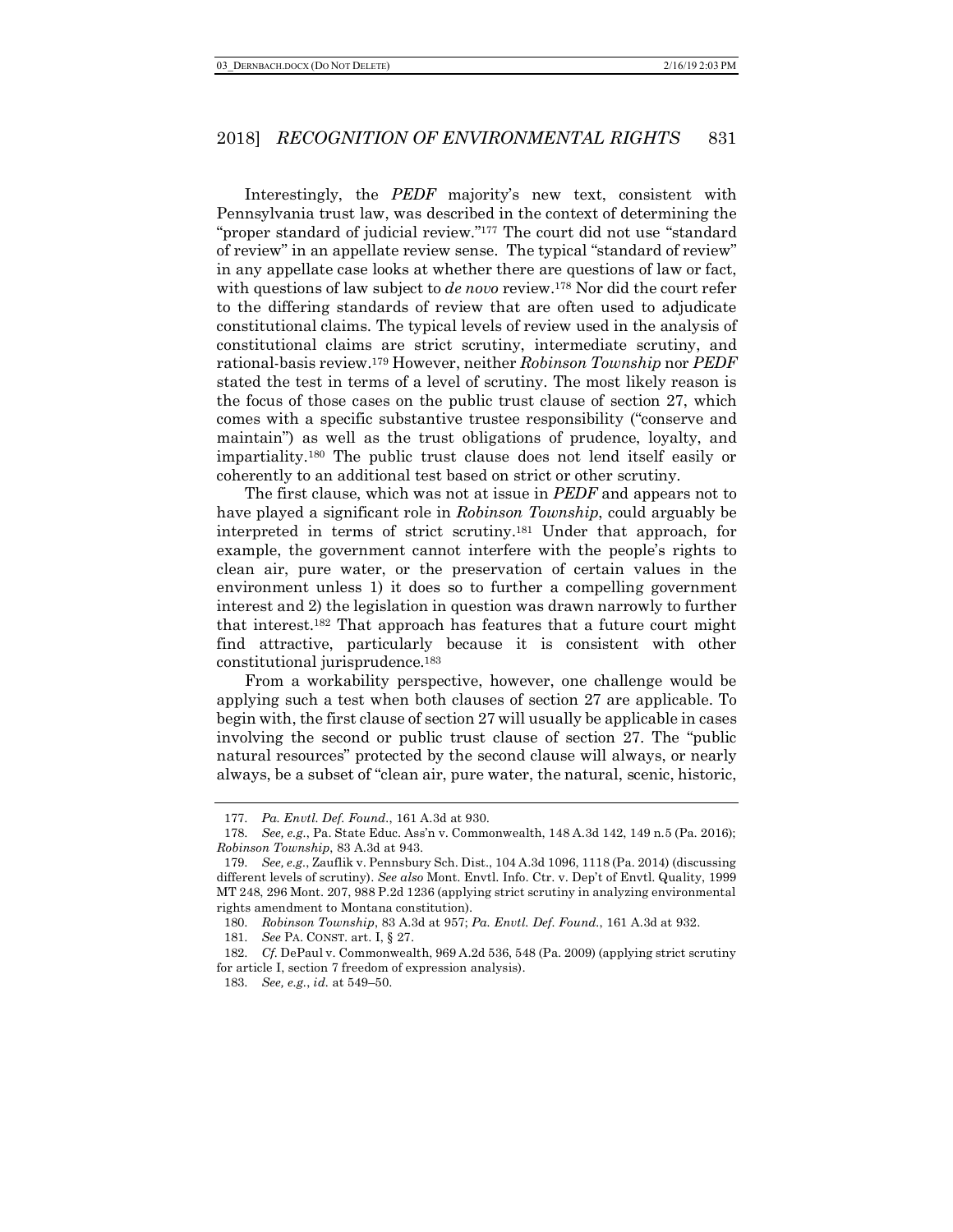and esthetic values of the environment." That means that both tests ordinarily will be applied in any case involving public natural resources. That was not done in *PEDF* because the petitioner raised only the public trust issue, but future cases under section 27 are likely to involve claims that both clauses have been violated. When that happens, it would be helpful to the parties and reviewing bodies such as courts for the two tests to be compatible. This, of course, is a question to be decided in a future case.

The unreasonable interference/unreasonable degradation standards applied to the first and second clauses, respectively, raises a different standard of review issue: the meaning of "reasonable." In a case decided less than two months after the *PEDF* decision, *Center for Coalfield Justice v. Commonwealth, Department of Environmental Protection*,<sup>184</sup> the EHB indicated the determination of reasonableness should depend on both the economic value of the activity being challenged and the environmental harm it causes. In this case, the EHB heard the appeal of two longwall mining permit revisions issued by DEP. Longwall mining is a type of underground mining that involves the use of continuous mining machines that remove an entire coal seam, causing almost immediate subsidence after the machines have done their work.185 The Center's challenge was based in part on a claim that overlying streams were unconstitutionally damaged by the resulting subsidence.186 In deciding that the degradation was not unreasonable, the EHB said:

In order to be unreasonable, we conclude that the destruction and degradation of the streams would need be more significant than the limited and temporary impacts that result from Consol's longwall mining under Permit Revision No. 180 issued by the Department. Longwall mining has social utility and is a type of development leading to an increase in the general welfare, convenience, and prosperity of the people. If it lacked that characteristic, it would be more likely to be judged unreasonable. The impacts to the streams are generally limited in time and scope in a large part because of the requirements for mitigation and restoration that the Department placed in Permit Revision No. 180.187

<sup>184.</sup> EHB, No. 2014-072-B (Aug. 15, 2017) (consolidated with No. 2014-083-B & No. 2015-051-B).

<sup>185.</sup> *See id.* at 4–5.

<sup>186.</sup> *See id.* at 1–3, 9.

<sup>187.</sup> *Id.* at 62.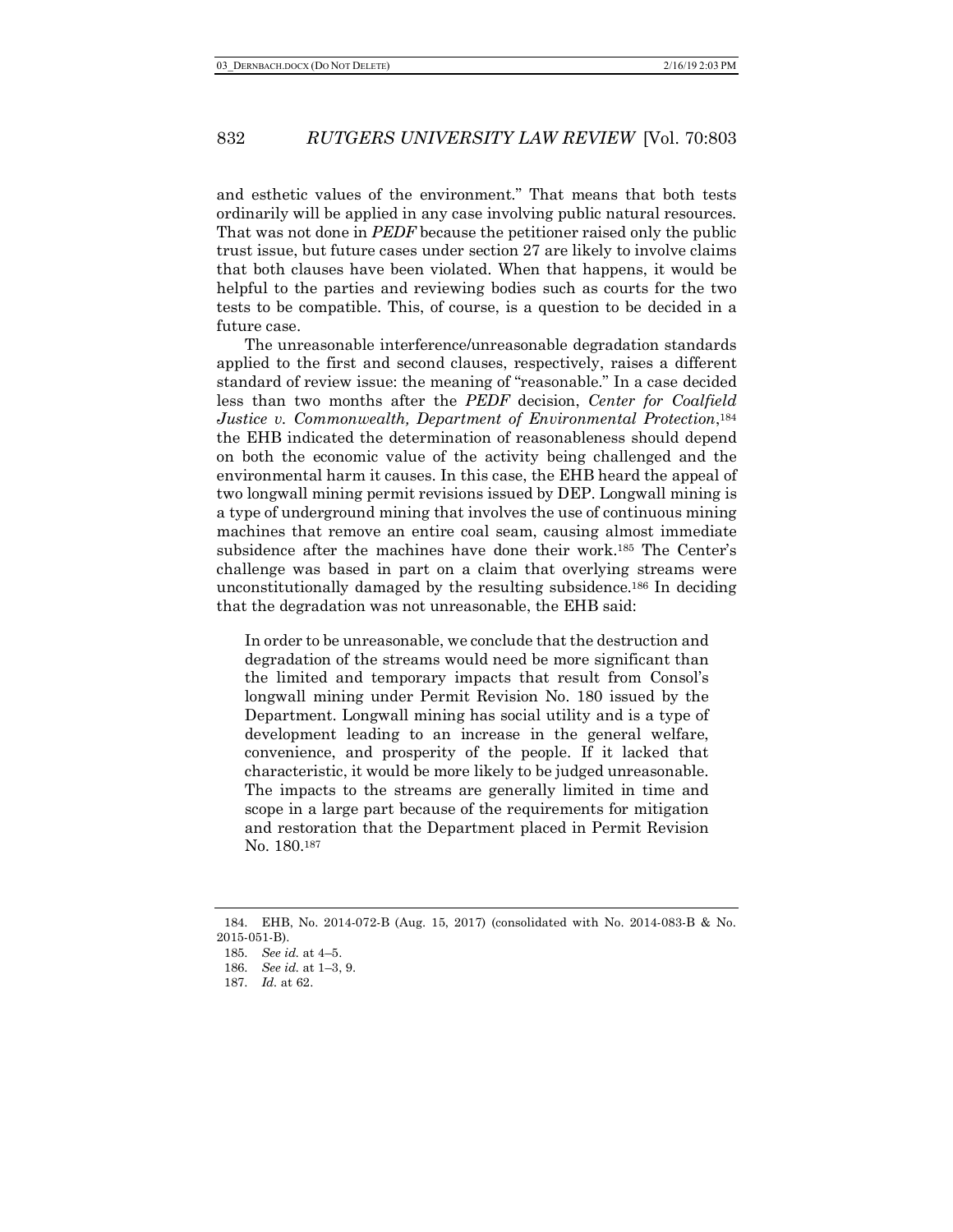The EHB made two kinds of arguments about reasonableness. One is based on the "limited and temporary" impacts to the streams.188 The other is about the economic and social value of longwall mining.189 The EHB acknowledged that it was on uncertain ground, not quite two months after the *PEDF* decision, because both the *Robinson Township* and *PEDF* courts involved the constitutionality of legislation and did not provide guidance on challenges to DEP permitting decisions.190 But the EHB decision raises a problem that will need to be addressed properly to ensure the integrity of section 27 going forward.

The problem is simply put: if reasonableness includes the economic value of the activity being challenged, then in any section 27 case a court or other reviewing body (like the EHB) will have to balance the economic value of the activity against its environmental harm—and harm to public rights. That, of course, is essentially the third prong of the now-repudiated *Payne* test. The history of the *Payne* test, summarized above, suggests that reviewing bodies are unlikely to decide that the environmental harm of an activity outweighs its economic benefit. Beyond that, a focus on balancing economic and environmental value is at odds with the purpose of section 27—which is to create and protect rights in a clean environment.191 The magnitude of the interference with those rights is best measured in terms of the significance of the environmental harm being imposed by the challenged activity, not on the outcome of this kind of balancing test, much less a judicially repudiated balancing test. If, in this case, DEP acted so as to make the harms to these streams negligible or *de minimis*, then section 27 was not violated regardless of the economic and social utility of longwall mining. The overall magnitude of the adverse environmental impact, by itself, is a much better standard by which to judge the constitutionality of DEP actions. It is one thing to engage in balancing at the remedy phase of litigation, when a court or other reviewing body is trying to decide what relief a party is entitled to. It is quite another to decide that a person's constitutional rights have not been violated because of the economic and social value of the activity that the person is challenging.

In addition to the question of what "reasonable" means, another basic question remains to be resolved—the relationship between the Commonwealth's constitutional duty to conserve and maintain public natural resources and its trust responsibilities of prudence, loyalty, and impartiality. On one level, the answer is easy: both are required. In

<sup>188.</sup> *Id.*

<sup>189.</sup> *Id.* at 60.

<sup>190.</sup> *Id.* at 56–58.

<sup>191.</sup> PA. CONST. art. I, § 27.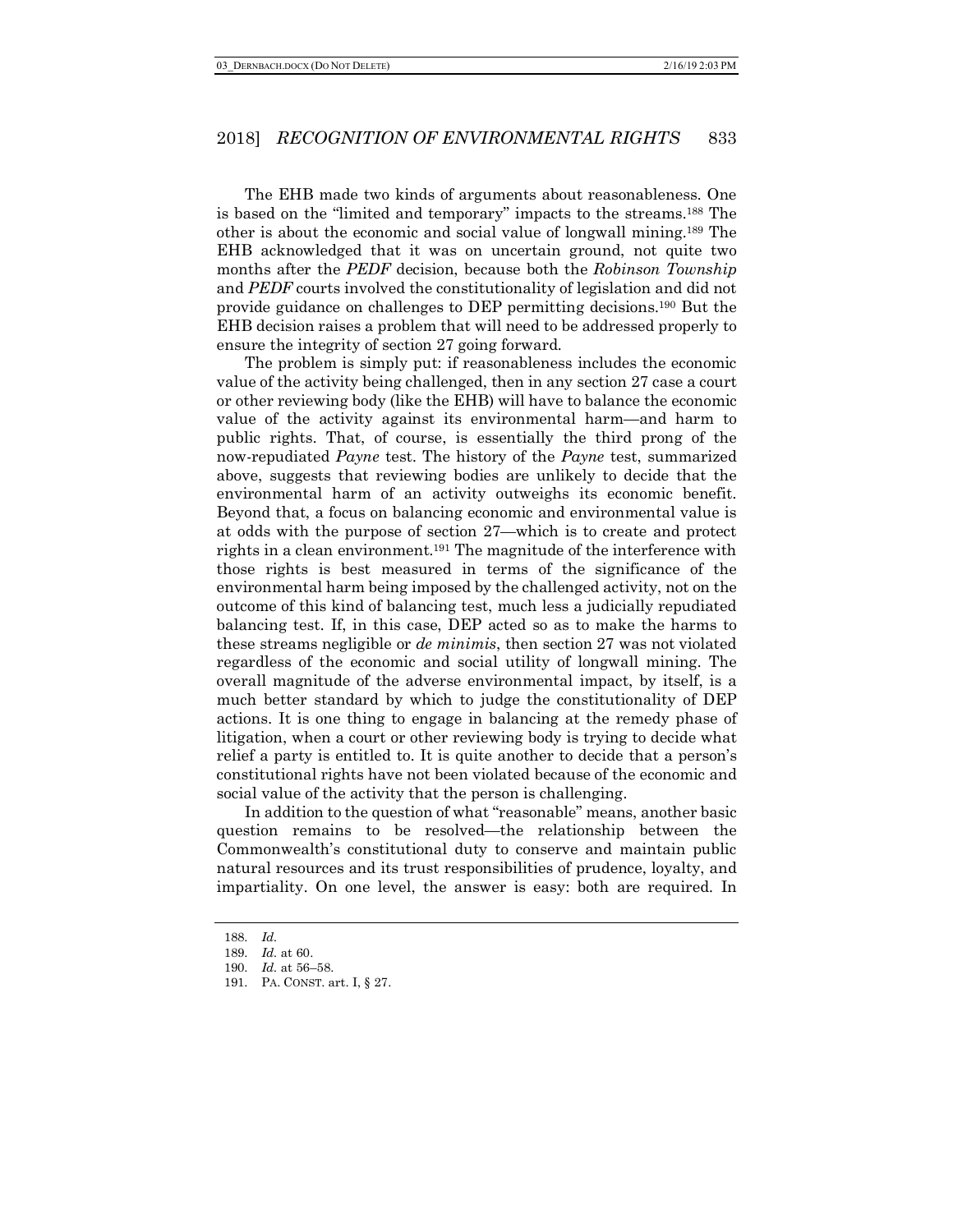*Center for Coalfield Justice*, for instance, the EHB held that DEP had met its trustee responsibilities to conserve and maintain two streams by denying Consol permission to mine under them.192 It also held that DEP had exercised its trustee responsibilities of prudence, loyalty, and impartiality by exercising not only ordinary care, but great care, and a high level of skill, in reviewing the permit application.<sup>193</sup> In that sense, the two responsibilities reinforce each other. If the Commonwealth acts with prudence, loyalty, and impartiality, it is highly likely that it will conserve and maintain the public natural resources in question. Conversely, if it conserves and maintains public natural resources, few will question whether the Commonwealth acted with prudence, loyalty, and impartiality. But it is conceivable—particularly in cases where the actual impact on the resource is uncertain or where the public natural resource is already deteriorating (e.g., climate change)—that acting with prudence, loyalty, and impartiality will be viewed as a substitute for conserving and maintaining public natural resources.

#### *D. Section 27 is Self-Executing Against the Government*

The *PEDF* majority decision resolves a question about the nature of section 27: Is it self-executing? Or does it need further legislation for it to be effective? The question of whether section 27 was self-executing had been unresolved since 1973. In that year, the Pennsylvania Supreme Court decided *Commonwealth v. National Gettysburg Battlefield Tower,*  Inc.,<sup>194</sup> a case in which Commonwealth parties sought to enjoin the construction of an observation tower on property adjoining the Gettysburg battlefield. The issue of whether section 27 was self-executing was considered by two of the five justices (who would have found that it was self-executing) but not by the other three.195 As the *Robinson Township* plurality described it, "[o]n the issue of whether Section 27 of Article I was self-executing, no majority holding or reasoning emerged."196 The *Robinson Township* plurality did not decide the issue because "[t]he parties here do not dispute the self-executing nature of Section 27."197 However, in the Pennsylvania Supreme Court's *PEDF* case, the Republican caucus as amicus argued that section 27 was

<sup>192.</sup> *Ctr. for Coalfield Justice v. Commonwealth, Dep't of Environmental Protection,*  EHB, No. 2014-072-B, at 63–64.

<sup>193.</sup> *Id.* at 64–65.

<sup>194.</sup> 311 A.2d 588 (Pa. 1973).

<sup>195.</sup> *Id.* at 590.

<sup>196.</sup> 83 A.3d 901, 964 n.52 (Pa. 2013).

<sup>197.</sup> *Id.*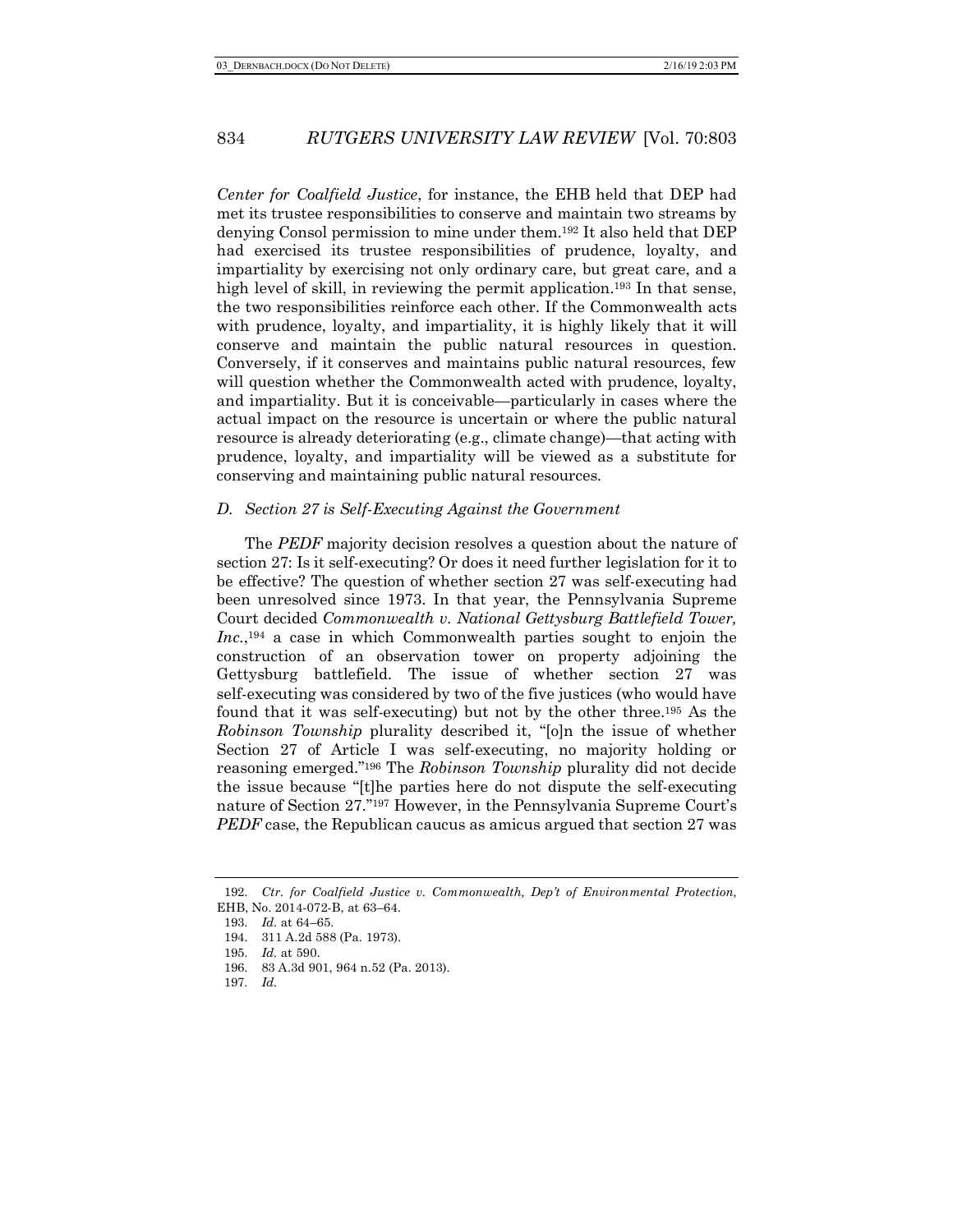not self-executing.198 The *PEDF* majority therefore took the opportunity to decide the issue.

The *PEDF* majority cited to the supreme court's affirmance in the *Payne* case in which the court nevertheless concluded that the trust provisions in the second and third sentences of section 27 do not require legislative action in order to be enforced against the Commonwealth in regard to public property.199 In *Payne*, the supreme court stated:

There can be no question that the Amendment itself declares and creates a public trust of public natural resources for the benefit of all the people (including future generations as yet unborn) and that the Commonwealth is made the trustee of said resources, commanded to conserve and maintain them. No implementing legislation is needed to enunciate these broad purposes and establish these relationships; the [A]mendment does so by its own *Ipse dixit.*<sup>200</sup>

After citing to Chief Justice Castille's recognition in *Robinson Township*, that the Commonwealth's trustee obligations "create a right in the people to seek to enforce the obligations,"201 the *PEDF* majority "re-affirm[ed] our prior pronouncements that the public trust provisions of Section 27 are self-executing."202

This therefore puts the issue regarding the self-executing nature of the public trust clause of section 27 to rest. The public trust obligations of section 27 are enforceable regardless of whether there is legislation. This conclusion makes perfect sense under article I. We do not expect that legislation is needed to protect our constitutional right to free speech; that right is, after all, protected by the constitution. It is the same with public trust rights under section 27.

As previously noted, this line of analysis supports the view that the first clause of section 27 is also self-executing against the government, even though that issue was not before the court in *PEDF*. This raises a question about the continuing vitality of *Gettysburg Tower*, which involved a claim that a private party violated the first clause of section 27.203 That question, of course, will need to be decided by a future court.

<sup>198.</sup> Pa. Envtl. Def. Found. v. Commonwealth, 161 A.3d 911, 936 (Pa. 2017).

<sup>199.</sup> *Id.* at 937 (quoting Payne v. Kassab, 361 A.2d 263, 272 (Pa. 1976)).

<sup>200.</sup> *Payne*, 361 A.2d at 272.

<sup>201.</sup> *Pa. Envtl. Def. Found*., 161 A.3d at 937 (quoting *Robinson Township*, 83 A.3d at 974).

<sup>202.</sup> *Id.*

<sup>203.</sup> *See supra* notes 194–98 and accompanying text.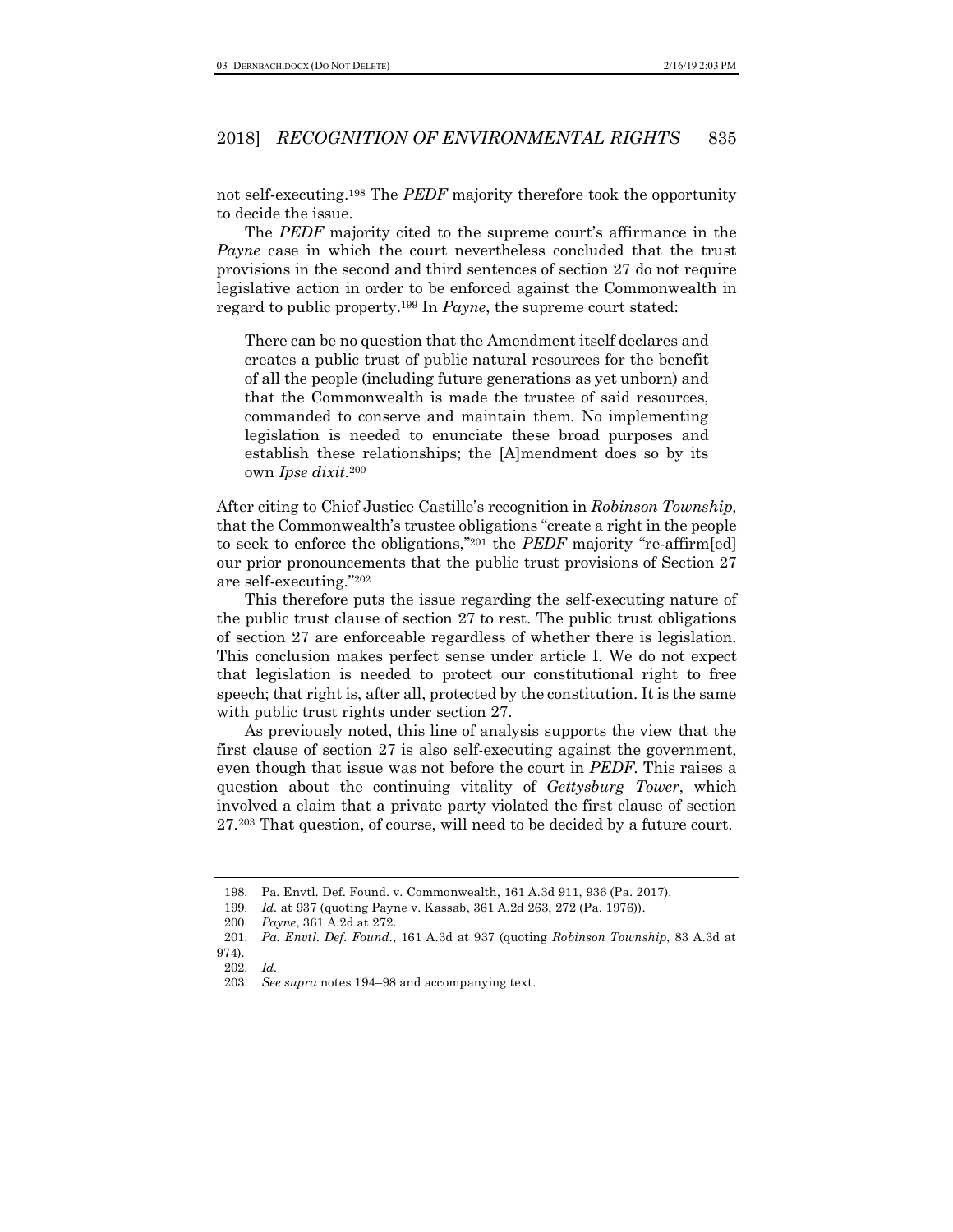#### *E. The Emergence of Public Trust Issues*

The public trust doctrine has historical, common law, and constitutional dimensions. It derives from the ancient notion that the sovereign holds certain natural resources and objects of nature in trust for the benefit of current and future generations. The principle of public ownership underlying the public trust doctrine can be traced from Roman Law through the Magna Carta to present-day constitutionalism and jurisprudence. The Romans codified the right of public ownership of important natural resources: "The things which are naturally everybody's are: air, flowing water, the sea, and the sea-shore."204 English common law continued the public trust tradition: "[T]here are some few things, which, notwithstanding the general introduction and continuance of property, must still unavoidably remain in common. . . . Such (among others) are the elements of light, air, and water."205

The public trust doctrine has evolved largely under the common law. The doctrine is "rooted in the precept that some resources are so central to the well-being of the community that they must be protected by distinctive, judge-made principles."206 The leading case establishing the doctrine in the United States—the "lodestar" of the modern public trust doctrine—is the United States Supreme Court's 1892 decision in *Illinois Central Railroad Company v. Illinois*.207 In that case, the Court held that states hold submerged lands under navigable waters in public trust and are not allowed to convey those lands to private parties.208

*PEDF* appears to be a gateway through which a new exploration of public trust principles in Pennsylvania may emerge. This is evident in two different ways. First, the primary basis for Justice Baer's dissent rests on a disagreement over the nature and extent of private versus public trust principles.209 Second, *PEDF* was decided on the same day as another Pennsylvania Supreme Court case, *In re Borough of Downingtown*.210

208. *Id.* at 462–64.

<sup>204.</sup> J. INST. 2.2.1 (Peter Birks & Grant McLeod trans., 1987).

<sup>205.</sup> 2 WILLIAM BLACKSTONE, COMMENTARIES \*14.

<sup>206.</sup> Charles F. Wilkinson, *The Public Trust Doctrine in Public Land Law*, 14 U.C. DAVIS

L. REV. 269, 315 (1980).

<sup>207.</sup> 146 U.S. 387 (1892).

<sup>209.</sup> Pa. Envtl. Def. Found. v. Commonwealth, 161 A.3d 911, 943 (Pa. 2017) (Baer, J., concurring and dissenting).

<sup>210.</sup> 161 A.3d 844 (Pa. 2017).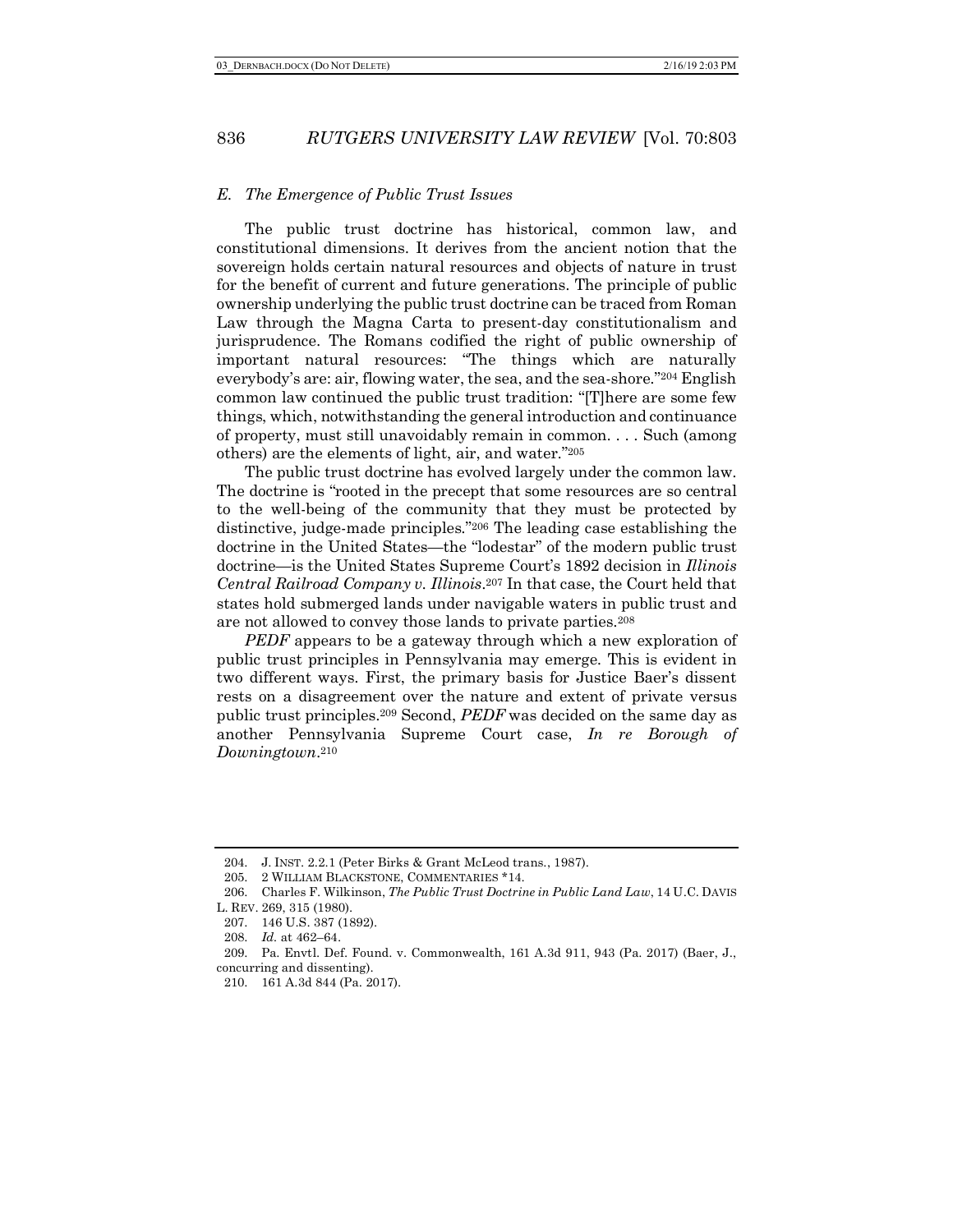#### 1. Public and Private Trust Issues in *PEDF*

Before the adoption of section 27 in 1971, there already existed in Pennsylvania a body of common law public trust law.211 In addition, there already existed in other states a body of public trust law as well as significant academic commentary on public trust law.212 The writings of Professor Joseph L. Sax,213 in particular, are widely and properly viewed as reinvigorating the public trust doctrine in the United States.214

In the *Robinson Township* and *PEDF* cases, however, the Supreme Court of Pennsylvania provided abundant implicit and explicit evidence that the evolution of section 27 would follow its own course and not automatically track the contours of the common law of public trust. The *Robinson Township* plurality articulated the basic parameters of section 27 law with little if any explanation of how it related to common law public trust law. The *PEDF* majority, by contrast, explained in no uncertain terms that Pennsylvania was following its own course on public trust, and not simply tracking common law public trust rules. For the majority, in fact, there is no "universally applicable black letter law" for the public trust.215 "At most," the court explained, "the public trust doctrine provides a framework for states to draft their own public trust provisions, which (like many trust instruments) will ultimately be interpreted by the state courts."216

The *PEDF* majority's recognition that the third sentence "of Section 27 establishes a public trust, pursuant to which the natural resources are the corpus of the trust, the Commonwealth is the trustee, and the people are the named beneficiaries"217 was the springboard for a discussion of the application of trust law in the section 27 context. Justice Baer's concurring and dissenting opinion in *PEDF*, by contrast, criticized the

<sup>211.</sup> Dernbach, *Taking the Pennsylvania Constitution Seriously When It Protects the Environment: Part II*, *supra* note 15, at 118–31.

<sup>212.</sup> *See generally* MICHAEL C. BLUMM & MARY CHRISTINA WOOD, THE PUBLIC TRUST DOCTRINE IN ENVIRONMENTAL AND NATURAL RESOURCES LAW (2d ed. 2015).

<sup>213.</sup> Joseph L. Sax, *Liberating the Public Trust Doctrine from its Historical Shackles*, 14 U.C. DAVIS L. REV. 185 (1980); Joseph L. Sax, *The Public Trust Doctrine in Natural Resource Law: Effective Judicial Intervention*, 68 MICH. L. REV. 471 (1970) [hereinafter Sax, *The Public Trust Doctrine in Natural Resource Law: Effective Judicial Intervention*].

<sup>214.</sup> *See, e.g.*, *Pa. Envtl. Def. Found.*, 161 A.3d at 943 (Pa. 2017) (Baer, J., concurring and dissenting).

<sup>215.</sup> *Id.* at 933 n.26 (majority opinion).

<sup>216.</sup> *Id.*

<sup>217.</sup> *Id.* at 931–32 (citing Robinson Township v. Commonwealth, 83 A.3d 901, 955–56 (Pa. 2013)).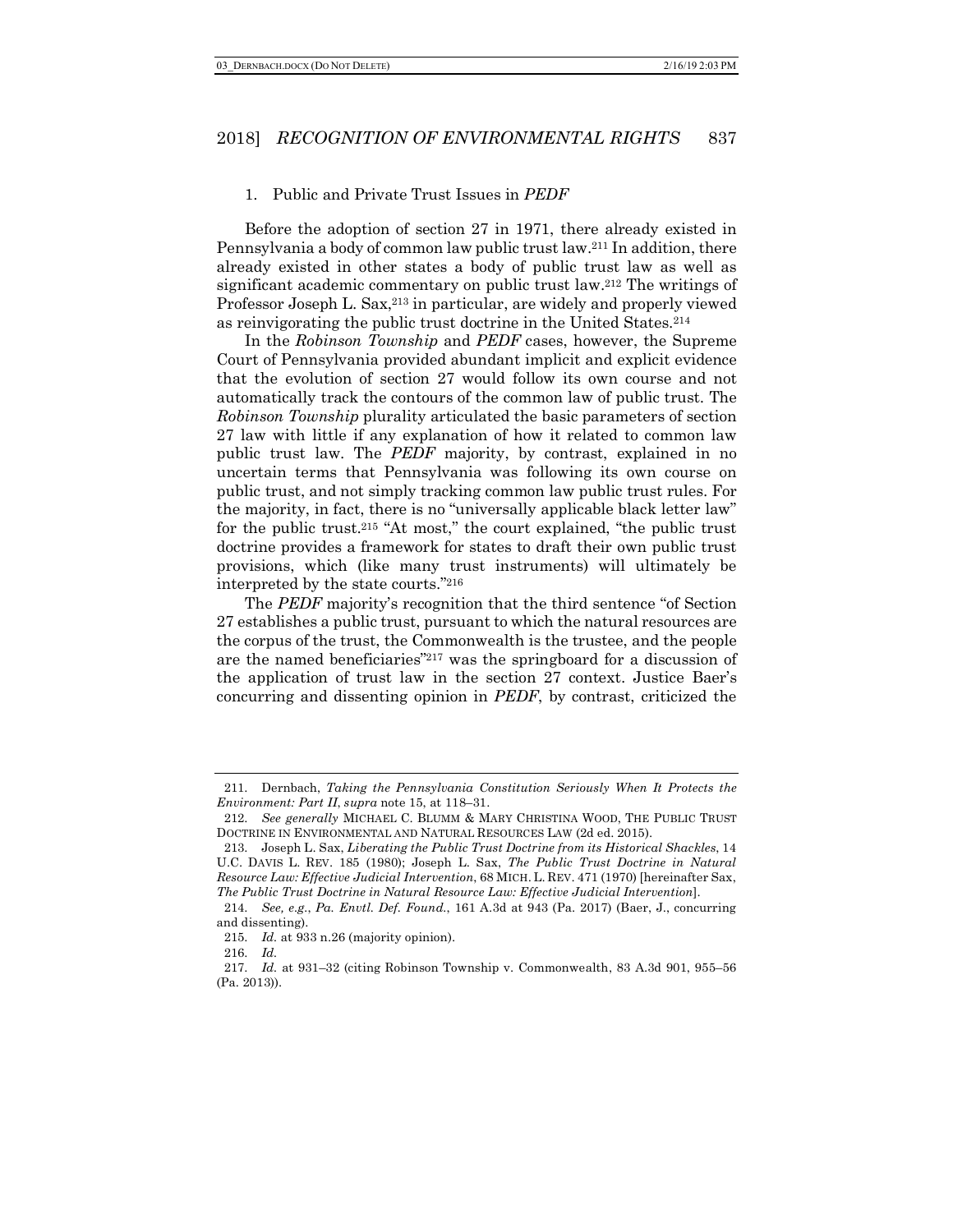majority for not following the common law of public trust,<sup>218</sup> thus highlighting the fact that Pennsylvania is taking its own course.

The majority articulated several principles that it believed followed from section 27's creation of a public trust, and all of these appear to have been derived from Pennsylvania trust law. These included:

- "The terms 'trust' and 'trustee' carry their legal implications under Pennsylvania law at the time the amendment was adopted."219 In this regard, the majority found significant the analysis provided by Professor Robert Broughton in the legislative history of the Act that "the Commonwealth's role was plainly intended to be that of a 'trustee,' as opposed to 'proprietor'";220
- "As trustee, the Commonwealth is a fiduciary obligated to comply with the terms of the trust and with standards governing a fiduciary's conduct";221
- "As a fiduciary, the Commonwealth has a duty to act toward the corpus of the trust—the public natural resources—with prudence, loyalty, and impartiality";<sup>222</sup>
- "The trustee may use the assets of the trust 'only for purposes authorized by the trust or necessary for the preservation of the trust; other uses are beyond the scope of the discretion conferred, even where the trustee claims to be acting solely to advance other discrete interests of the beneficiaries.'"223

From these principles, the majority concluded that:

[[B]ecause section 27] expressly creates a trust, and pursuant to Pennsylvania law in effect at the time of enactment, proceeds from the sale of trust assets are part of the corpus of the trust. The unavoidable result is that proceeds from the sale of oil and gas from Section 27's public trust remain in the corpus of the trust.224

And, because section 27 requires that the Commonwealth conserve and maintain the public natural resources for the benefit of all the people, royalty funds as trust assets are "to be used for conservation and

<sup>218.</sup> *Id.* at 944 (Baer, J., concurring and dissenting) ("Ilt is notable that the classic public trust doctrine does not contemplate what the majority holds.").

<sup>219.</sup> *Id.* at 932 (majority opinion).

<sup>220.</sup> *Id.*

<sup>221.</sup> *Id.* (quoting *Robinson Township*, 83 A.3d at 956–57).

<sup>222.</sup> *Id.* (quoting *Robinson Township*, 83 A.3d at 956–57).

<sup>223.</sup> *Id.* at 933 (quoting *Robinson Township*., 83 A.3d at 978).

<sup>224.</sup> *Id.* (citation omitted).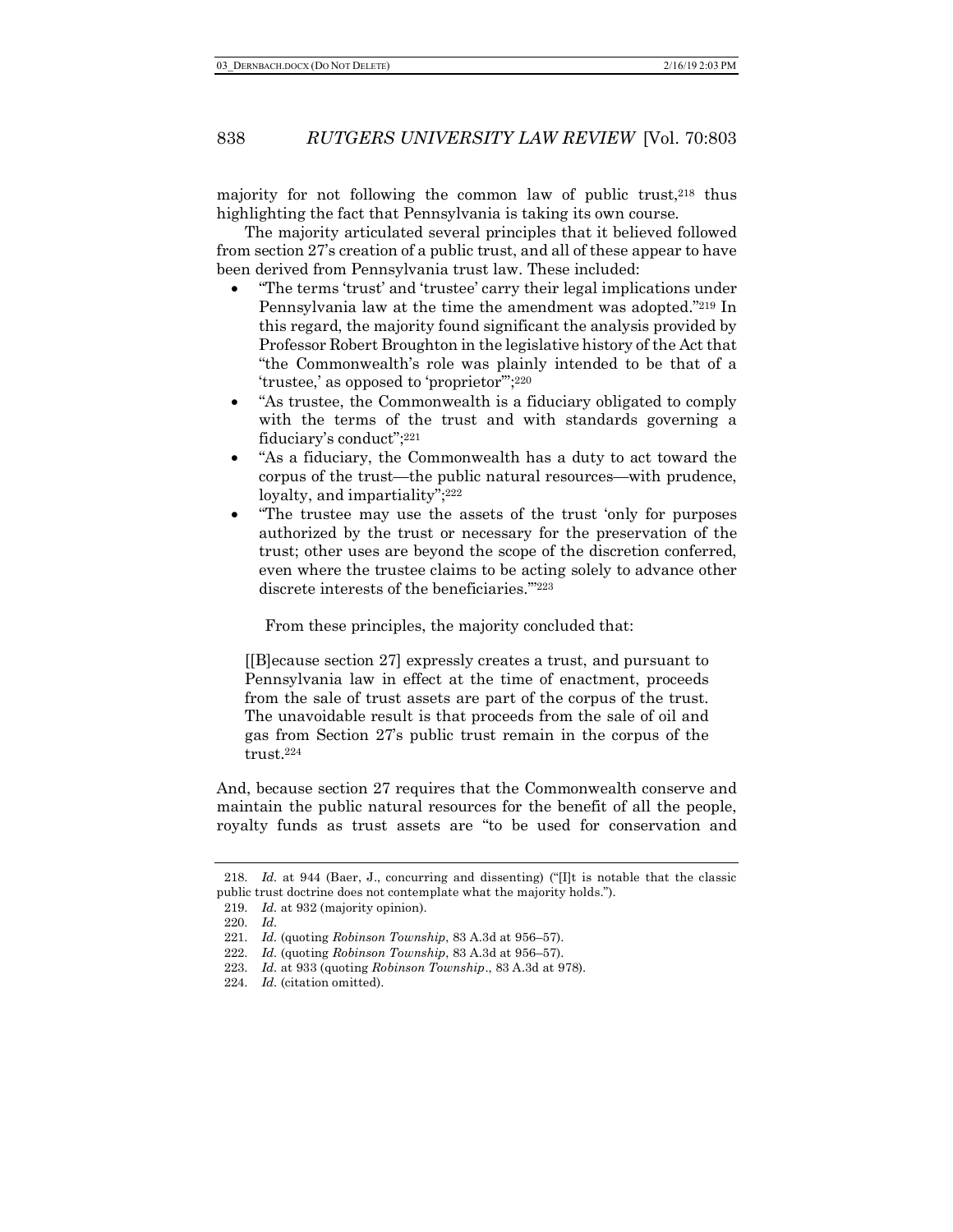maintenance purposes," and cannot simply be put into the Commonwealth's General Fund.225

Justice Baer's dissent rests on a criticism of this application of private trust principles to section 27 issues. He "reject[s] the imposition of inflexible private trust requirements and instead would interpret the language of Section 27 with an awareness of the public trust doctrine as it applied to natural resources at the time" of section 27's enactment.226 For Justice Baer, private trust law is an inappropriate reference point because the language of section 27 does not support it:

Notably, Section 27 does not speak in terms of the people as "beneficiaries," nor does it define the resources in terms of the "corpus of the trust." Instead, it broadly provides that the resources are the "common property" of the people. Common ownership, however, does not grant individuals rights commensurate with private ownership.227

Instead, Justice Baer looked to the legislative history of section 27, focusing on Professor Broughton's analysis, to find that section 27 must be viewed through the public trust doctrine.228 Finding that "the public trust doctrine does not forbid the state from developing, leasing, or even disposing of portions of trust property,"229 Justice Baer concluded that "the classic public trust doctrine does not contemplate what the majority holds.<sup>"230</sup> Explaining that section 27 contains no "financial constraint," Justice Baer stated that "[t]he Commonwealth's obligation is to conserve and maintain the public's natural resources regardless of the Commonwealth's current financial status" so that, once conservation and maintenance are achieved, the Commonwealth may use excess funds generated from the natural resources "in its sound discretion for the public's health, safety, and welfare, whether that be for education, infrastructure, or other necessary programs."231 Thus, Justice Baer

<sup>225.</sup> *Id.* at 935. While the majority was clear about royalties, it left open the question of whether other revenue streams such as rental payments for leasehold interests in the land and up-front bonus bid payments should also be considered part of the corpus of the trust. It therefore remanded to the commonwealth court "in the first instance and in strict accordance and fidelity to Pennsylvania trust principles" to determine whether those funds should also be considered part of the corpus. *Id.* at 936.

<sup>226.</sup> *Id.* at 941 (Baer, J., concurring and dissenting).

<sup>227.</sup> *Id.* at 942.

<sup>228.</sup> *Id.* at 943.

<sup>229.</sup> *Id.* (citing Sax, *The Public Trust Doctrine in Natural Resource Law: Effective Judicial Intervention*, *supra* note 213, at 485–89).

<sup>230.</sup> *Id.* at 944.

<sup>231.</sup> *Id.* at 944–45.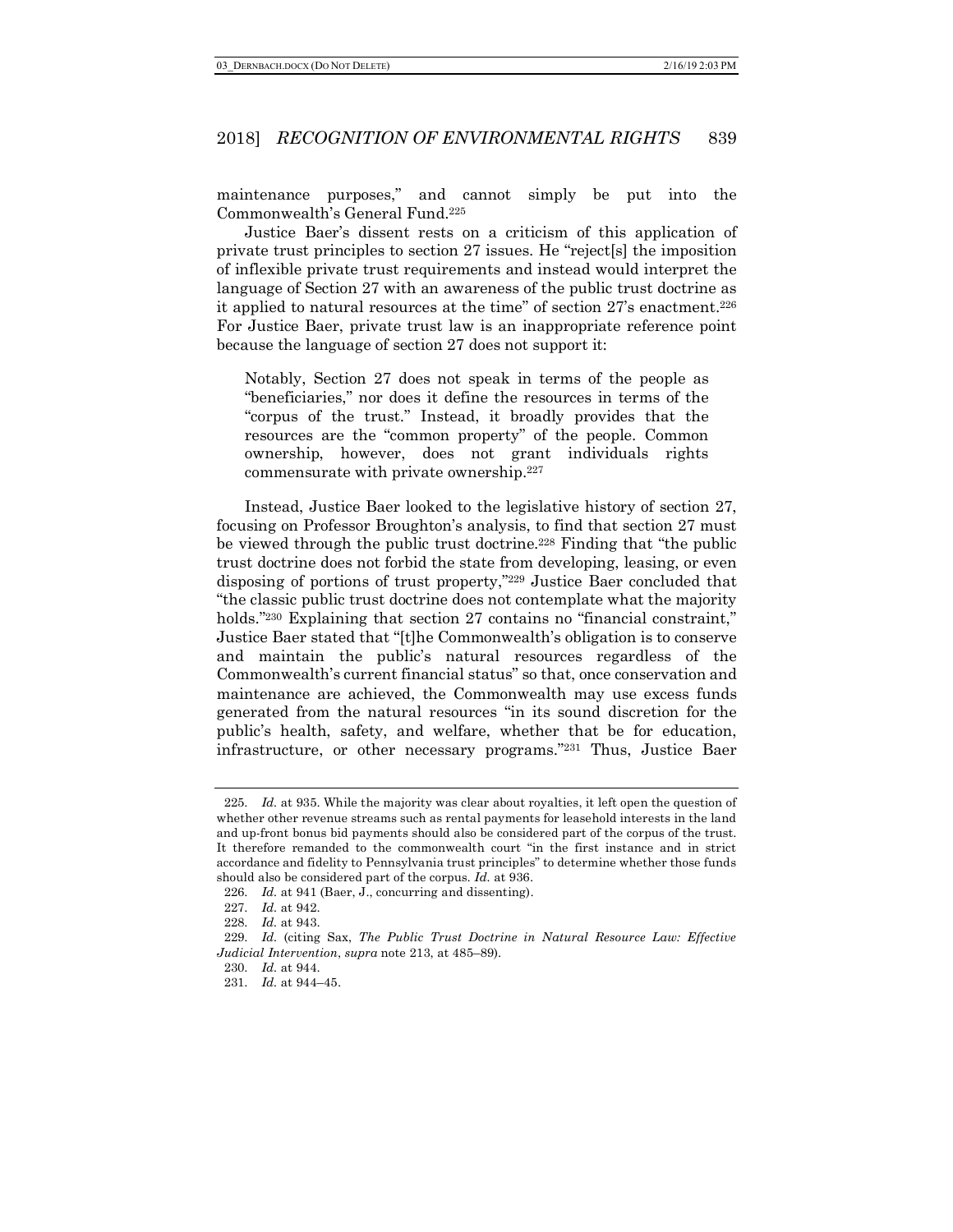departed from the majority's conclusion that all funds are corpus of the trust and must be used for conservation and maintenance of the natural resources because, he believed, the majority is "mistakenly viewing this public trust as a private trust."232

Justice Baer's public versus private trust distinction is complicated by his own recognition that "many of the basic principles underlying the public trust doctrine overlap with traditional duties of private trustees, including the requirement that a trustee act in the public's interest which requires loyalty, impartiality, and prudence."233 He was therefore forced to agree with the *PEDF* majority and the *Robinson Township* plurality:

[T]o the extent they hold that the Commonwealth, as trustee under Section 27's public trust, should (1) exercise the duty of loyalty by administering the trust solely for the benefit of all the people, including future generations, (2) abide by the duty of impartiality by balancing the interests of all the beneficiaries, including balancing the interests of current versus future generations, and (3) act with prudence by managing the resources with ordinary skill and caution.234

Nevertheless, because he did not find in section 27 a requirement that additional monies must be "cabined off from other pressing needs of the people of this Commonwealth,"235 he dissented from the majority's holding in that regard.

While the dissent's view of the public versus private trust issue clearly lost, and the private trust principles used by the majority are

Id. at 947. Hunting and logging are different from oil and gas extraction, however, because the former involve renewable resources (deer, trees) and the latter involves nonrenewable resources (oil and gas). Although the majority opinion does not reflect this distinction, this distinction may nonetheless have influenced the majority's thinking. The trustee's obligation, the majority explained, is to "prevent and remedy the degradation, diminution, or depletion of our public natural resources." *Id.* at 932 (majority opinion) (quoting *Robinson Township*, 83 A.3d at 956–57). When logging and hunting are managed in a sustainable manner, and trees and game animals are allowed to replenish naturally, there is not likely to be "degradation, diminution, or depletion" of those resources. By contrast, the extraction of nonrenewable resources like oil and gas necessarily results in their "degradation, diminution, or depletion." *See id.*

<sup>232.</sup> *Id.* at 945.

<sup>233.</sup> *Id.* (citing Robinson Township v. Commonwealth, 83 A.3d 901, 957 (2013)).

<sup>234.</sup> *Id.* at 945–46.

<sup>235.</sup> *Id.* at 946. As part of his argument, Justice Baer said:

My conclusion is buttressed by the specific alterations of the language of Section 27 during the drafting process to allow for the Commonwealth's continued disposition of natural resources, including through logging and hunting, without any suggestion in the text of the Amendment that the funds had to be reinvested in the trust or used solely for trust purposes.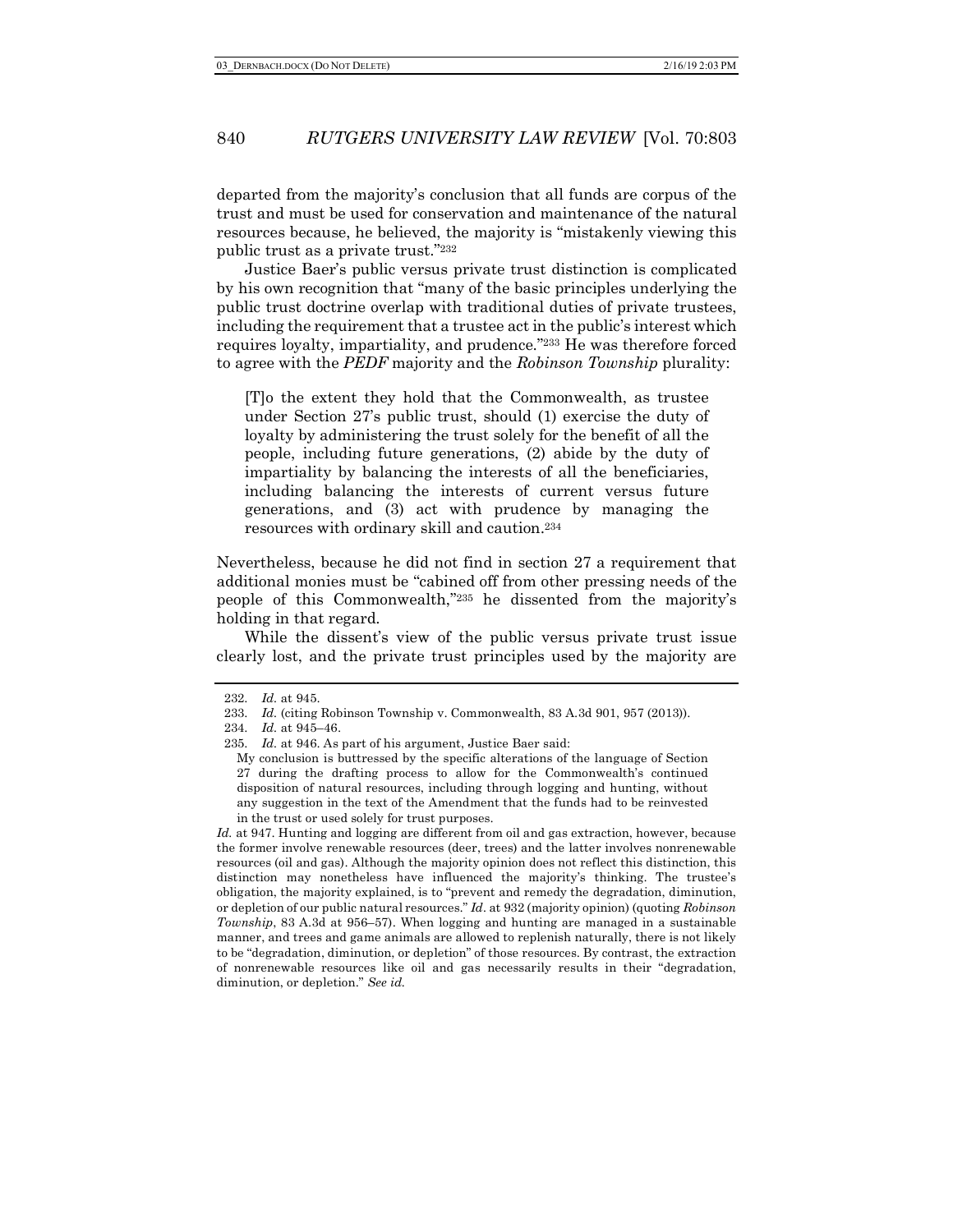binding precedent for future section 27 cases, Justice Baer nevertheless raises a question that may play some role in future section 27 litigation. There may be circumstances where the public versus private dichotomy might impact the consideration of section 27 issues—not in the articulation of the duties so much as in the application of those duties to a particular problem. There is a difference between the interests of the beneficiaries of a private trust (generally limited in number and duration) and those of public trust beneficiaries that stretch out indefinitely to include "generations yet to come."236 *PEDF* may well be the start of a long process of spelling out how to apply those now-controlling private principles in the public trust context.

#### 2. Public Trust Issues Arising from *In re Borough of Downingtown*

*PEDF* was not the only public trust case the Pennsylvania Supreme Court decided on June 20, 2017. The other was *In re Borough of Downingtown.*<sup>237</sup> At first glance, the two cases are unrelated. Although section 27 was cited as a basis for the public trust doctrine by one of the parties in *Borough of Downingtown*, the court specifically found that "we need not express an opinion on this question" because "we decide this case solely on statutory grounds."238 Nevertheless, public trust principles suffused the opinion.

*Borough of Downingtown* involved a challenge to the Borough's decision to sell to private housing developers four parcels of property comprising a significant portion of a public park known as Kardon Park and to grant easements to the developers over parts of the park.239 Two of the parcels to create Kardon Park in the first place were obtained via eminent domain and two were purchased with funds obtained under Pennsylvania's Project 70 Act.240 This legislation makes Commonwealth resources available to help finance the purchase of lands for recreational, conservation, or historical purposes.241 The Borough operated and maintained Kardon Park until it decided it wanted to sell parts for commercial and housing development and to grant easements in furtherance of this purpose.242 The decisions were challenged as violating the Donated or Dedicated Property Act ("DDPA"),243 the Project 70 Act,

<sup>236.</sup> PA. CONST. art. I, § 27.

<sup>237.</sup> *In re* Borough of Downingtown, 161 A.3d 844 (Pa. 2017).

<sup>238.</sup> *Id.* at 869 n.40.

<sup>239.</sup> *Id.* at 848–49.

<sup>240.</sup> 72 PA. STAT. AND CONS. STAT. ANN. §§ 3946.1–.22 (West 2013).

<sup>241.</sup> *Id.* §§ 3946.2(9), 3946.16(a)(4) (West 2013).

<sup>242.</sup> *In re Borough of Downingtown*, 161 A.3d at 852.

<sup>243.</sup> 53 PA. STAT. AND CONS. STAT. ANN. §§ 3381–3386 (West 2011).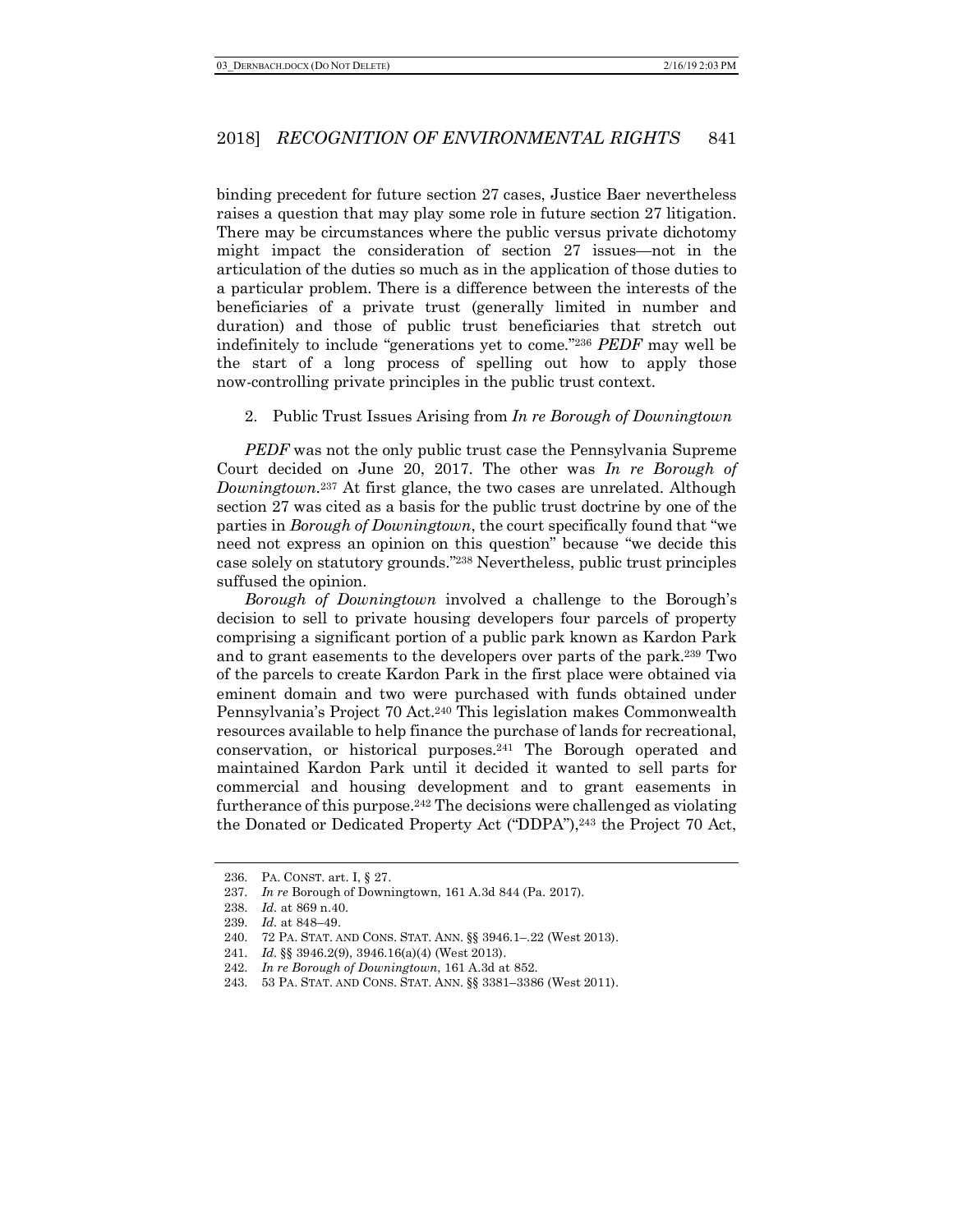and the Eminent Domain Code.244 On appeal from orders of the court of common pleas, the commonwealth court approved the land sales and easements.245 The Pennsylvania Supreme Court reversed in part and vacated in part the commonwealth court's ruling.246

In considering the application of the DDPA, the *Borough of Downingtown* court drew upon its 2010 decision, *In re Erie Golf Course*, <sup>247</sup> to invoke the public trust doctrine.248 The court found that:

[W]henever property was dedicated to public use by a municipality, this action created a trust for the property with the public as the beneficiary. It correspondingly required the municipality to act in the capacity of a trustee by holding the property in favor of the community, and restricted the municipality from diverting it from public use, or conveying it to a private party.249

In addition, the *Borough of Downingtown* court cited *In re Acchione*<sup>250</sup> for the proposition that "once land is dedicated to a public use by a municipality, the municipality becomes 'trustee, subject to all the duties and responsibilities imposed on any other trustee.'"251 Because the DDPA incorporates these public trust principles,252 and does not conflict with the Project 70 Act,253 the supreme court reversed the commonwealth court's finding that the DDPA did not apply to the parcel sale, and remanded the case to commonwealth court for further consideration in light of that decision.254

As to the easements, the Pennsylvania Supreme Court found that the grant of the easements—which would allow the private developers, inter alia, to discharge stormwater into ponds remaining on park property and

<sup>244.</sup> 26 PA. STAT. AND CONS. STAT. ANN. §§ 101–1106 (West 2009).

<sup>245.</sup> *In re* Borough of Downingtown, 116 A.3d 727, 743 (Pa. Commw. Ct. 2015) (per curiam), *rev'd in part, vacated in part*, 161 A.3d 844 (Pa. 2017).

<sup>246.</sup> *In re* Borough of Downingtown, 161 A.3d 844, 866 (Pa. 2017). The supreme court vacated and remanded the ruling on two of the parcels because both the parties and the commonwealth court had proceeded on the basis of the Eminent Domain Code, which the supreme court found did not apply. *Id.*

<sup>247.</sup> 992 A.2d 75 (Pa. 2010).

<sup>248.</sup> *In re Borough of Downingtown*, 161 A.3d at 872–73 (citing *In re Erie Golf Course*, 992 A.2d at 86).

<sup>249.</sup> *Id.* at 872.

<sup>250.</sup> 227 A.2d 816 (Pa. 1967).

<sup>251.</sup> *In re Borough of Downingtown*, 161 A.3d at 872 (quoting *In re Acchione*, 227 A.2d at 820).

<sup>252.</sup> *Id.*

<sup>253.</sup> *Id.* at 874.

<sup>254.</sup> *Id.*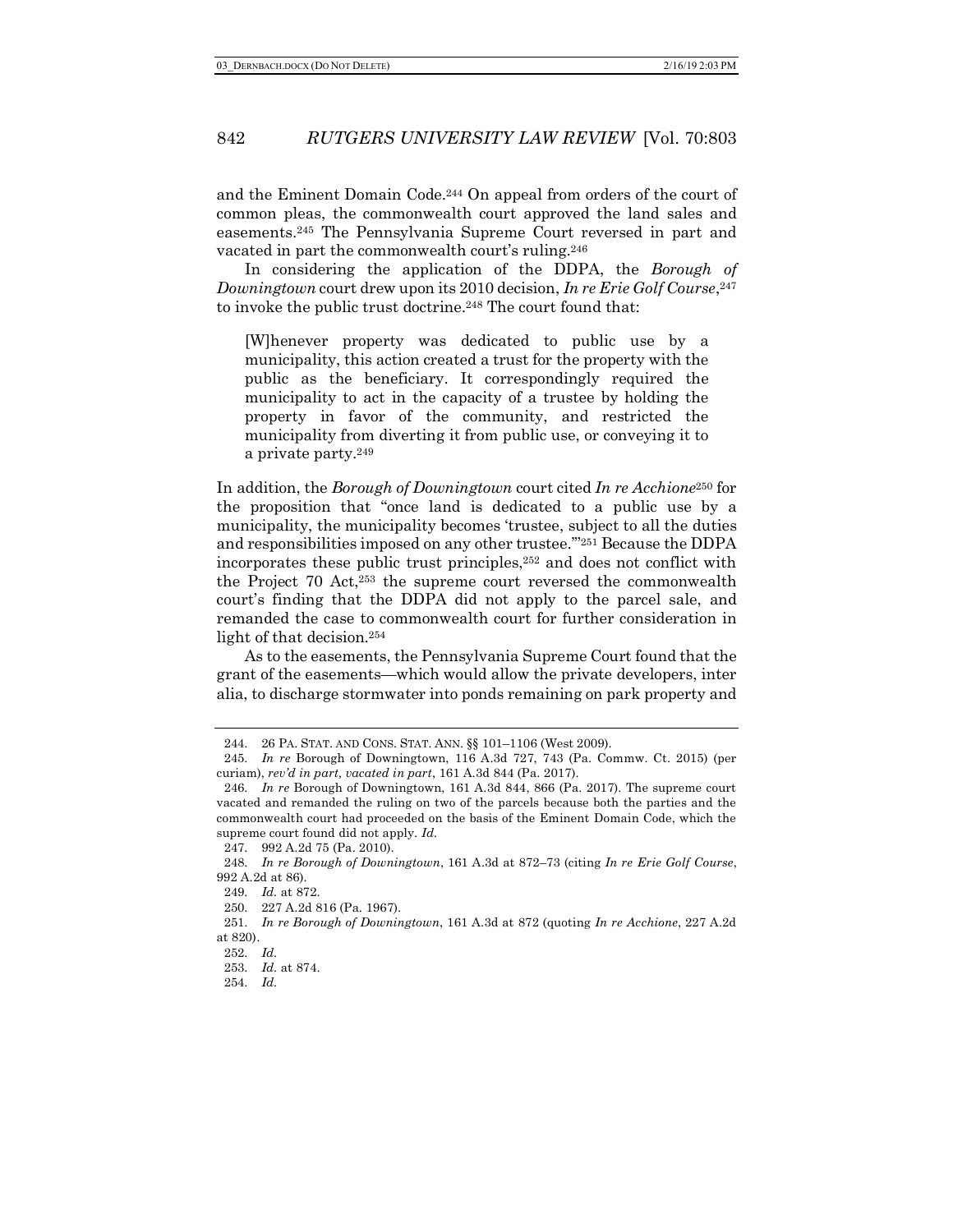to construct and maintain utilities—without judicial approval—violated the public trust principles ensconced in the DDPA. Section 3383 of the DDPA requires that: "All such lands and buildings held by a political subdivision, as trustee, shall be used for the purpose or purposes for which they were originally dedicated or donated, except insofar as modified by court order pursuant to this act."255 The court described it in this way:

Section 3383's restriction of a municipality's power to unilaterally change the purpose for which property has been dedicated to the public trust is a codification of a bedrock tenet of the common law public trust doctrine, which is that "[a] municipality cannot revoke or destroy, after dedication and acceptance, the right of the public to the exclusive use of the property for the purpose designated." Consistent with this principle, the common law public trust doctrine strictly prohibits a governmental body from conveying public lands to an entity or person for private use. The DDPA retains this common law prohibition, but modifies it to afford a municipality the right to seek judicial approval for a fundamental change in the purpose for which public trust property has been used and dedicated.256

Because the easement would allow use of the trust property for a private purpose, "the Borough has ceded to a private party some of the Borough's exclusive rights as trustee of that land to manage it for the public's benefit, thereby subordinating those public rights to the private rights of the easement holders."257 That would violate the public trust in section 3383 unless the Borough first obtains judicial approval.258

Together, *PEDF* and *Borough of Downingtown* underscore several important themes about the public trust doctrine in Pennsylvania. First, when assets or obligations implicate the public trust, the supreme court will require compliance with the relevant public trust principles. Second, while the constitution (in the case of section 27) or a statute (in the case of the DDPA) may create public trust responsibilities, underlying these sources is the common law public trust doctrine. This allows the wisdom of the common law, and its use beyond the boundaries of Pennsylvania, to inform the interpretation and application of public trust principles. Third, the fiduciary responsibilities of the public trustee apply with full

<sup>255.</sup> 53 PA. STAT. AND CONS. STAT. ANN. § 3383 (West 2011).

<sup>256.</sup> *In re Borough of Downingtown*, 161 A.3d at 876–77 (alteration in original) (citations omitted).

<sup>257.</sup> *Id.* at 877.

<sup>258.</sup> *Id.*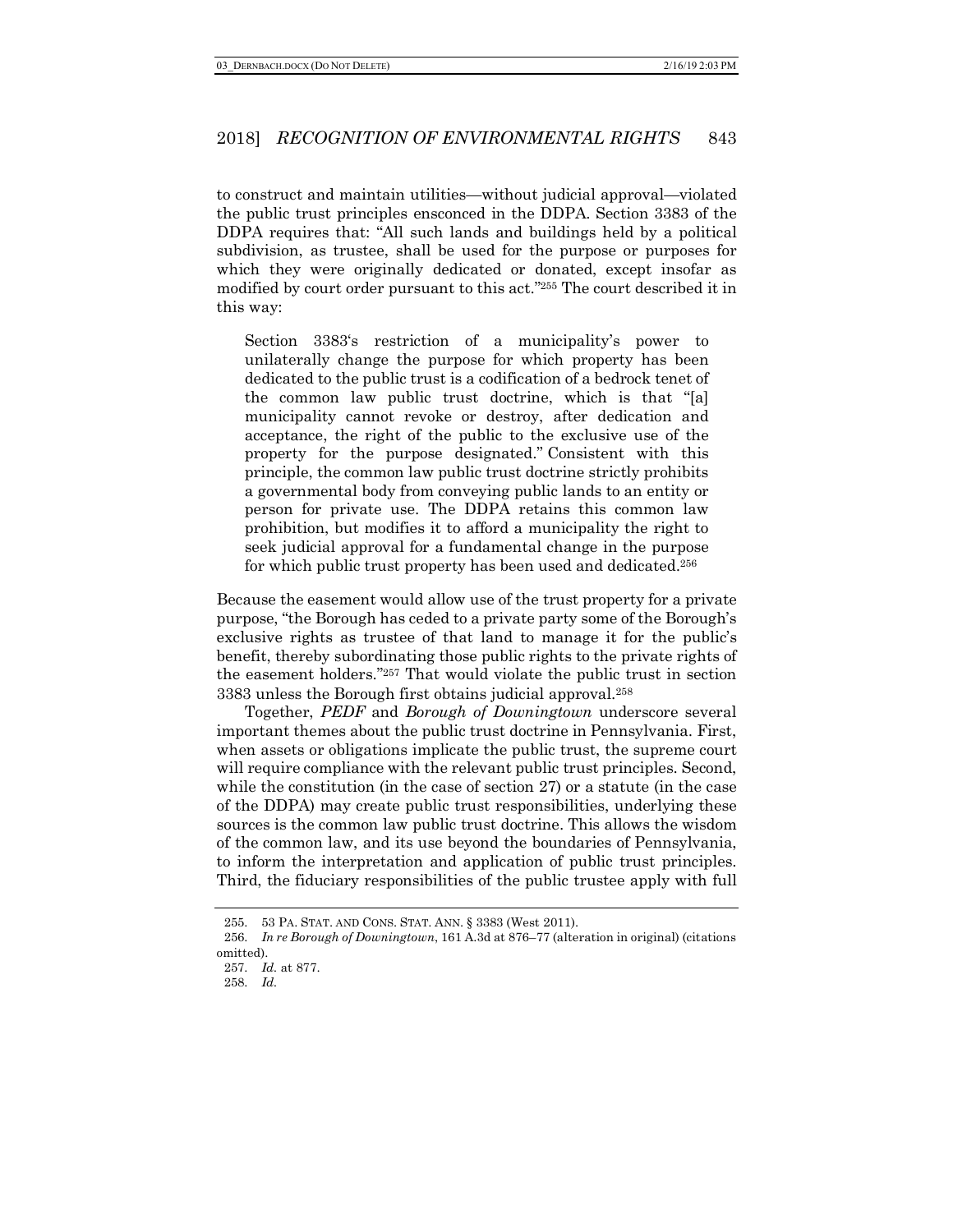force regardless of the magnitude of the event implicating those responsibilities; an easement that allows underground utilities that might not even interfere with use of a public park can still violate "bedrock tenets" of public trust doctrine and require judicial intervention. Collectively, these two cases suggest that future claims of public trustee mis-, mal-, or non-feasance should trigger serious judicial scrutiny.

## IV. *PEDF* AND ENVIRONMENTAL CONSTITUTIONALISM

As is evident from this discussion, *PEDF* is indeed a "monumental" decision. It provides a majority opinion that resoundingly upholds the enforceability of constitutional provisions affording environmental rights and recognizing trustee obligations. This outcome breathes life into what had been a dormant constitutional test, and will no doubt be tested before courts in Pennsylvania, and influence policymaking at all levels throughout the Commonwealth.

But *PEDF*'s import does not stop at the border. Its influences on environmental outcomes and constitutional interpretation resonate elsewhere. As we explained in our article on *Robinson Township*,259 section 27 has constitutional cousins all over the country and the planet. To be sure, section 27 reflects the broad and steady accretion of global environmental constitutionalism, which explores the constitutional incorporation of environmental rights, duties, procedures, policies, and other provisions to promote environmental protection.260 Indeed, about one hundred nations have recognized a constitutional right to a healthy environment expressly or implicitly.261 Moreover, a growing number of countries constitutionally instantiate the public trust doctrine, that is, by imparting a fiduciary duty for government to act as trustee over state resources for present and future generations, or for government to manage resources sustainably. Indeed, the constitutions of nearly 170 countries, representing three fourths of the world's citizens, have

<sup>259.</sup> Dernbach, May & Kristl, *supra* note 4, at 1189–92.

<sup>260.</sup> *See generally* ERIN DALY & JAMES R. MAY, IMPLEMENTING ENVIRONMENTAL CONSTITUTIONALISM: CURRENT GLOBAL CHALLENGES (2018) [hereinafter MAY & DALY, IMPLEMENTING ENVIRONMENTAL CONSTITUTIONALISM]; JAMES R. MAY & ERIN DALY, GLOBAL ENVIRONMENTAL CONSTITUTIONALISM 358–68 (2015) [hereinafter MAY & DALY, GLOBAL ENVIRONMENTAL CONSTITUTIONALISM]; Louis J. Kotze, *The Conceptual Contours of Environmental Constitutionalism*, 21 WIDENER L. REV. 187, 188, 198 (2015); James R. May, *Symposium on Global Environmental Constitutionalism: An Introduction and Overview*, 21 WIDENER L. REV. 139, 140 (2015); Erin Daly & James R. May, *Comparative Environmental Constitutionalism*, 6 JINDAL GLOBAL L. REV. 9, 10–11, 30 (2015).

<sup>261.</sup> *See* ENVIRORIGHTS MAP, http://envirorightsmap.org (last visited Dec. 7, 2018).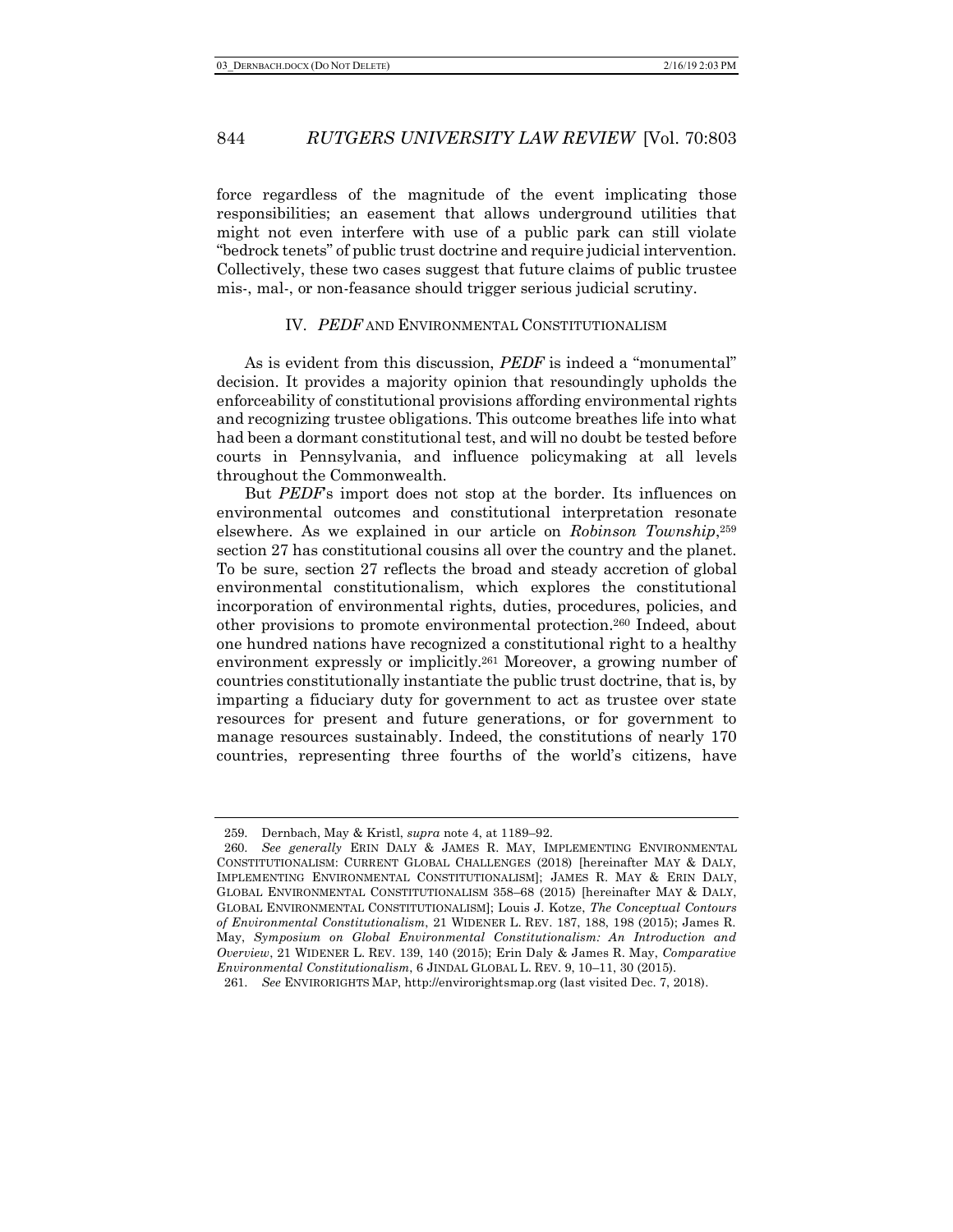constitutionalized the environment in some way, shape or form, in what has come to be known as "global environmental constitutionalism."262

As *PEDF* demonstrates, such environmental constitutionalism can provide new causes of action or stretch existing environmental rights into new forms. It can also serve to promote human and environmental rights,263 procedural guarantees,264 remedies,265 and judicial engagement.266 Environmental constitutionalism also has normative spillover effects and has been correlated with lower greenhouse gas emissions.267

Yet environmental constitutionalism is still young in constitutional timeframes. Thus, jurisprudence is nascent and implementation inconsistent.268 A few formative cases in this or any field can shape shared conversations in the legal academy and elsewhere for generations to come. We posit that *PEDF* is one such important case.

Accordingly, we turn next to *PEDF*'s more salient implications on environmental constitutionalism, which in our view, are on: (1) enforceability of environmental rights, (2) implementation of constitutionalized public trust principles, and (3) the constitutionalism of climate change.

#### *A. Enforceability of Environmental Rights*

As discussed above, section 27 exists in the Declaration of Rights portion of the constitution of the Commonwealth of Pennsylvania. The plurality in *Robinson Township* and then the majority in *PEDF* determined that the rights in section 27 are "on par" with other rights in the Declaration of Rights, including the rights to property and freedom of speech. As such, they are self-executing against the government and require no further act of the legislature to be enforceable in court.

<sup>262.</sup> *See generally* ENVIRONMENTAL CONSTITUTIONALISM (James R. May & Erin Daly eds., 2016).

<sup>263.</sup> *See* James R. May & Erin Daly, *New Directions in Earth Rights, Environmental Rights and Human Rights: Six Facets of Constitutionally Embedded Environmental Rights Worldwide*, 1 IUCN ACAD. ENVTL. L. E-J. 13, 14 (2011).

<sup>264.</sup> *See generally* James R. May & Erin Daly, *Constitutional Directions in Procedural Environmental Rights*, 28 J. ENVTL. L. & LITIG. 27 (2013).

<sup>265.</sup> *See generally* James R. May & Erin Daly, *Constitutional Environmental Rights and Liabilities*, 3 ENV. LIAB. 75 (2012).

<sup>266.</sup> James R. May & Erin Daly, *Vindicating Fundamental Environmental Rights Worldwide*, 11 OR. REV. INT'L L. 365, 390–405 (2009).

<sup>267.</sup> *See* DAVID R. BOYD, THE ENVIRONMENTAL RIGHTS REVOLUTION: A GLOBAL STUDY OF CONSTITUTIONS, HUMAN RIGHTS, AND THE ENVIRONMENT 226, 273 (2012).

<sup>268.</sup> *See generally* IMPLEMENTING ENVIRONMENTAL CONSTITUTIONALISM, *supra* note 260.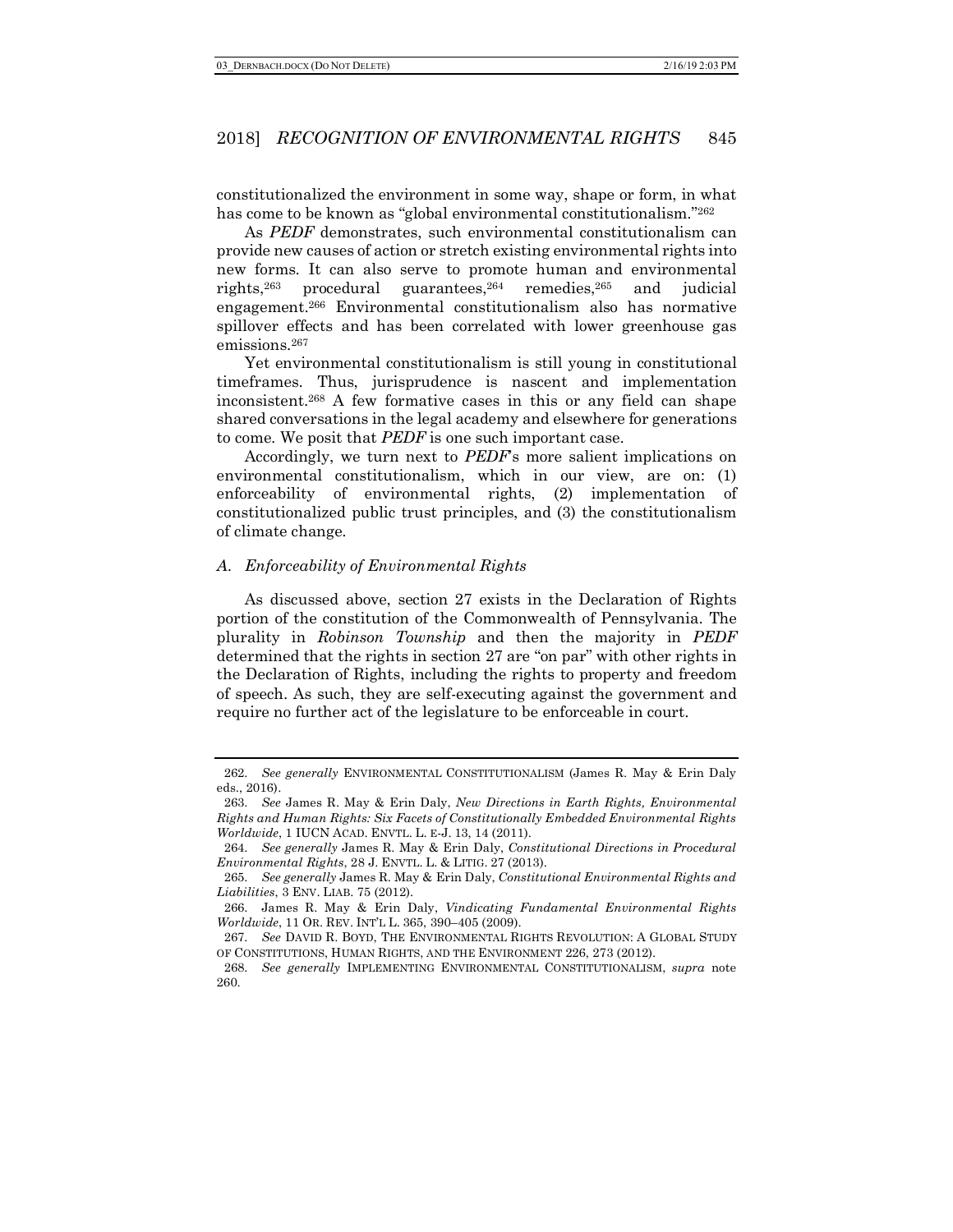The most effective substantive environmental rights are those that are self-executing: "It is important for fundamental rights to be self-executing because enforcement of such rights should not depend on the legislative machinery. Moreover, it is particularly important for environmental rights to be self-executing because legislatures are not likely to provide sufficient implementing legislation."269

Indeed, the whole point of entrenching a right is to ensure that the value remains protected even if (and especially when) a political majority does not support it. Self-execution can be exhibited either structurally or syntactically. Substantive environmental rights provisions that appear structurally in a constitution alongside first generation constitutional rights are those most likely to be self-executing.270 Some nations place substantive environmental rights among other first generation civil and political rights by designating them as an express "right," or as a "major," "human," "fundamental," "basic," or "guaranteed" right.

The constitutions of the majority of nations that have adopted substantive environmental rights seem to classify them as first order, self-executing rights.271 Countries in Central and Eastern Europe have led the way in this regard, including Albania, 272 Azerbaijan, 273 Belarus, 274

<sup>269.</sup> Joshua J. Bruckerhoff, Note, *Giving Nature Constitutional Protection: A Less Anthropocentric Interpretation of Environmental Rights*, 86 TEX. L. REV. 615, 627–28 (2008). 270. *See* TIM HAYWARD, CONSTITUTIONAL ENVIRONMENTAL RIGHTS 93–128 (2005) (examining challenges of judicial enforcement of fundamental environmental rights); *see also* Bruckerhoff, *supra* note 269, at 627–28.

<sup>271.</sup> Please note the translations in this Article are unofficial and may differ from source to source. *See* sources cited *infra* notes 272–313, 315–17, 321.

<sup>272.</sup> KUSHTETUTA E REPUBLIKËS SË SHQIPËRISË [CONSTITUTION] Nov. 28, 1998, pt. 2 ("The Fundamental Human Rights and Freedoms"), ch. IV ("Economic, Social and Cultural Rights and Freedoms"), art. 56 ("Everyone has the right to be informed about the status of the environment and its protection.") (Alb.).

<sup>273.</sup> AZƏRBAYCAN RESPUBLIKASININ KONSTITUSIYAI [AZER. KONST.] [CONSTITUTION] Nov. 12, 1995, pt. 2 ("Major rights, freedoms and responsibilities"), ch. III ("Principal Human Rights and Civil Liberties"), art. 39 ("Right to Live in a Healthy Environment") (Azer.).

<sup>274.</sup> KANSTYTUCYJA RÈSPUBLIKI BELARUS [KANST. BELR.] [CONSTITUTION] Mar. 15, 1994, § 2 ("The Individual, Society and the State"), art. 46 ("Everyone shall be entitled to a conducive environment and to compensation for loss or damage caused by the violation of this right.") (Belr.).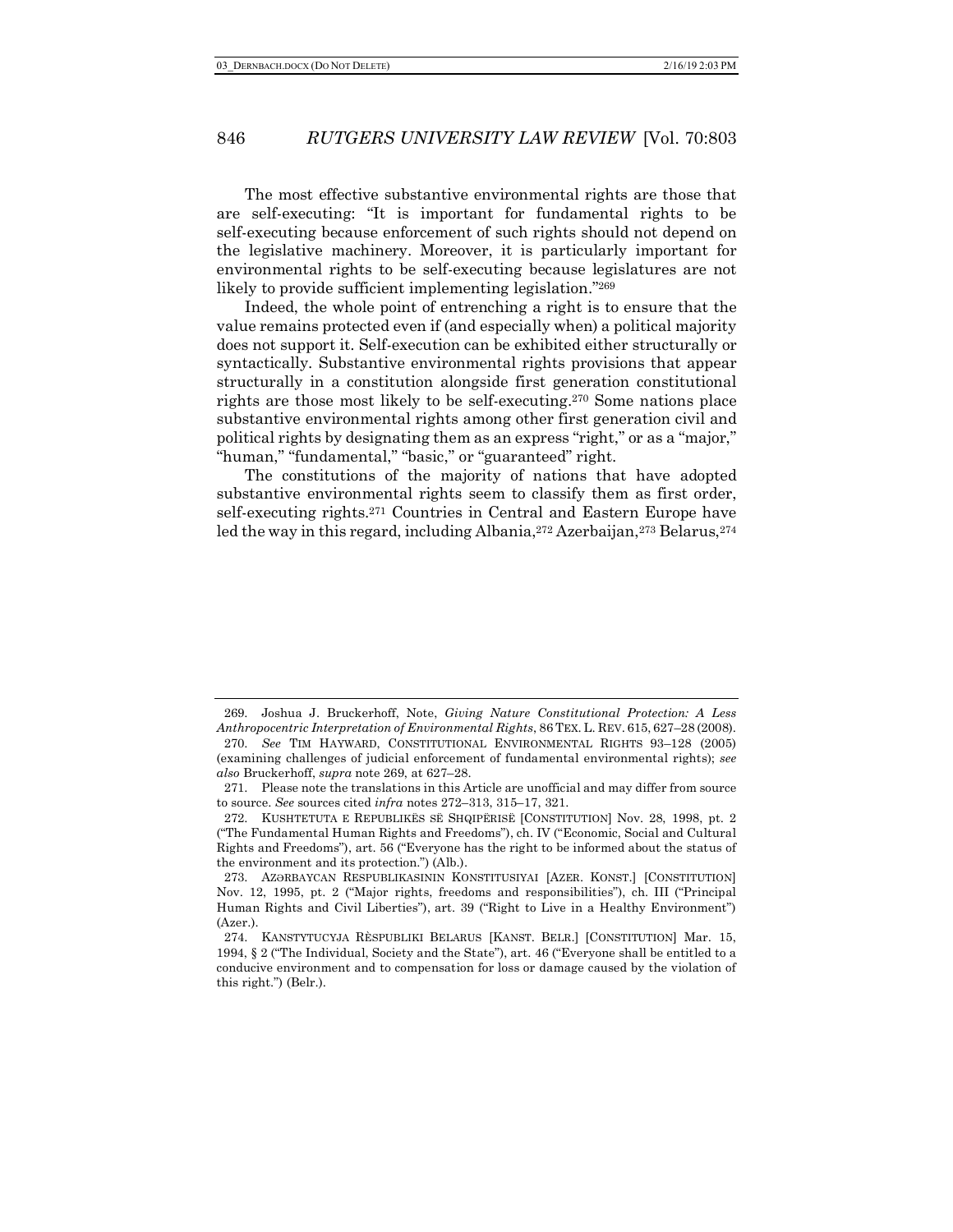Bulgaria,275 Chechnya,276 Croatia,277 Estonia,278 Georgia,279 Hungary,280 Moldova,281 Montenegro,282 Romania,283 Russia,284 Serbia,285 Slovakia,286

277. USTAV REPUBLIKE HRVATSKE [CONSTITUTION] Dec. 22, 1990, ch. III ("Protection of Human Rights and Fundamental Freedoms"), pt. 3 ("Economic, Social and Cultural Rights") art. 69 ("Everyone shall have the right to a healthy life.") (Croat.).

278. EESTI VABARIIGI PÕHISEADUS [EVP] [CONSTITUTION] June 28, 1992, ch. II, § 53 ("Everyone has a duty to preserve the human and natural environment . . . .") (Est.).

279. SAKARTVELOS K'ONSTITUTSIA [CONSTITUTION] Aug. 24, 1995, ch. 2, art. 37, para. 3 ("Everyone shall have the right to live in a healthy environment  $\dots$ ") (Geor.).

280. MAGYARORSZÁG ALAPTÖRVÉNYE [THE FUNDAMENTAL LAW OF HUNGARY], ALAPTÖRVÉNY, ch. I, § 18 ("The Republic of Hungary shall recognize and implement everyone's right to a healthy environment.'); ch. XII, § 70/D, para. 1 ("Everyone living in the territory of the Republic of Hungary shall have the right to the highest possible level of physical and mental health."); ch. XII, § 70/D, para. 2 ("The Republic of Hungary shall implement this right . . . through the protection of the . . . natural environment.").

282. USTAV CRNE GORE [CONSTITUTION] Oct. 19, 2007, pt. 2, art. 23 ("Everyone shall have the right to a sound environment. Everyone shall have the right to receive a timely and full information about the status of the environment, to influence the decision-making regarding the issues of importance for the environment, and to legal protection of these rights. Everyone, the state in particular, shall be bound to preserve and improve the environment.") (Montenegro).

283. CONSTITUTIA ROMÂNIEI [CONSTITUTION] Nov. 21, 1991, tit. II, ch. II, art. 35, para. 1 ("The State shall acknowledge the right of every person to a healthy, well preserved and balanced environment.") (Rom.).

284. KONSTITUTSIIA ROSSIIKOI FEDERATSII [KONST. RF] [CONSTITUTION] ch. 2 ("Rights and Freedoms of Man and Citizen"), art. 42, § 1 ("Everyone shall have the right to a favorable environment . . . .") (Russ.).

286. ÚSTAVA SLOVENSKEJ REPUBLIKY [CONSTITUTION] Sept. 3, 1992, ch. 2, pt. 6, art. 44, para. 1 ("Everyone has the right to a favorable environment.") (Slovk.).

<sup>275.</sup> KONSTITUTSIYA NA REPUBLIKA BALGARIYA [KONST. BULG.] [CONSTITUTION] July 12, 1991, ch. II ("Fundamental Rights and Duties of Citizens"), art. 55 ("Everyone shall have the right to a healthy and favorable environment . . . .") (Bulg.).

<sup>276.</sup> KONSTITUCIIA CHECHENSKOJ RESPUBLIKI [KONST. CHECH. ICH.] [CONSTITUTION] Mar. 12, 1992, § 1, ch. 2, art. 34, para. 1–2 ("The citizens of Chechen Republic have the right to favorable environment. The damage caused to citizen, his health or property by wrongful actions in the area of nature utilization is liable to compensation.") (Chechnya).

<sup>281.</sup> CONSTITUTIA REPUBLICII DEMOCRAT DIN MOLDOVA [CONSTITUTION] Aug. 27, 1994, title II ("Fundamental Rights, Freedoms and Duties"), ch. II ("Fundamental Rights and Freedoms"), art. 37, para. 1 ("Every individual has the right to live in an ecologically safe and healthy environment, to consume healthy food and to use harmless household appliances.").

<sup>285.</sup> USTAV REPUBLIKE SRBIJE [CONSTITUTION] Nov. 8, 2006, § 2, art. 74 ("Everyone shall have the right to healthy environment and the right to timely and full information about the state of environment. Everyone, especially the Republic of Serbia and autonomous provinces, shall be accountable for the protection of environment. Everyone shall be obliged to preserve and improve the environment.") (Serb.).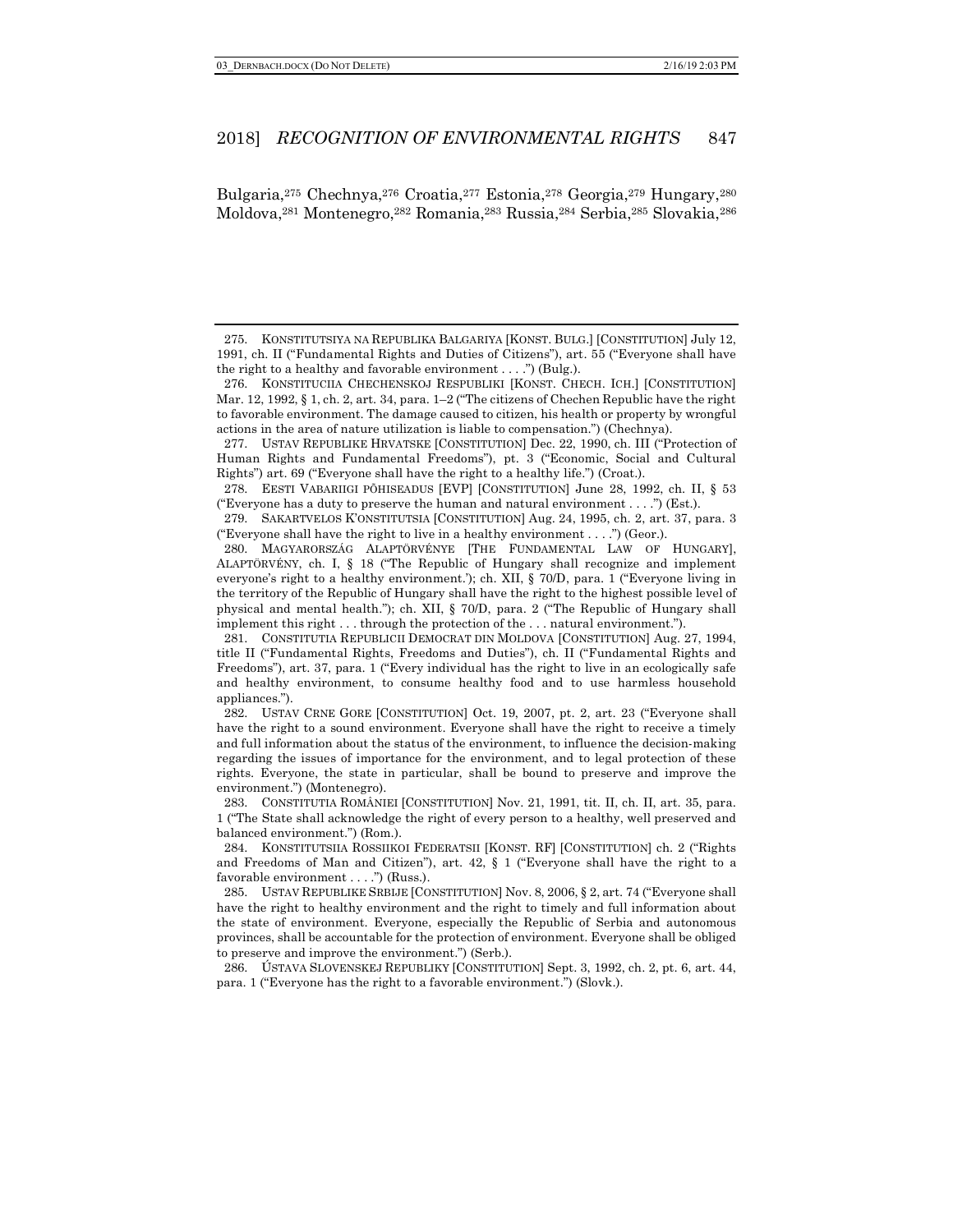Slovenia,287 and Ukraine.288 Most countries with constitutional substantive environmental rights in Africa also place them among first generation rights, including Angola,289 Benin,290 Burkina Faso,291 Chad,292 Congo,293 Ethiopia,294 Mali,295 Niger,296 South Africa,297

<sup>287.</sup> USTAVA REPUBLIKE SLOVENIJE [CONSTITUTION] Dec. 23, 1991, pt. III, art. 72 ("Everyone has the right . . . to a healthy living environment.") (Slovn.).

<sup>288.</sup> KONSTITUTSIYA UKRAINI [CONSTITUTION] June 28, 1996, ch. II ("Human and Citizen's Rights, Freedoms and Duties"), art. 50 ("Everyone has the right to an environment that is safe for life and health  $\dots$ .") (Ukr.).

<sup>289.</sup> CONSTITUIÇÃO DA REPÚBLICA DE ANGOLA [CONSTITUTION] Jan. 21, 2010, tit. II, ch. II, § I, art. 39, para. 1 ("Everyone has the right to live in a healthy and unpolluted environment . . . .").

<sup>290.</sup> LA CONSTITUTION DE LA RÉPUBLIQUE DU BÉNIN [CONSTITUTION] Dec. 11, 1990, tit. II ("Rights and Duties of the Individual"), art. 27 ("Every person has the right to a healthy, satisfying and lasting environment . . . .") (Benin).

<sup>291.</sup> LA CONSTITUTION DU BURKINA FASO June 11, 1991, tit. I, ch. IV, arts. 29–30 ("[Recognizes] [t]he right to a healthy environment . . . [by making] the protection, the defense and the promotion of the environment . . . a duty for all [and the] right to initiate an  $action \ldots$ .").

<sup>292.</sup> CONSTITUTION DE LA RÉPUBLIQUE DU TCHAD Apr. 8, 1996, tit. II, ch. I, art. 47 ("Every person has the right to a healthy environment.") (Chad).

<sup>293.</sup> CONSTITUTION DE LA RÉPUBLIQUE DU CONGO Dec. 22, 2001, tit. II, art. 35 ("Every citizen has the right to a healthy satisfying and durable environment and the duty to defend it. The State watches over the protection and conservation of the environment.") (Congo). *See also* CONSTITUTION DE LA RÉPUBLIQUE DÉMOCRATIQUE DU CONGO Feb. 18, 2006 title II, ch. 3, art. 53 ("All persons have the right to a healthy environment and [one] propitious for their integral development.") (Dem. Rep. Congo).

<sup>294.</sup> FEDERAL NEGARIT GAZETA OF THE FEDERAL DEMOCRATIC REPUBLIC OF ETHIOPIA [CONSTITUTION] Aug. 21, 1995, ch. 3 ("Fundamental Rights and Freedoms"), pt. 2 ("Democratic Rights"), art. 44, para. 1 ("All persons have the right to a clean and healthy environment.").

<sup>295.</sup> LA CONSTITUTION DE LA RÉPUBLIQUE DU MALI Jan. 12, 1992, tit. I ("The Rights and Duties of the Human Dignity'), art. 15 ("Every person has a right to a healthy environment.").

<sup>296.</sup> CONSTITUTION DE LA RÉPUBLIQUE DU NIGER July 18, 1999, tit. II ("Rights and Duties of the Individual"), art. 27 ("Each person shall have the right to a healthy environment.").

<sup>297.</sup> S. AFR. CONST., 1996, ch. 2 ("Bill of Rights"), art. 24 ("Everyone has the right to an environment that is not harmful to their health or well-being; and to have the environment protected, for the benefit of present and future generations . . . .").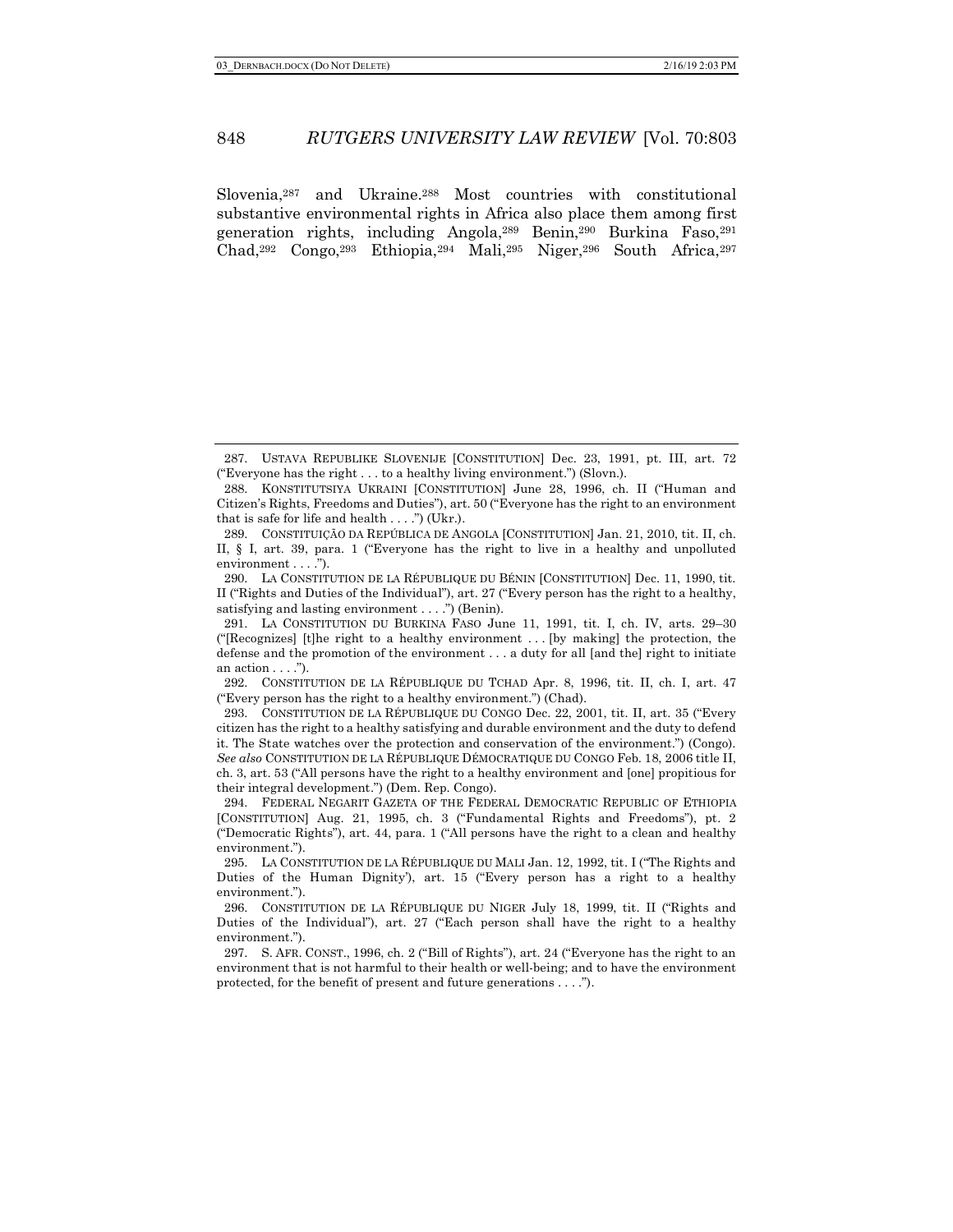Sudan,<sup>298</sup> Togo,<sup>299</sup> the island nations of Cape Verde,<sup>300</sup> and Seychelles.<sup>301</sup> Countries in Central and South America to do so include Argentina,302 Brazil,303 Ecuador,304 El Salvador,305 Guatemala,306 Honduras,307 and Venezuela.308 Other countries that appear to recognize substantive environmental rights as rights of the first order include Belgium309 and

304. LA CONSTITUCIÓN POLÍTICA DE LA REPÚBLICA DEL ECUADOR [CONSTITUTION] Sept. 28, 2008, tit. II, ch. 2, § 2, art. 14 ("The right of the population to live in a healthy and ecologically balanced environment that guarantees sustainability and the good way of living (sumac kawsay), is recognized.").

305. CONSTITUCIÓN DE LA REPÚBLICA DE EL SALVADOR [CONSTITUTION] Dec. 20, 1983, tit. II, ch. II, § 1, art. 34 ("Every child has the right to live in familial and environmental conditions that permit his integral development, for which he shall have the protection of the State.").

306. LA CONSTITUCIÓN POLÍTICA DE LA REPÚBLICA DE GUATEMALA [CONSTITUTION] May 31, 1985, tit. II, ch. II, § 7, art. 93 ("The enjoyment of health is a fundamental right of the human being, without any discrimination.").

308. CONSTITUCIÓN DE LA REPÚBLICA BOLIVARIANA DE VENEZUELA [CONSTITUTION] Dec. 15, 1999, tit. III, ch. IX, art. 127 ("Everyone has the right, individually and collectively, to enjoy a safe, healthful and ecologically balanced life and environment.").

309. 1994 CONST. tit. II ("Belgians and their rights"), art. 23 ("Everyone has the right to lead a life in keeping with human dignity . . . includ[ing] . . . the right to the protection of a healthy environment.") (Belg.).

<sup>298.</sup> The Democratic Republic of Sudan's Interim National Constitution, which was adopted in July 2005, provides that "[t]he people of the Sudan shall have the right to a clean and diverse environment . . . ." INTERIM NAT'L CONST. OF THE REPUBLIC OF THE SUDAN 2005, pt. 1, ch. II, art. 11, para. 1. The Democratic Republic of Sudan's Interim National Constitution also provides that "every citizen shall . . . preserve the natural environment . . . ." *Id.* at pt. 1, ch. III, art. 23, para. 2(h).

<sup>299.</sup> LA CONSTITUTION DE LA IVE REPUBLIQUE TOGOLAISE Sept. 27, 1992, tit. II, sub tit. I, art. 41 ("Every person has the right to a healthy environment.") (Togo).

<sup>300.</sup> CONSTITUIÇÃO DA REPÚBLICA DE CABO VERDE [CONSTITUTION] Sept. 25, 1992, pt. II, tit. III, art. 70 ("Everyone shall have the right to a healthy, ecologically balanced environment . . . .") (Cape Verde).

<sup>301.</sup> LA CONSTITUTION DE LA RÉPUBLIQUE DES SEYCHELLES June. 21, 1993, ch. III, pt. I ("Seychelles Charter of Fundamental Human Rights and Freedoms"), art. 38 ('[R]ecognises the right of every person to live in and enjoy a clean, healthy and ecologically balanced environment . . . .").

<sup>302.</sup> Art. 41, CONSTITUCIÓN NACIONAL [CONST. NAC.] 1st pt. ("New Rights and Guarantees"), ch. 2 ("All inhabitants are entitled to the right to a healthy and balanced environment fit for human development in order that productive activities shall meet present needs without endangering those of future generations . . . .") (Arg.)

<sup>303.</sup> CONSTITUIÇÃO FEDERAL [C.F.] [CONSTITUTION] art. 5 (Braz.), tit. II ("Fundamental Rights and Guarantees"), ch. I, art. 5, para. LXXIII ("[A]ny citizen has standing to bring a popular action to annul an act injurious to the public patrimony or to the patrimony of an entity in which the State participates . . . to the environment . . . ."). For a discussion of the extensive reach of Brazil's constitutional environmental provisions, see John C. Tucker, *Constitutional Codification of an Environmental Ethic*, 52 FLA. L. REV*.* 299, 312–14 (2000).

<sup>307.</sup> CONSTITUCIÓN POLITICA DE LA REPÚBLICA DE HONDURAS [CONSTITUTION] Jan. 20, 1982, tit. III, ch. VII, art. 145 ("[R]ight to the protection of one's health . . . .").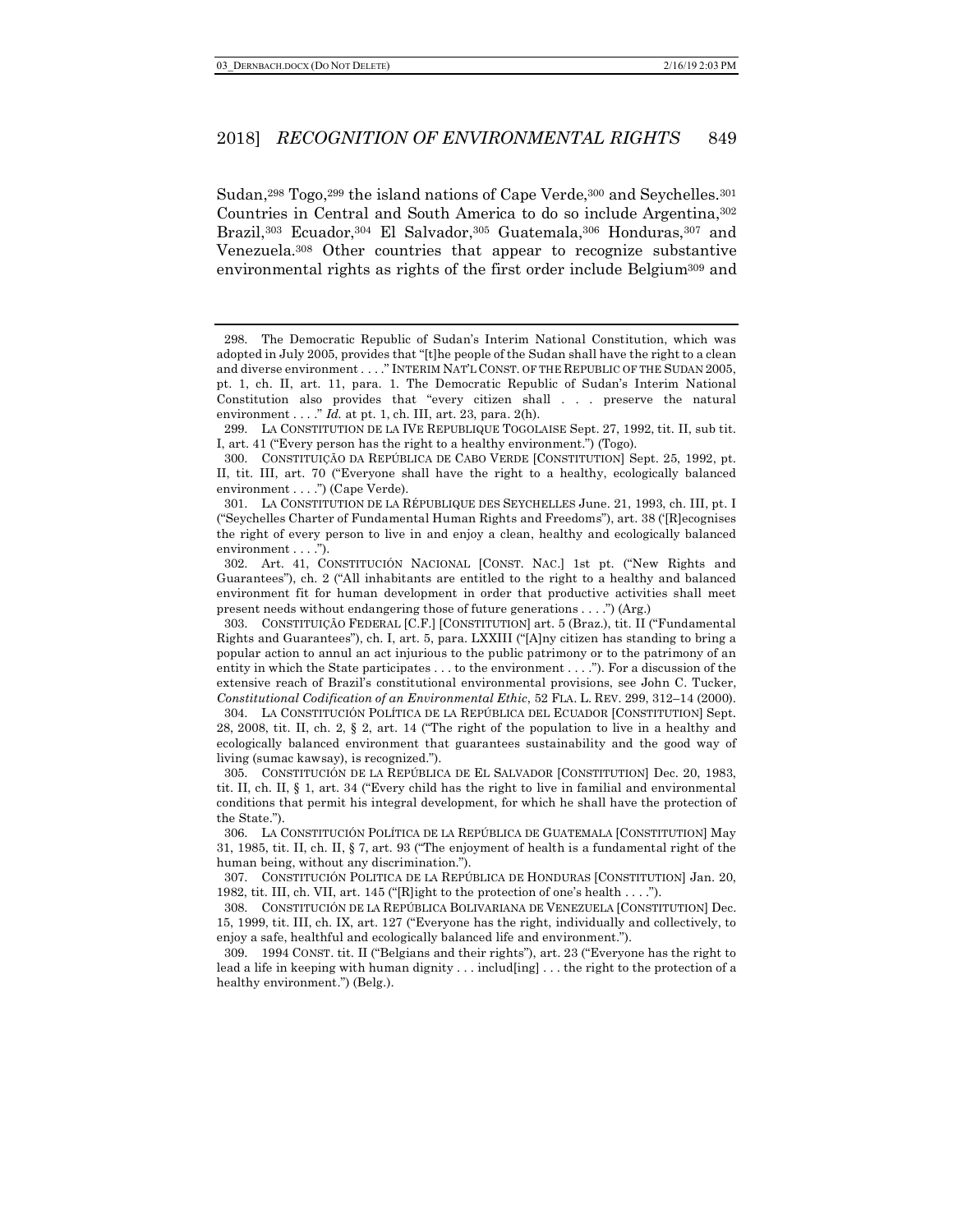France.310 Countries in Asia to have done so include Kyrgyzstan311 and Mongolia.312 Such structural placement makes it more likely that such provisions are self-executing and enforceable. Other provisions are written in such a way as to leave little doubt that they are self-executing, enforceable, and subject to redress without the need for intervening state action.313

<sup>310.</sup> 1958 CONST. tit. XVII ("Charter for the Environment"), art. 1 ("Each person has the right to live in a balanced environment which shows due respect for health.") (Fr.).

<sup>311.</sup> CONST. OF THE KYRGYZ REPUBLIC June 27, 2010, § II, ch. II ("Human Rights and Freedoms"), art. 48, para. 1 ("Everyone shall have the right to environment favorable for life and health."); para. 3 ("Everyone should care for the environment, flora and fauna.") (Kyrg.).

<sup>312.</sup> MONGOL ULSYN ÜNDSEN KHUULI [CONSTITUTION] Jan. 13, 1992, ch. 2 ("Human Rights and Freedoms"), art. 16, para. 2 ("The citizens of Mongolia shall be guaranteed to enjoy . . . [the] [r]ight to healthy and safe environment, and to be protected against environmental pollution and ecological imbalance.") (Mong.).

<sup>313.</sup> Notably, constitutions from the former Soviet Bloc make it clear that affected parties can recover compensation for violations of environmental rights, including Belarus, KANSTYTUCYJA RÈSPUBLIKI BELARUS [KANST. BELR.] [CONSTITUTION] Mar. 15, 1994, § 2 ("The Individual, Society and the State"), art. 46 ("Everyone shall be entitled to a conducive environment and to compensation for loss or damage caused by the violation of this right.") (Belr.); Chechnya, KONSTITUCIIA CHECHENSKOJ RESPUBLIKI [KONST. CHECH. ICH.] [CONSTITUTION] Mar. 12, 1992, § 1, ch. 2, art. 34, para. 1–2 ("The citizens of Chechen Republic have the right to favorable environment. The damage caused to citizen, his health or property by wrongful actions in the area of nature utilization is liable to compensation.") (Chechnya); the Kyrgyz Republic, CONST. OF THE KYRGYZ REPUBLIC June 27, 2010, § II, ch. II ("Human Rights and Freedoms"), art. 48, para. 1 ("Everyone shall have the right to environment favorable for life and health."); para. 2 ("Everyone shall have the right to compensation of damage to health or property resulting from actions in the area of nature management.") (Kyrg.); the Russian Federation, KONSTITUTSIIA ROSSIIKOI FEDERATSII [KONST. RF] [CONSTITUTION] ch. 2 ("Rights and Freedoms of Man and Citizen"), art. 42, § 1 ("Everyone shall have the right to a favorable environment . . . and to compensation for the damage caused to his or her health or property by ecological violations") (Russ.); and Ukraine, KONSTITUTSIYA UKRAINI [CONSTITUTION] June 28, 1996, ch. II ("Human and Citizen's Rights, Freedoms and Duties"), art. 50 ("Everyone has the right to an environment that is safe for life and health, and to compensation for damages inflicted through the violation of this right") (Ukr.).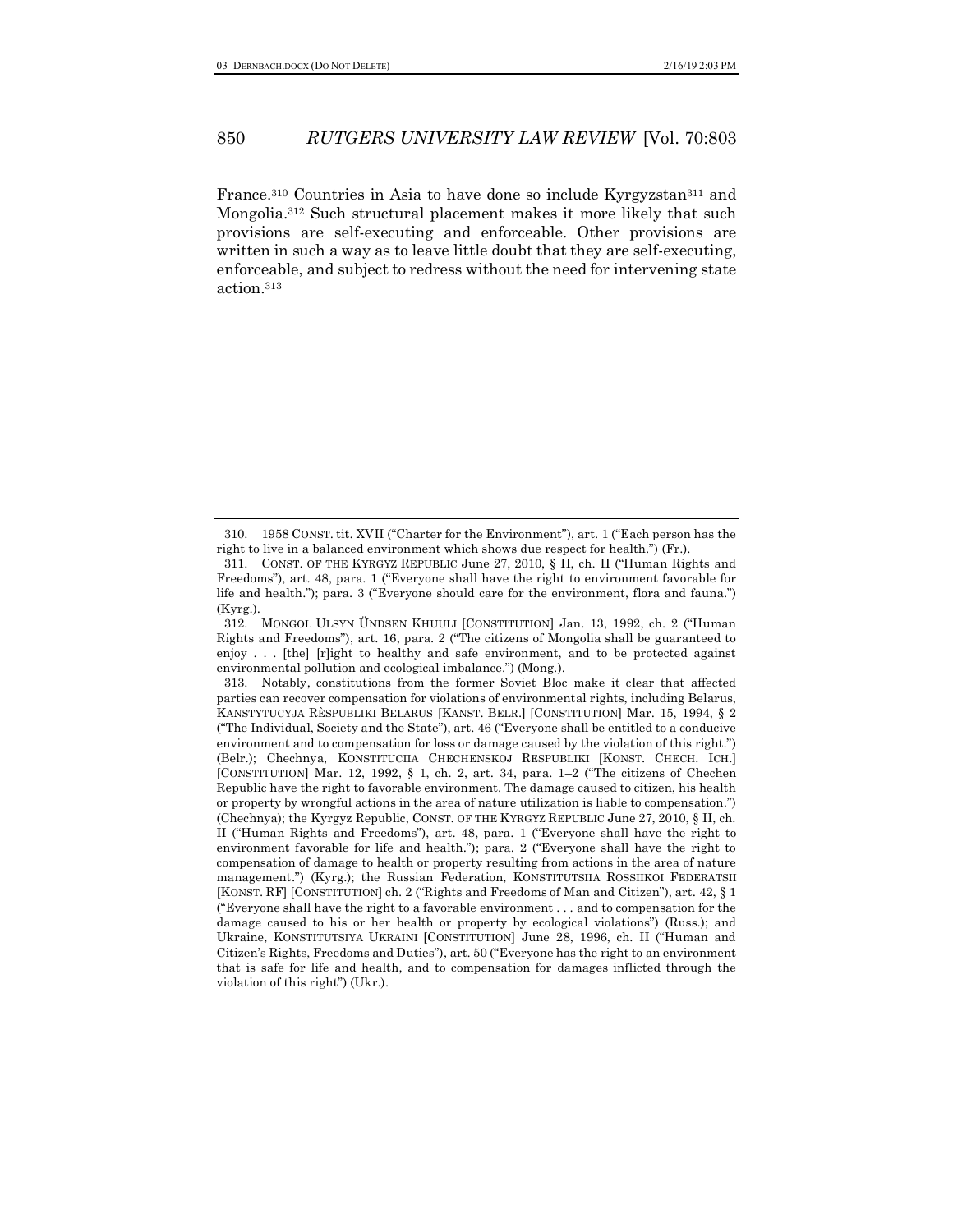The variety of constitutional provisions in the Constitution of Pennsylvania and elsewhere—aiming to protect different aspects of the environment with a range of scaffolding and enforcement mechanisms—attests to the growth of environmental constitutionalism throughout the world in the last four decades. But the value of constitutional guarantees is measured not only by their textual manifestations, but perhaps even more importantly by the extent to which the rights are capable of being enforced by the nation's courts. *PEDF* supports the case that provisions that appear in the "Bill of Rights" or its equivalent stand "on par" with other provisions and are self-executing. The *PEDF* decision may, in turn, encourage courts in other jurisdictions with comparable constitutional provisions to find those provisions to be self-executing.

## *B. Enforceability of Constitutionally-Embedded Public Trust Principles*

The outcomes in *PEDF* and *Robinson Township* are based primarily on judicial conclusions that the government was failing to uphold its responsibilities under section 27 as "trustee" of public resources under the Constitution of the Commonwealth of Pennsylvania. This outcome has the potential to advance enforcement of constitutionally-embedded public trust principles around the globe.314

As already explained, the second and third sentences of article I, section 27 provide a constitutional form of the public trust doctrine. The idea that public trust principles are enforceable is of profound import to other systems that have constitutionalized the public trust obligations.315 Constitutionalizing the doctrine ups the stakes. While not as common as environmental rights provisions, the constitutions of about one-half dozen countries reference holding or protecting resources for the "public trust" or some variation of that terminology. These tend to impose a trust responsibility upon policy makers, rulers, or citizens to hold resources in trust for current or future generations. Some specify trust

<sup>314.</sup> *See generally* James R. May, *Sustainability Constitutionalism,* 86 UMKC L. REV. 855 (2018).

<sup>315.</sup> *See generally* MAY & DALY, GLOBAL ENVIRONMENTAL CONSTITUTIONALISM, *supra*  note 260, at 255–72.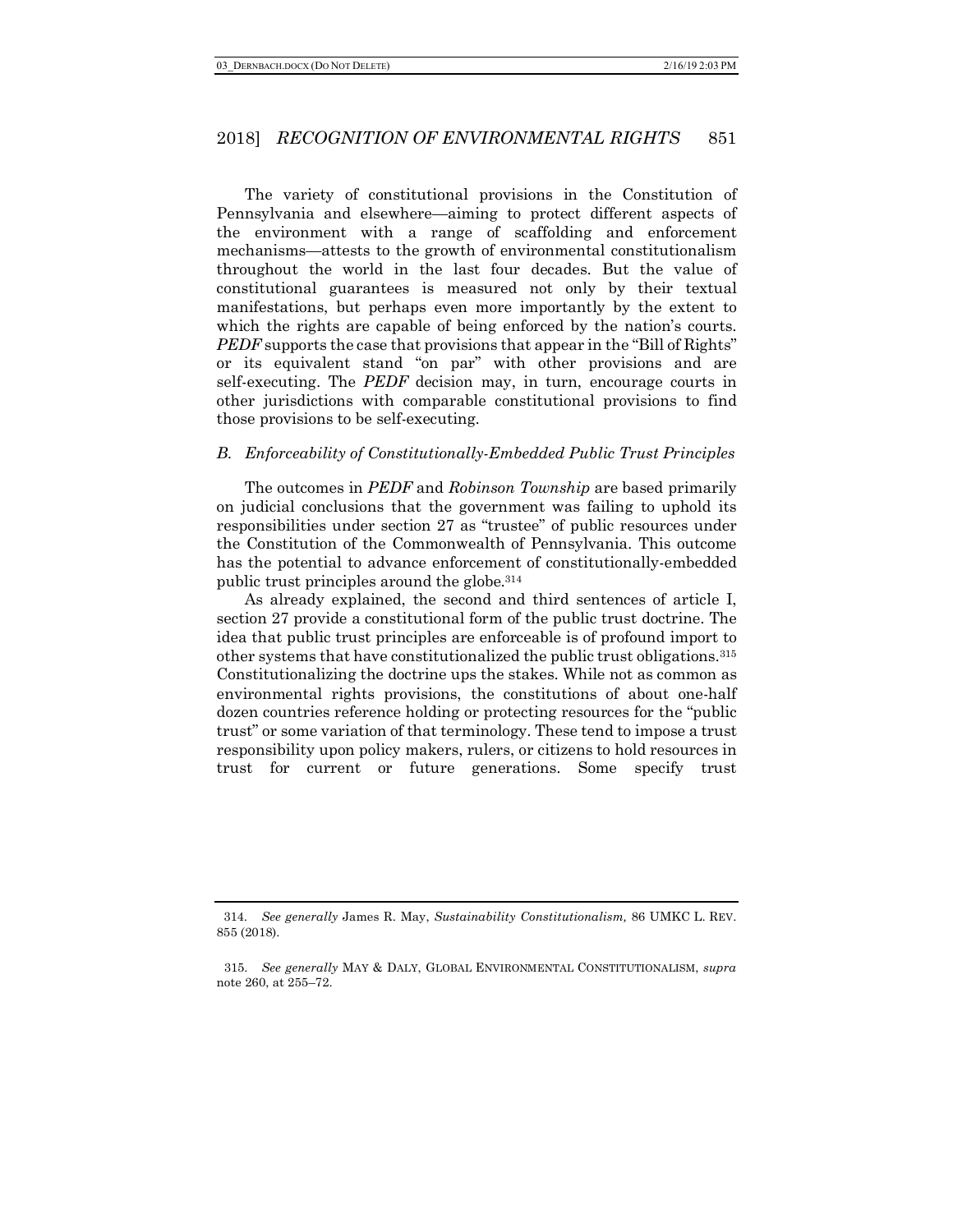responsibilities as a general governing norm.316 Reflecting traditional views of sovereignty, some constitutions invest public trust in a supreme leader.317 Some constitutional provisions hold citizens accountable to hold resources in trust for future generations.<sup>318</sup> Several courts, including India's Supreme Court, have even gone so far as to infer public trust responsibilities from other constitutional text.319

The *PEDF* decision may encourage courts in other jurisdictions with public trust provisions in their constitutions to enforce those provisions against the government. As explained previously, the *PEDF* majority consciously departed from common law public trust principles in doing so, choosing instead to follow the text of article I, section 27. One can expect to see similar decisions in other jurisdictions, forging their own understanding of the meaning of a constitutional public trust.

<sup>316.</sup> For example, the Ugandan Constitution provides that "the Government or a local government as determined by Parliament by law, shall hold in trust for the people and protect, natural lakes, rivers, wetlands, forest reserves, game reserves, national parks and any land to be reserved for ecological and touristic purposes for the common good of all citizens." CONST. OF THE REPUBLIC OF UGANDA Oct. 8, 1995, art XXIX, ch. 15, art. 237, § 2(b). The Constitution of Papua New Guinea calls for "wise use to be made of our natural resources and the environment in and on the land or seabed, in the sea, under the land, and in the air, in the interests of our development and in trust for future generations." CONST. OF THE INDEPENDENT STATE OF PAPUA NEW GUINEA Sept. 16, 1975, art. 4, § 1. Many of the constitutional provisions that protect water, including those that assert sovereign jurisdictional control, also embody the public trust doctrine.

<sup>317.</sup> The Constitution of Swaziland, for example, provides that "all land (including any existing concessions) in Swaziland, save privately held title-deed land, shall continue to vest in *iNgwenyama* in trust for the Swazi Nation," and "[a]ll minerals and mineral oils in, under or upon any land in Swaziland shall, after the commencement of the Constitution, continue to vest in *iNgwenyama* in trust for the Swazi Nation." CONST. OF THE KINGDOM OF SWAZILAND ACT, 2005, ch. XII, art. 211, § 1; art. 213. (*iNgwenyama* is the title of the male ruler or king of Swaziland.) Ghana's constitution provides that:

All public lands in Ghana shall be vested in the President on behalf of, and in trust for, the people of Ghana . . . It also provides that [e]very mineral in its natural state in, under or upon any land in Ghana, rivers, streams, water courses throughout Ghana, the exclusive economic zone and any area covered by the territorial sea or continental shelf is the property of the Republic of Ghana and shall be vested in the President on behalf of, and in trust for the people of Ghana.

CONST. OF THE REPUBLIC OF GHANA, Apr. 28, 1992, ch. 21, art. 257, §§ 1 & 6.

<sup>318.</sup> For example, the Bhutanese constitution provides that "Every Bhutanese is a trustee of the Kingdom's natural resources and environment for the benefit of the present and future generations and it is the fundamental duty of every citizen to contribute to the protection of the natural environment . . . ." CONST. OF THE PEOPLE OF BHUTAN, July 18, 2008, art. 5.

<sup>319.</sup> *See, e.g.*, M.C. Mehta v. Kamal Nath., (1997) 1 S.C.C. 388 (1996) (India).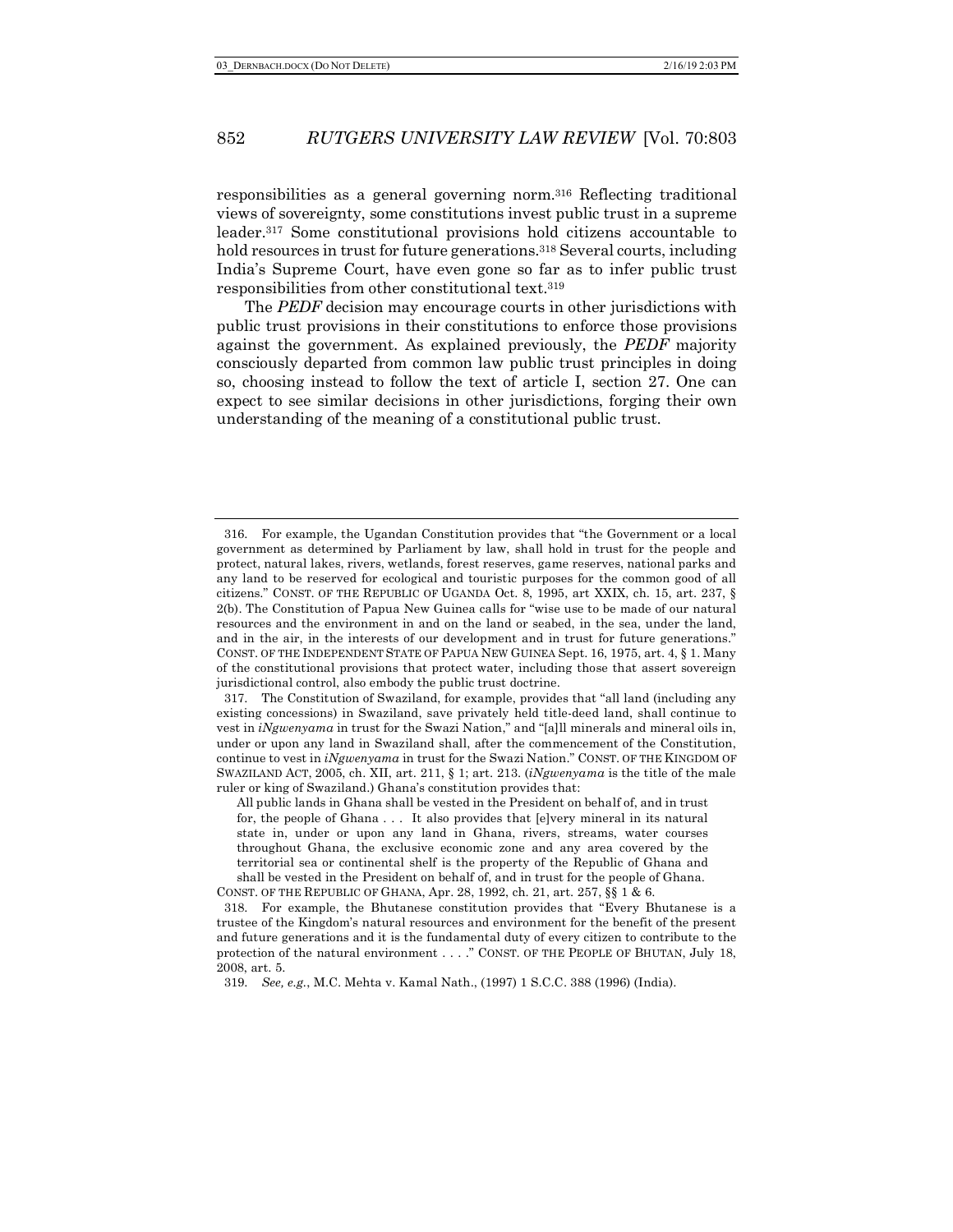#### *C. Support for Climate Constitutionalism*

Lastly, by finding section 27's environmental rights to be self-executing and public trust principles to be legally cognizable, *PEDF*  has the potential effect of encouraging constitutional rights-based claims to have government fulfill a fiduciary duty to address climate change. One such case under section 27 has already been litigated,320 and one can easily imagine others after *PEDF*. This is particularly true because, while section 27 does not expressly address climate change, its broad references to "public natural resources," as well as "clean air, pure water, and the preservation of the natural, scenic, historic, and esthetic values of the environment" almost certainly encompass a stable climate not adversely affected by human-caused climate change.321 This is important because, as indicated below, litigants are increasingly willing to seek judicial assistance in addressing climate change and will likely find *PEDF* a source of support in doing so.

Some national constitutions expressly embrace climate change.<sup>322</sup> The High Court in South Africa has found protection against climate change in environmental rights provisions of the South African Constitution that do not expressly mention climate change but are broad

<sup>320.</sup> Funk v. Wolf, 144 A.3d 228 (Pa. Commw. Ct. 2016), *aff'd*, 158 A.3d 642 (Pa. 2017) (refusing to issue writ of mandamus for rulemaking to reduce greenhouse gas emissions). 321. Robert B. McKinstry, Jr. & John C. Dernbach, *Applying the Pennsylvania Environmental Rights Amendment Meaningfully to Climate Disruption*, MICH. J. ENVTL. & ADMIN. L. (forthcoming 2018), https://papers.ssrn.com/sol3/ papers.cfm?abstract\_id=3141354.

<sup>322.</sup> The Dominican Republic appears to be the first country to have made a constitutional commitment to address climate change by requiring policies to promote the use of renewable energy and to adapt to climate change. CONSTITUCIÓN DE LA REPUBLICA DOMINICANA [CONSTITUTION] June 13, 2015, tit. I, ch. IV, art. 17 & tit. VII, art. 184. Ecuador amended its constitution in 2008 to adopt comprehensive climate mitigation measures, limit greenhouse gas emissions and deforestation, and promote the use of renewable energy. CONSTITUCIÓN DE LA REPUBLICA DEL ECUADOR [CONSTITUTION] Oct. 20, 2008, tit. VII, ch. 2, § 7, art. 414. And Tunisia—which stands to lose up to one-third of its land to climate change—entered the canon of climate constitutionalism in 2014, guaranteeing the "right to participate in the protection of the climate." CONSTITUTION TUNISIENNE DE 2014 [CONSTITUTION] Jan. 26, 2014, tit. 2, art. 45 (Tunis.).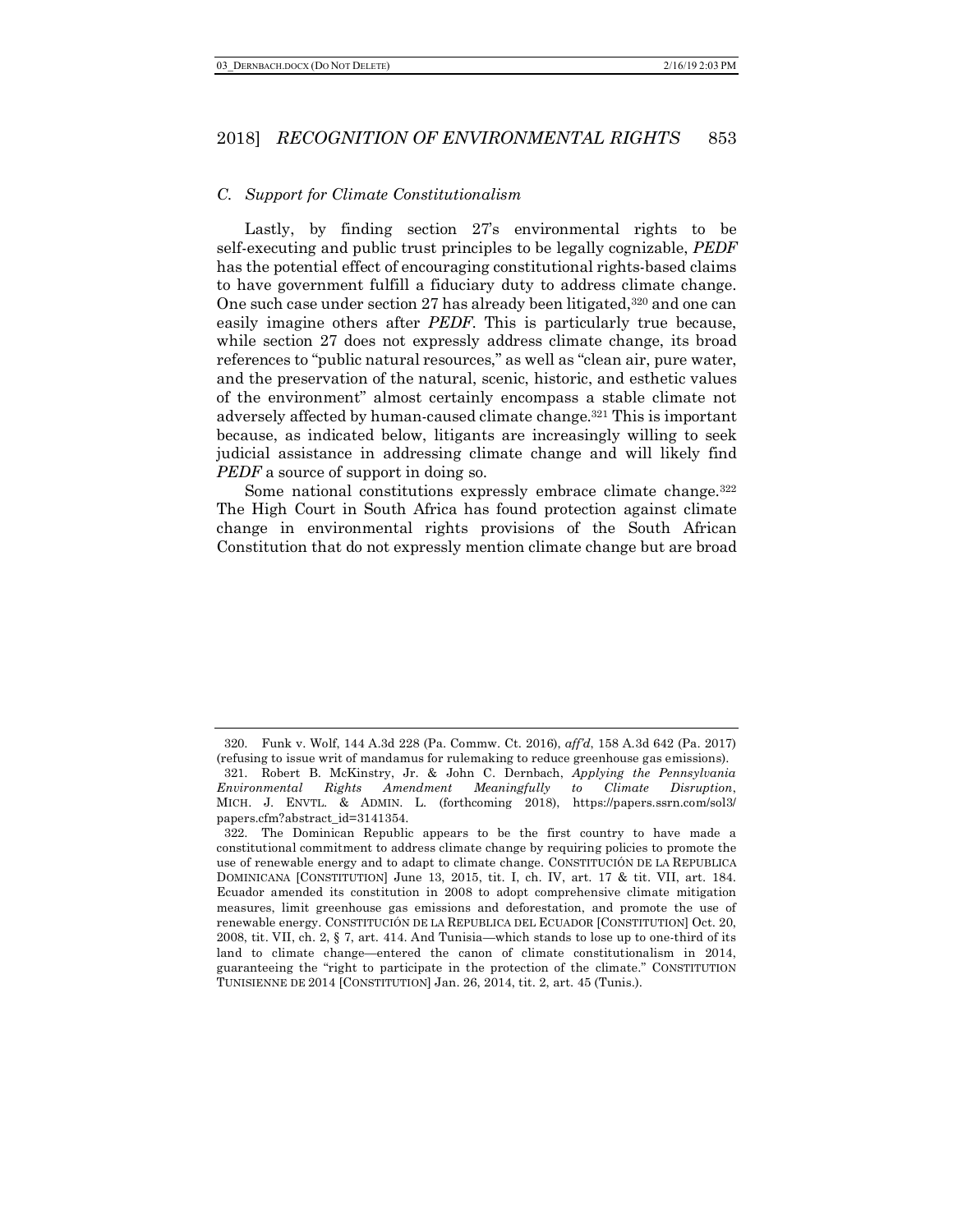enough to cover it.323 Some courts have found protection against climate change in, for example, constitutional rights to life and dignity. These includes courts in Pakistan324 and Nigeria.325 A Dutch court found protection against climate change in constitutional rights to health and

<sup>323.</sup> Some courts have turned to constitutionally-entrenched environmental rights provisions to resolve climate justice-based claims. For example, in *Earthlife Africa Johannesburg v. Minister of Environmental Affairs*, an environmental nongovernmental organization appealed the issuance of a permit to build a large coal-fired power station without having considered the climate change impacts. *Earthlife Africa Johannesburg v. Minister of Environmental Affairs* 2017 (2) All SA 519 (GP) at paras. 2, 4 (S. Afr.). The court considered the regulations and the environmental management act in light of South Africa's constitutional environmental rights provision and under international law. *Id.* at para. 12. The court held that even in the absence of an express obligation to consider climate change, the ministry is nonetheless required to consider all the relevant issues, which includes climate change, and to do so before, and not after, the permit is issued. *Id.* at paras. 78, 88, 91.

<sup>324.</sup> For example, *Ashgar Leghari v. Federation of Pakistan* was brought under the Lahore High Court's continuing mandamus jurisdiction, assessing the work of the Climate Change Commission (CCC) it had established pursuant to a ruling in 2015. Ashgar Leghari v. Fed'n of Pakistan, (2015) W.P. No. 25501/2015 (Lahore) (2018). In a 2015 decision, the court required the government to implement climate change mitigation and adaptation plans to fulfill a constitutional right to life and dignity. Ashgar Leghari v. Fed'n of Pakistan, (2015) W.P. No. 25501/2015 (Lahore). In the 2018 decision, the court reviewed at some length the threats of climate change in Pakistan, considering its effects on water resources as well as forestry and agriculture, among other things, but found that the Commission had been the driving force in sensitizing the Governments and other stakeholders regarding the gravity and importance of climate change and had accomplished 66 percent of the goals assigned to it. The court then dissolved the CCC and established a Standing Committee to act, on an ongoing basis, as a link between the court and the Executive and to render assistance to the government to further implementation. Ashgar Leghari v. Fed'n of Pakistan, (2015) W.P. No. 25501/2015 (Lahore) (2018).

<sup>325.</sup> The court in *Gbemre v. Shell Petroleum Development Company Nigeria* sounded a claim by farmers to address natural gas flaring and climate change as part of their constitutional right to dignity. Gbemre v. Shell Petrol. Dev. Co. Nigeria Ltd. [2005] AHRLR 151. The court held that the petroleum developers' flaring of "waste" natural gas in the Niger Delta without the preparation of an environmental impact statement abridged the community plaintiffs' constitutionally guaranteed right to dignity. In observing that flaring activities contributes to climate change, the court upheld "the inherent jurisdiction to grant leave to the applicants to apply for the enforcement of their fundamental rights to life and dignity of the human person as guaranteed by sections 33(1) and 34(1) of the Constitution of the Federal Republic of Nigeria, 1999." It also held "that these constitutionally guaranteed rights inevitably include the right to a clean, poison-free, pollution-free healthy environment." *Id.*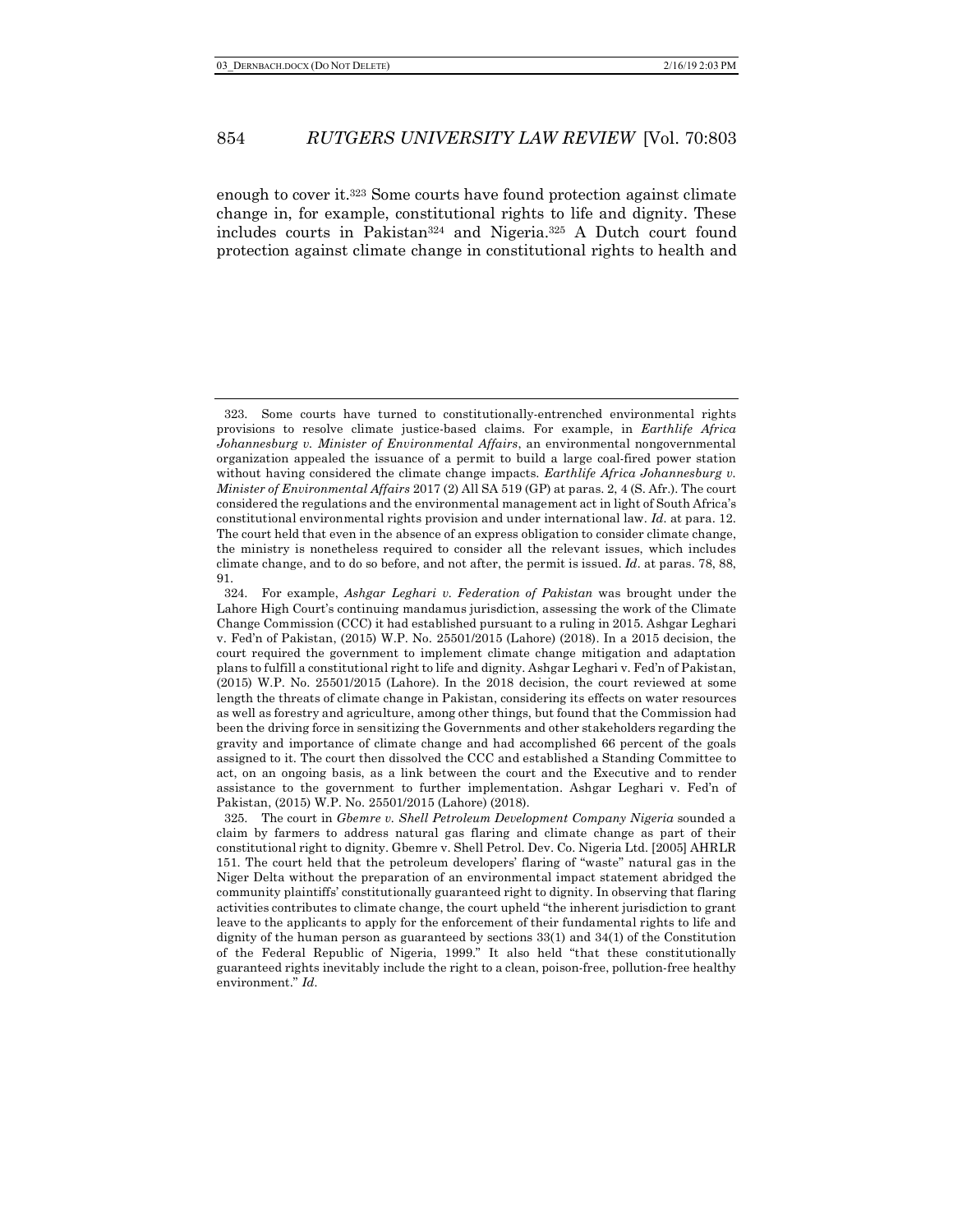welfare.326 A federal district court in the United States has held that the constitutional right to due process embraces a right to have the government address climate change.327

With its recognition of self-executing environmental rights and public trust, *PEDF* can also play an important part in animating climate constitutionalism. A handful of countries address climate change expressly in their constitutions and a growing number of courts have found a right to climate justice in other provisions of their constitutions. In Pennsylvania, *PEDF* has provided support for an argument that the state has a duty under section 27 to address climate change.328 Hence, *PEDF* stands as a source of legal reasoning in the development of climate constitutionalism.

<sup>326.</sup> The leading case is *Urgenda Foundation v. Kingdom of the Netherlands*, where a trial court ordered the federal government to reduce greenhouse gas emissions and to mitigate the effects of climate change as a means of fulfilling constitutionally recognized rights to health and welfare. Rechtbank Haag 24 juni 2015, C/09/456689 (Urgenda Foundation/Kingdom of the Netherlands) (Neth.) (appeal pending). *But see* HR 21 maart 2003, NJ 2003, 691 m.nt T. Koopmans (Netherlands Stichting Waterpakt/Netherlands) (LJN: AE8462) (Neth.) (Supreme Court of the Netherlands holding that the obligation imposed on the State by article 5 of the Nitrates Directive to establish antipollution programs to prevent harm to the climate is not enforceable).

<sup>327.</sup> In *Juliana v. United States*, a federal district court held that the plaintiffs had a legally cognizable cause of action to assert that the U.S. government's collective actions and inactions concerning greenhouse gas emissions deprived them of a right "to a stable climate" under the Due Process Clause of the 5th Amendment. Juliana v. United States, 217 F. Supp. 3d 1224, 1240, 1250 (D. Or. 2016). In a case of first impression, the court agreed that plaintiffs pled a plausible cause of action, concluding: "Exercising my 'reasoned judgment,' I have no doubt that the right to a climate system capable of sustaining human life is fundamental to a free and ordered society." In finding that Plaintiffs had alleged an infringement of a fundamental right sufficient to withstand a motion to dismiss, the court noted:

<sup>[</sup>W]here a complaint alleges governmental action is affirmatively and substantially damaging the climate system in a way that will cause human deaths, shorten human lifespans, result in widespread damage to property, threaten human food sources, and dramatically alter the planet's ecosystem, it states a claim for a due process violation. To hold otherwise would be to say that the Constitution affords no protection against a government's knowing decision to poison the air its citizens breathe or the water its citizens drink.

*Id.* at 1250. The U.S. government found this decision so problematic that it took the extraordinary step of asking the Ninth Circuit Court of Appeals to intercept the case from the lower court and dismiss it without further proceedings. The Ninth Circuit denied the government's petition in March 2018. *In re* United States, 884 F.3d 830, 833 (9th Cir. 2018). 328. See McKinstry & Dernbach, *supra* note 320.